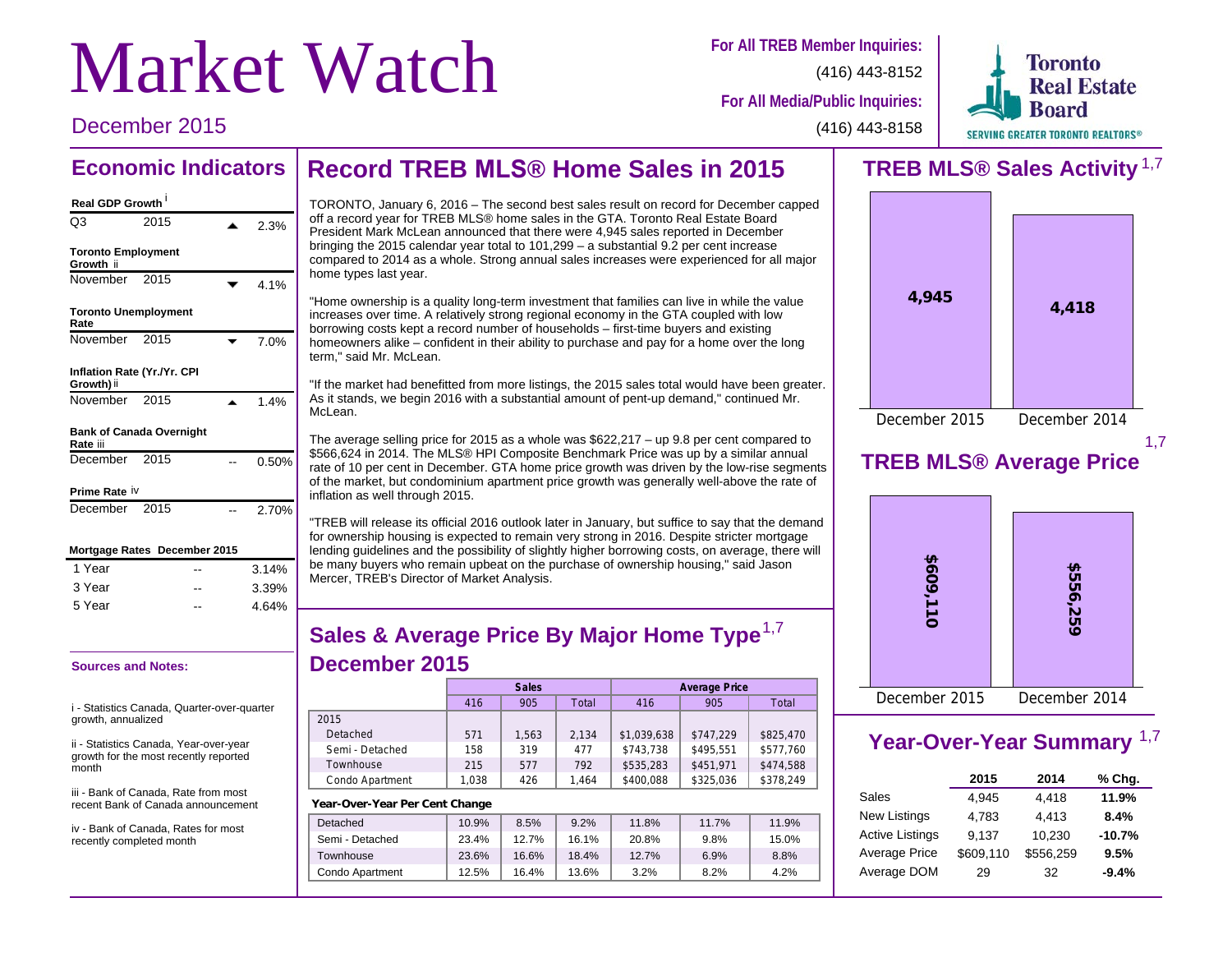### SALES BY PRICE RANGE AND HOUSE TYPE <sup>1,7</sup> And the contract of the contract of the DECEMBER 2015

|                            | Detached  | Semi-Detached  | Att/Row/Twnhouse | Condo Townhouse | Condo Apt | Link           | Co-op Apt           | Det Condo      | Co-ownership Apt | Total          |
|----------------------------|-----------|----------------|------------------|-----------------|-----------|----------------|---------------------|----------------|------------------|----------------|
| \$0 to \$99,999            |           | $\Omega$       | $\Omega$         | $\Omega$        | 6         | $\Omega$       | $\mathbf{0}$        | $\Omega$       | $\mathbf{0}$     | $\overline{7}$ |
| \$100,000 to \$199,999     | 9         | $\Omega$       | $\Omega$         | 15              | 89        | $\Omega$       | $\Omega$            | $\Omega$       | $\Omega$         | 113            |
| \$200,000 to \$299,999     | 53        | 19             | 10               | 71              | 457       | $\Omega$       | $\mathbf{O}$        | $\mathbf{0}$   |                  | 611            |
| \$300,000 to \$399,999     | 115       | 38             | 59               | 148             | 472       | 16             |                     |                | $\Omega$         | 850            |
| \$400,000 to \$499,999     | 254       | 133            | 120              | 105             | 231       | 8              | $\mathbf{O}$        |                | $\mathbf{0}$     | 852            |
| \$500,000 to \$599,999     | 383       | 122            | 86               | 32              | 92        | 10             |                     | $\Omega$       | $\Omega$         | 726            |
| \$600,000 to \$699,999     | 346       | 73             | 53               | 13              | 44        | 20             | $\mathsf{O}\xspace$ | $\mathbf{0}$   | $\mathbf{0}$     | 549            |
| \$700,000 to \$799,999     | 248       | 43             | 26               | 13              | 26        | 11             | 0                   | $\Omega$       | $\Omega$         | 367            |
| \$800,000 to \$899,999     | 180       | 22             | 12               | 2               | 8         | 5              | $\mathbf{0}$        | $\mathbf{0}$   | $\mathbf{0}$     | 229            |
| \$900,000 to \$999,999     | 117       | 14             | 6                | 4               | 11        | $\Omega$       |                     | $\mathbf 0$    | $\Omega$         | 153            |
| \$1,000,000 to \$1,249,999 | 168       | $\overline{4}$ | 2                | 6               | 16        | $\overline{0}$ | 2                   | $\mathbf{0}$   | $\mathbf{0}$     | 198            |
| \$1,250,000 to \$1,499,999 | 98        |                |                  | 3               | 3         | $\Omega$       | $\mathbf 0$         | $\mathbf 0$    | $\Omega$         | 109            |
| \$1,500,000 to \$1,749,999 | 47        | 3              | 3                | 2               |           | $\Omega$       | $\mathbf{O}$        | $\mathbf{0}$   | $\Omega$         | 59             |
| \$1,750,000 to \$1,999,999 | 30        | $\Omega$       | $\mathbf 0$      | $\mathbf 0$     | 2         | $\mathbf 0$    | 0                   | $\mathbf 0$    | $\Omega$         | 32             |
| $$2,000,000+$              | 85        | $\overline{2}$ | $\mathbf 0$      | $\overline{0}$  | 3         | $\mathbf 0$    | $\mathbf 0$         | $\mathbf 0$    | $\mathbf{0}$     | 90             |
| <b>Total Sales</b>         | 2,134     | 477            | 378              | 414             | 1.464     | 70             | 5                   | $\overline{2}$ |                  | 4,945          |
| Share of Total Sales       | 43.2%     | 9.6%           | 7.6%             | 8.4%            | 29.6%     | 1.4%           | 0.1%                | 0.0%           | 0.0%             | 100.0%         |
| Average Price              | \$825,470 | \$577,760      | \$535,960        | \$418,552       | \$378,249 | \$573,728      | \$816,800           | \$387,500      | \$253,000        | \$609,110      |

### SALES BY PRICE RANGE AND HOUSE TYPE <sup>1,7</sup> And the set of the set of the YEAR-TO-DATE, 2015

|                            | Detached  | Semi-Detached | Att/Row/Twnhouse | Condo Townhouse | Condo Apt | Link           | Co-op Apt    | Det Condo      | Co-ownership Apt | Total     |
|----------------------------|-----------|---------------|------------------|-----------------|-----------|----------------|--------------|----------------|------------------|-----------|
| \$0 to \$99,999            | 16        | $\Omega$      | $\mathbf{1}$     | 12              | 96        | $\Omega$       | 2            | $\Omega$       | 2                | 129       |
| \$100,000 to \$199,999     | 213       | 11            | 9                | 334             | 1,491     | $\Omega$       | 31           | $\Omega$       | 13               | 2,102     |
| \$200,000 to \$299,999     | 1,058     | 402           | 274              | 1,383           | 7.780     | 52             | 19           |                | 27               | 10,996    |
| \$300,000 to \$399,999     | 3,512     | 949           | 1,475            | 2,439           | 7,871     | 387            | 16           | 24             | 18               | 16,691    |
| \$400,000 to \$499,999     | 6,015     | 2,780         | 2,460            | 2,057           | 3,830     | 241            | 13           | 27             | 3                | 17,426    |
| \$500,000 to \$599,999     | 7,611     | 2,590         | 1,612            | 779             | 1,698     | 232            | 11           | 23             | 6                | 14,562    |
| \$600,000 to \$699,999     | 7,470     | 1,562         | 1,152            | 306             | 794       | 297            | 6            | 10             | $\mathbf{0}$     | 11,597    |
| \$700,000 to \$799,999     | 5,676     | 809           | 626              | 192             | 429       | 241            |              | 6              | $\Omega$         | 7,980     |
| \$800,000 to \$899,999     | 4.409     | 462           | 224              | 74              | 207       | 110            | 2            | 2              | $\mathbf{0}$     | 5,490     |
| \$900,000 to \$999,999     | 2,929     | 226           | 117              | 51              | 110       | 20             | 3            |                | $\Omega$         | 3,457     |
| \$1,000,000 to \$1,249,999 | 3,930     | 204           | 101              | 59              | 172       | 6              | 3            |                | $\mathbf{0}$     | 4,476     |
| \$1,250,000 to \$1,499,999 | 2,345     | 116           | 39               | 17              | 91        | $\Omega$       | $\mathbf 0$  |                | $\Omega$         | 2,609     |
| \$1,500,000 to \$1,749,999 | 1,168     | 49            | 12               | 12              | 52        | $\mathbf{0}$   | $\mathbf 0$  | $\overline{0}$ | $\mathbf{0}$     | 1,293     |
| \$1,750,000 to \$1,999,999 | 763       | 25            | 3                | $\overline{2}$  | 29        | $\Omega$       | 2            | $\Omega$       | $\Omega$         | 824       |
| $$2,000,000+$              | 1,542     | 32            |                  | 5               | 81        | $\overline{0}$ | $\mathbf{0}$ | $\overline{0}$ | $\mathbf{0}$     | 1,667     |
| <b>Total Sales</b>         | 48,657    | 10,217        | 8,112            | 7,722           | 24,731    | 1,586          | 109          | 96             | 69               | 101,299   |
| Share of Total Sales       | 48.0%     | 10.1%         | 8.0%             | 7.6%            | 24.4%     | 1.6%           | 0.1%         | 0.1%           | 0.1%             | 100.0%    |
| Average Price              | \$806,744 | \$579,516     | \$530,412        | \$411,917       | \$379,512 | \$551,367      | \$396,345    | \$511,279      | \$280,042        | \$622,217 |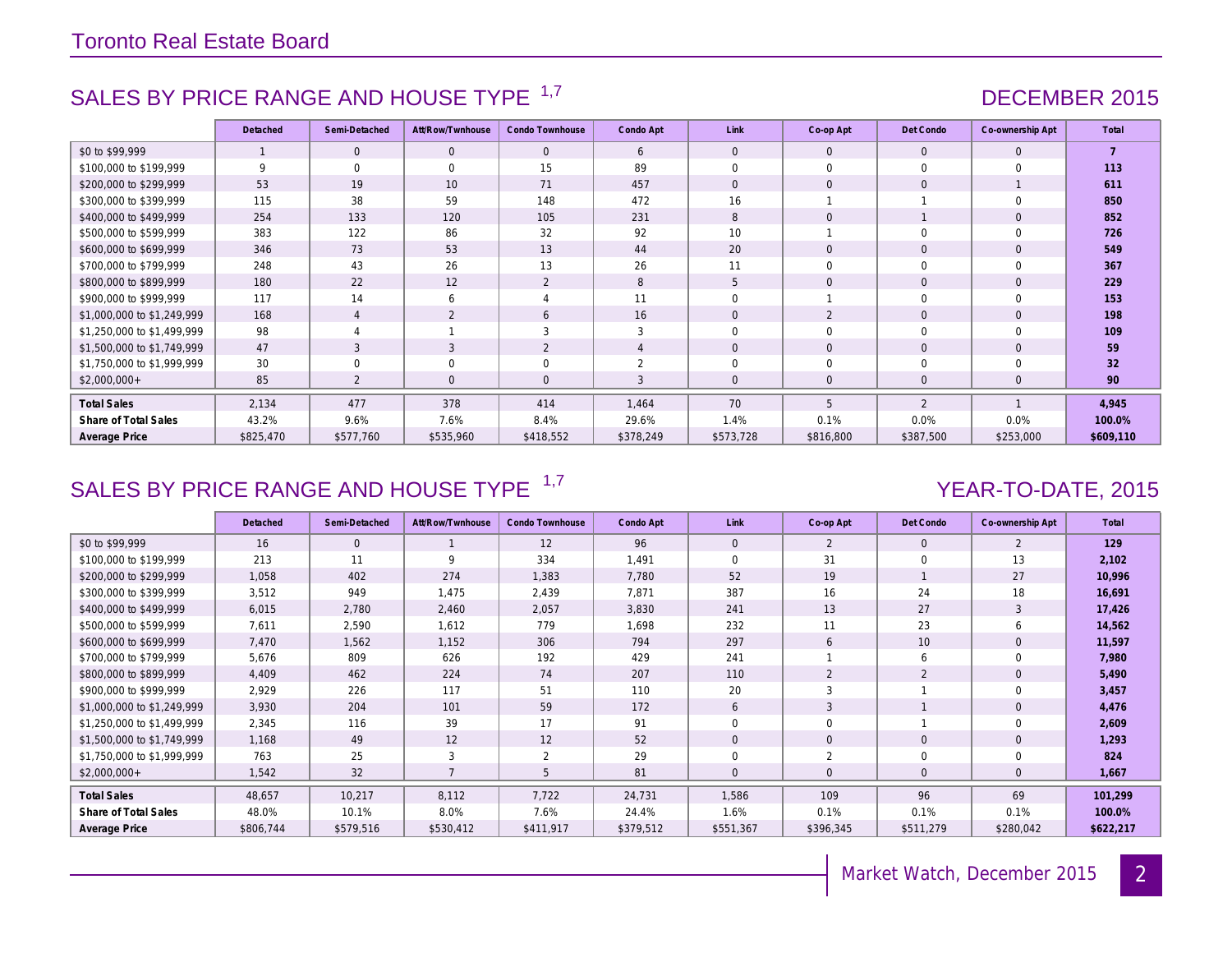### SUMMARY OF EXISTING HOME TRANSACTIONS **ALL HOME TYPES, DECEMBER 2015** ALL TREB AREAS

|                        | Number of Sales | Dollar Volume <sup>1</sup> | Average Price <sup>1</sup> | Median Price <sup>1</sup> | New Listings <sup>2</sup> | SNLR (Trend) 8 | Active Listings <sup>3</sup> | Mos. Inv. (Trend) 9 | Avg. SP/LP <sup>4</sup> | Avg. DOM <sup>5</sup> |
|------------------------|-----------------|----------------------------|----------------------------|---------------------------|---------------------------|----------------|------------------------------|---------------------|-------------------------|-----------------------|
| <b>TREB Total</b>      | 4,945           | \$3,012,046,480            | 609,110                    | \$505,000                 | 4,783                     | 63.1%          | 9,137                        | 1.8                 | 99%                     | 29                    |
| <b>Halton Region</b>   | 375             | \$245,697,318              | 655,193                    | \$565,000                 | 307                       | 69.1%          | 719                          | 1.8                 | 98%                     | 30                    |
| Burlington             | 96              | \$53,319,500               | 555,411                    | \$530,500                 | 71                        | 74.5%          | 159                          | 1.7                 | 98%                     | 30                    |
| <b>Halton Hills</b>    | 51              | \$28,297,300               | 554,849                    | \$515,000                 | 42                        | 70.5%          | 85                           | 1.9                 | 98%                     | 35                    |
| Milton                 | 93              | \$50,116,500               | 538,887                    | \$518,000                 | 84                        | 73.2%          | 131                          | 1.3                 | 99%                     | 18                    |
| Oakville               | 135             | \$113,964,018              | 844,178                    | \$728,800                 | 110                       | 63.4%          | 344                          | 2.1                 | 97%                     | 37                    |
| Peel Region            | 1,042           | \$543,932,247              | 522,008                    | \$473,000                 | 1,019                     | 64.0%          | 1,647                        | 1.6                 | 98%                     | 27                    |
| Brampton               | 455             | \$217,940,049              | 478,989                    | \$462,500                 | 480                       | 66.5%          | 562                          | 1.3                 | 99%                     | 23                    |
| Caledon                | 60              | \$45,050,400               | 750,840                    | \$640,000                 | 37                        | 61.3%          | 117                          | 2.7                 | 96%                     | 39                    |
| Mississauga            | 527             | \$280,941,798              | 533,096                    | \$462,500                 | 502                       | 62.2%          | 968                          | 1.9                 | 98%                     | 30                    |
| City of Toronto        | 1,999           | \$1,253,258,040            | 626,942                    | \$480,000                 | 2,029                     | 57.7%          | 4,325                        | $2.2\,$             | 99%                     | 31                    |
| <b>Toronto West</b>    | 535             | \$292,649,058              | 547,008                    | \$475,000                 | 548                       | 60.1%          | 1,066                        | 2.1                 | 99%                     | 30                    |
| <b>Toronto Central</b> | 943             | \$685,942,882              | 727,405                    | \$452,500                 | 987                       | 52.7%          | 2,497                        | 2.7                 | 98%                     | 35                    |
| <b>Toronto East</b>    | 521             | \$274,666,100              | 527,190                    | \$535,000                 | 494                       | 65.9%          | 762                          | 1.3                 | 101%                    | 23                    |
| <b>York Region</b>     | 848             | \$660,347,405              | 778,712                    | \$685,000                 | 804                       | 63.8%          | 1,572                        | 1.7                 | 99%                     | 29                    |
| Aurora                 | 44              | \$35,295,626               | 802,173                    | \$697,500                 | 34                        | 72.2%          | 68                           | 1.4                 | 98%                     | 30                    |
| E. Gwillimbury         | 15              | \$11,104,299               | 740,287                    | \$690,999                 | 10                        | 63.9%          | 44                           | 2.4                 | 96%                     | 50                    |
| Georgina               | 53              | \$21,743,000               | 410,245                    | \$375,000                 | 44                        | 67.8%          | 104                          | 1.9                 | 98%                     | 38                    |
| King                   | 21              | \$19,334,990               | 920,714                    | \$710,000                 | 21                        | 52.9%          | 81                           | 4.3                 | 95%                     | 56                    |
| Markham                | 218             | \$175,653,573              | 805,750                    | \$751,500                 | 239                       | 60.7%          | 427                          | 1.6                 | 99%                     | 27                    |
| Newmarket              | 80              | \$51,932,591               | 649,157                    | \$585,000                 | 52                        | 78.6%          | 49                           | 0.9                 | 99%                     | 22                    |
| Richmond Hill          | 177             | \$158,573,146              | 895,893                    | \$766,000                 | 160                       | 61.6%          | 308                          | 1.7                 | 100%                    | 28                    |
| Vaughan                | 197             | \$152,850,580              | 775,891                    | \$685,000                 | 193                       | 63.2%          | 380                          | 1.7                 | 98%                     | $27\,$                |
| Whitchurch-Stouffville | 43              | \$33,859,600               | 787,433                    | \$671,500                 | 51                        | 65.7%          | 111                          | 2.0                 | 96%                     | 39                    |
| Durham Region          | 548             | \$247,515,563              | 451,671                    | \$424,200                 | 512                       | 74.2%          | 610                          | 1.1                 | 99%                     | 21                    |
| Ajax                   | 115             | \$58,309,062               | 507,035                    | \$485,000                 | 95                        | 76.5%          | 73                           | 0.8                 | 100%                    | 15                    |
| <b>Brock</b>           | $\overline{7}$  | \$2,771,400                | 395,914                    | \$274,900                 | 23                        | 54.7%          | 59                           | 4.6                 | 95%                     | 61                    |
| Clarington             | 80              | \$34,713,880               | 433,924                    | \$397,500                 | 71                        | 76.3%          | 89                           | 1.1                 | 100%                    | 22                    |
| Oshawa                 | 163             | \$58,216,209               | 357,155                    | \$334,000                 | 142                       | 77.1%          | 131                          | 0.9                 | 100%                    | $17$                  |
| Pickering              | 63              | \$32,384,474               | 514,039                    | \$465,000                 | 71                        | 69.7%          | 101                          | 1.2                 | 100%                    | 20                    |
| Scugog                 | 13              | \$5,684,800                | 437,292                    | \$405,000                 | 15                        | 61.9%          | 41                           | $2.8\,$             | 97%                     | 28                    |
| Uxbridge               | 10              | \$8,759,672                | 875,967                    | \$702,200                 | 19                        | 61.1%          | 52                           | 3.0                 | 92%                     | 70                    |
| Whitby                 | 97              | \$46,676,066               | 481,197                    | \$460,000                 | 76                        | 77.0%          | 64                           | 0.9                 | 99%                     | 23                    |
| Dufferin County        | 29              | \$12,366,200               | 426,421                    | \$385,000                 | 24                        | 87.3%          | 25                           | 1.2                 | 98%                     | 36                    |
| Orangeville            | 29              | \$12,366,200               | 426,421                    | \$385,000                 | 24                        | 87.3%          | 25                           | 1.2                 | 98%                     | 36                    |
| <b>Simcoe County</b>   | 104             | \$48,929,707               | 470,478                    | \$447,250                 | 88                        | 71.2%          | 239                          | $2.2\,$             | 98%                     | 37                    |
| Adjala-Tosorontio      | 13              | \$7,065,707                | 543,516                    | \$527,000                 | 12                        | 66.1%          | 40                           | 3.5                 | 99%                     | 57                    |
| <b>Bradford West</b>   | 36              | \$19,255,700               | 534,881                    | \$509,250                 | 28                        | 74.1%          | 40                           | 1.5                 | 98%                     | 24                    |
| Essa                   | 6               | \$2,159,500                | 359,917                    | \$362,500                 | 9                         | 71.9%          | 33                           | 2.2                 | 98%                     | 28                    |
| Innisfil               | 24              | \$9,604,100                | 400,171                    | \$349,500                 | 25                        | 63.1%          | 84                           | 2.8                 | 97%                     | 32                    |
| New Tecumseth          | 25              | \$10,844,700               | 433,788                    | \$424,900                 | 14                        | 79.0%          | 42                           | 1.9                 | 97%                     | 51                    |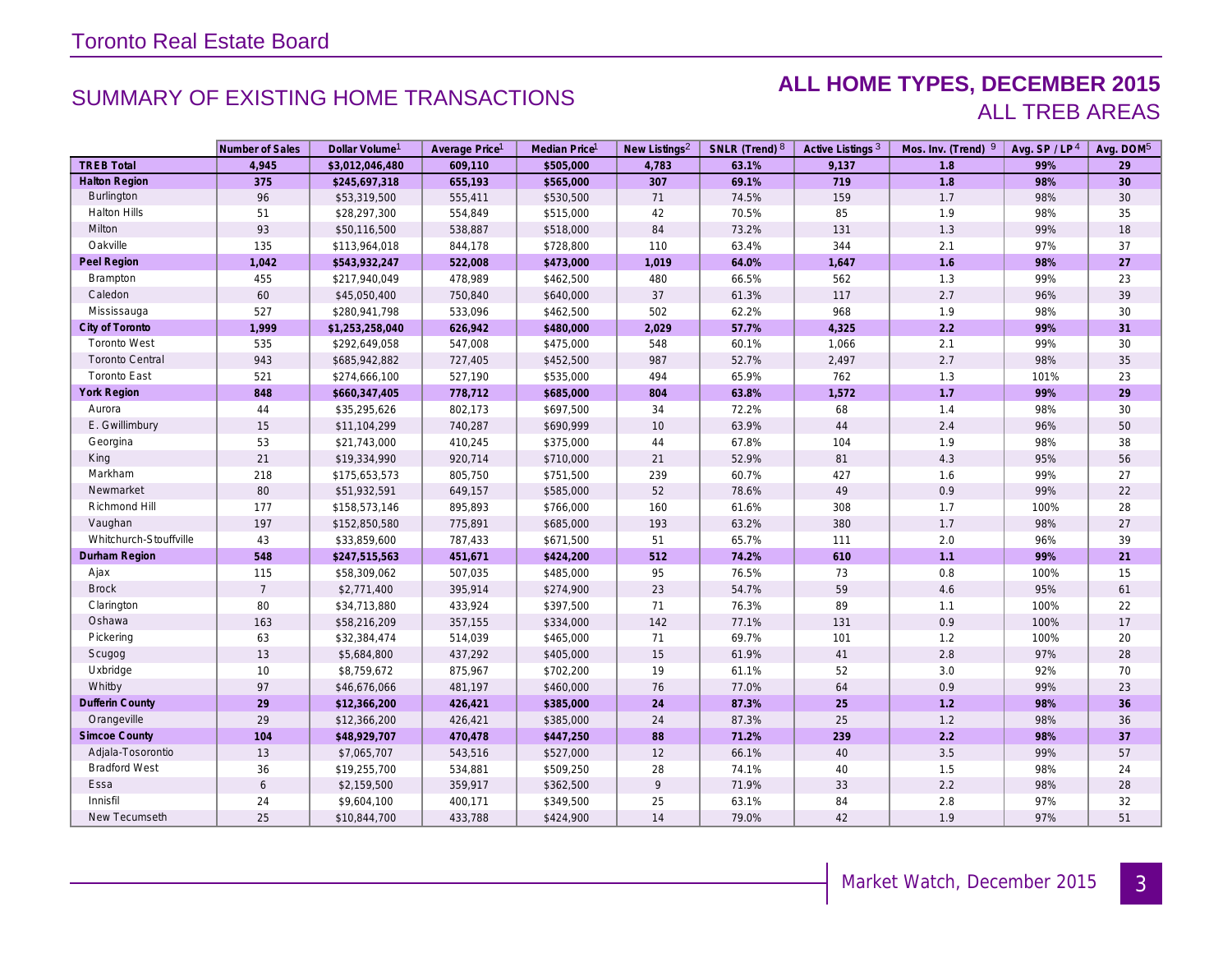### SUMMARY OF EXISTING HOME TRANSACTIONS **ALL HOME TYPES, DECEMBER 2015** CITY OF TORONTO MUNICIPAL BREAKDOWN

|                        | Number of Sales | Dollar Volume <sup>1</sup> | Average Price <sup>1</sup> | Median Price <sup>1</sup> | New Listings <sup>2</sup> | SNLR (Trend) 8 | Active Listings <sup>3</sup> | Mos. Inv. (Trend) 9 | Avg. $SP / LP4$ | Avg. DOM <sup>5</sup> |
|------------------------|-----------------|----------------------------|----------------------------|---------------------------|---------------------------|----------------|------------------------------|---------------------|-----------------|-----------------------|
| <b>TREB Total</b>      | 4,945           | \$3,012,046,480            | \$609,110                  | \$505,000                 | 4,783                     | 63.1%          | 9,137                        | 1.8                 | 99%             | 29                    |
| City of Toronto Total  | 1,999           | \$1,253,258,040            | \$626,942                  | \$480,000                 | 2,029                     | 57.7%          | 4,325                        | 2.2                 | 99%             | 31                    |
| <b>Toronto West</b>    | 535             | \$292,649,058              | \$547,008                  | \$475,000                 | 548                       | 60.1%          | 1,066                        | 2.1                 | 99%             | 30 <sup>°</sup>       |
| Toronto W01            | 27              | \$17,585,300               | \$651,307                  | \$467,000                 | 30                        | 54.9%          | 67                           | 2.2                 | 101%            | 31                    |
| Toronto W02            | 40              | \$26,798,619               | \$669,965                  | \$675,001                 | 38                        | 69.5%          | 44                           | 1.3                 | 100%            | 29                    |
| Toronto W03            | 38              | \$19,058,100               | \$501,529                  | \$505,000                 | 41                        | 65.5%          | 54                           | $1.4$               | 104%            | 20                    |
| Toronto W04            | 53              | \$26,629,300               | \$502,440                  | \$500,000                 | 46                        | 63.4%          | 90                           | 1.8                 | 99%             | 30 <sup>°</sup>       |
| Toronto W05            | 75              | \$31,556,818               | \$420,758                  | \$442,000                 | 96                        | 63.0%          | 168                          | 2.1                 | 98%             | 28                    |
| Toronto W06            | 90              | \$48,372,200               | \$537,469                  | \$425,000                 | 103                       | 46.9%          | 260                          | 3.4                 | 98%             | 36                    |
| Toronto W07            | 16              | \$13,584,000               | \$849,000                  | \$800,000                 | 15                        | 60.5%          | 31                           | 1.7                 | 101%            | 23                    |
| Toronto W08            | 113             | \$71,865,033               | \$635,974                  | \$433,000                 | 93                        | 59.3%          | 217                          | 2.2                 | 98%             | 35                    |
| Toronto W09            | 31              | \$15,582,800               | \$502,671                  | \$540,000                 | 24                        | 69.7%          | 43                           | 1.6                 | 98%             | 27                    |
| Toronto W10            | 52              | \$21,616,888               | \$415,709                  | \$485,500                 | 62                        | 68.3%          | 92                           | 1.7                 | 98%             | $26\,$                |
| <b>Toronto Central</b> | 943             | \$685,942,882              | \$727,405                  | \$452,500                 | 987                       | 52.7%          | 2,497                        | 2.7                 | 98%             | 35                    |
| Toronto C01            | 291             | \$144,873,698              | \$497,848                  | \$415,000                 | 354                       | 48.9%          | 911                          | 3.2                 | 99%             | 36                    |
| Toronto C02            | 38              | \$40,876,725               | \$1,075,703                | \$802,500                 | 47                        | 47.3%          | 162                          | 3.5                 | 98%             | 44                    |
| Toronto C03            | 22              | \$32,012,917               | \$1,455,133                | \$893,500                 | 29                        | 54.9%          | 76                           | 2.4                 | 95%             | 26                    |
| Toronto C04            | 39              | \$57,076,300               | \$1,463,495                | \$1,335,800               | 31                        | 58.9%          | 77                           | 1.9                 | 99%             | 25                    |
| Toronto C06            | 24              | \$15,965,900               | \$665,246                  | \$482,500                 | 32                        | 53.2%          | 69                           | 2.7                 | 102%            | 32                    |
| Toronto C07            | 72              | \$60,534,768               | \$840,761                  | \$595,500                 | 72                        | 55.4%          | 158                          | 2.4                 | 99%             | 41                    |
| Toronto C08            | 102             | \$52,746,088               | \$517,119                  | \$474,750                 | 76                        | 55.3%          | 215                          | 2.5                 | 98%             | 31                    |
| Toronto C09            | 19              | \$26,769,962               | \$1,408,945                | \$942,000                 | 16                        | 60.6%          | 35                           | 2.1                 | 97%             | 28                    |
| Toronto C10            | 19              | \$13,257,209               | \$697,748                  | \$555,000                 | 19                        | 59.7%          | 48                           | 1.9                 | 102%            | 24                    |
| Toronto C11            | 18              | \$10,760,700               | \$597,817                  | \$393,150                 | 24                        | 63.6%          | 42                           | 1.6                 | 101%            | 19                    |
| Toronto C12            | 22              | \$59,216,388               | \$2,691,654                | \$1,954,000               | $18$                      | 50.3%          | 100                          | 3.7                 | 95%             | 51                    |
| Toronto C13            | 28              | \$16,140,503               | \$576,447                  | \$485,000                 | 33                        | 65.6%          | 66                           | 1.6                 | 99%             | 30                    |
| Toronto C14            | 120             | \$77,288,560               | \$644,071                  | \$427,500                 | 133                       | 49.4%          | 324                          | 2.9                 | 99%             | 39                    |
| Toronto C15            | 129             | \$78,423,164               | \$607,932                  | \$410,000                 | 103                       | 52.8%          | 214                          | 2.5                 | 100%            | 31                    |
| <b>Toronto East</b>    | 521             | \$274,666,100              | \$527,190                  | \$535,000                 | 494                       | 65.9%          | 762                          | 1.3                 | 101%            | 23                    |
| Toronto E01            | 37              | \$25,417,110               | \$686,949                  | \$650,000                 | 33                        | 66.6%          | 54                           | 1.1                 | 102%            | 20                    |
| Toronto E02            | 40              | \$30,684,396               | \$767,110                  | \$738,500                 | 32                        | 63.8%          | 46                           | 1.2                 | 101%            | 19                    |
| Toronto E03            | 59              | \$36,887,138               | \$625,206                  | \$663,000                 | 52                        | 68.8%          | 50                           | 0.9                 | 105%            | 15                    |
| Toronto E04            | 69              | \$31,013,227               | \$449,467                  | \$535,000                 | 67                        | 67.3%          | 92                           | 1.3                 | 100%            | 20                    |
| Toronto E05            | 42              | \$20,903,500               | \$497,702                  | \$415,000                 | 47                        | 67.1%          | 76                           | $1.3$               | 100%            | 22                    |
| Toronto E06            | 19              | \$11,705,500               | \$616,079                  | \$565,000                 | 28                        | 58.9%          | 34                           | 1.5                 | 100%            | 14                    |
| Toronto E07            | 57              | \$25,870,576               | \$453,870                  | \$308,800                 | 57                        | 61.6%          | 121                          | 1.8                 | 100%            | 36                    |
| Toronto E08            | 35              | \$18,345,625               | \$524,161                  | \$568,000                 | 45                        | 68.8%          | 63                           | 1.4                 | 99%             | 21                    |
| Toronto E09            | 75              | \$32,989,940               | \$439,866                  | \$405,000                 | 54                        | 66.3%          | 102                          | 1.5                 | 99%             | 27                    |
| Toronto E10            | 31              | \$15,437,900               | \$497,997                  | \$520,000                 | 22                        | 63.1%          | 50                           | 1.5                 | 98%             | 31                    |
| Toronto E11            | 57              | \$25,411,188               | \$445,810                  | \$416,000                 | 57                        | 69.2%          | 74                           | 1.2                 | 99%             | 26                    |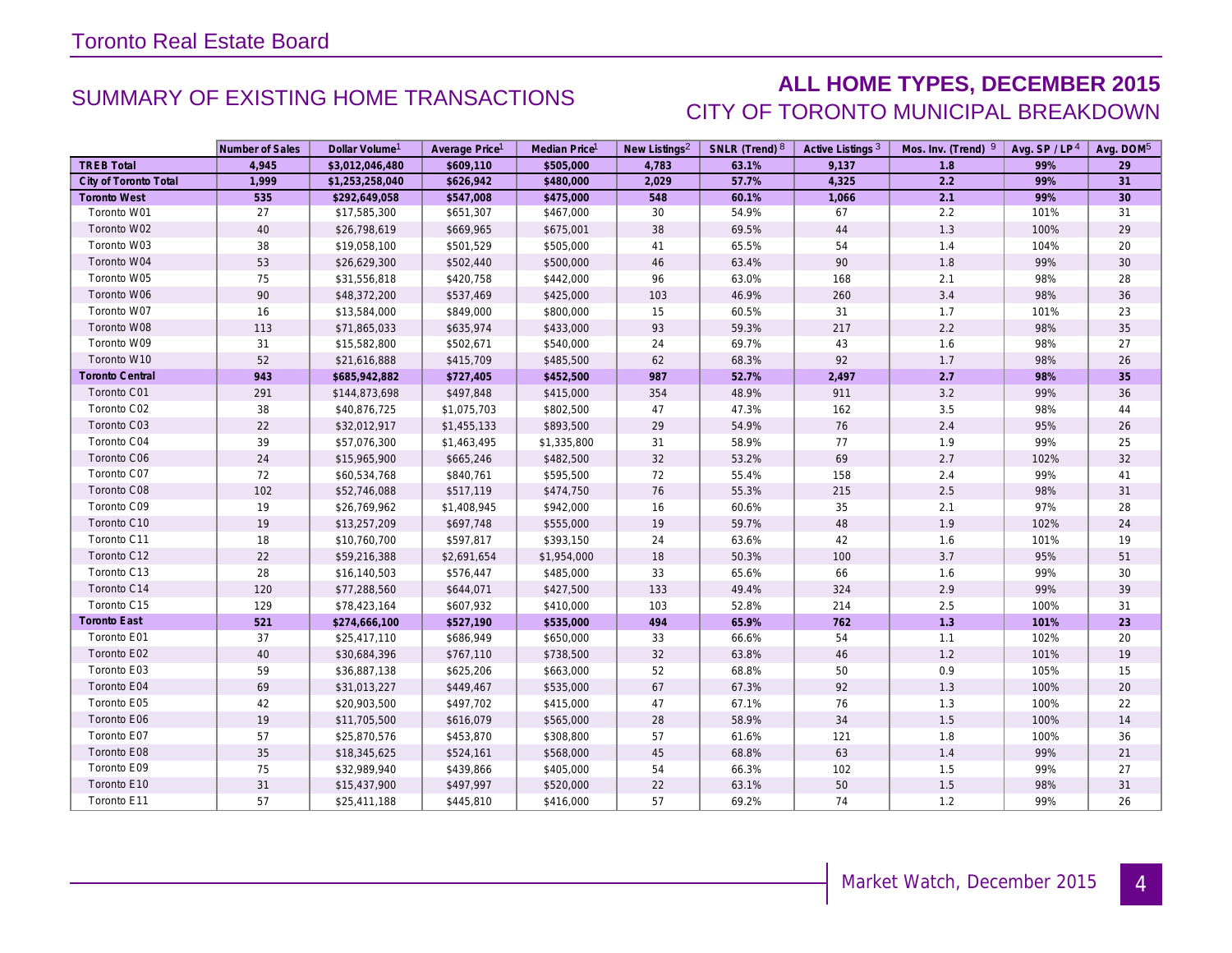### SUMMARY OF EXISTING HOME TRANSACTIONS **ALL HOME TYPES, YEAR-TO-DATE 2015** ALL TREB AREAS

|                        | Number of Sales | Dollar Volume <sup>1</sup> | Average Price 1 | Median Price 1 | New Listings <sup>2</sup> | Avg. SP / LP 4 | Avg. DOM 5 |
|------------------------|-----------------|----------------------------|-----------------|----------------|---------------------------|----------------|------------|
| <b>TREB Total</b>      | 101.299         | \$63,029,986,321           | \$622.217       | \$521,270      | 160,520                   | 100%           | 22         |
| <b>Halton Region</b>   | 8,777           | \$5,860,297,711            | \$667,688       | \$581,000      | 12,705                    | 98%            | 24         |
| Burlington             | 2,038           | \$1,215,419,961            | \$596,379       | \$545,750      | 2,736                     | 98%            | 27         |
| <b>Halton Hills</b>    | 1,036           | \$575,619,191              | \$555,617       | \$509,950      | 1,470                     | 98%            | 27         |
| Milton                 | 2,350           | \$1,282,619,851            | \$545,796       | \$518,000      | 3,212                     | 99%            | 17         |
| Oakville               | 3,353           | \$2,786,638,708            | \$831,088       | \$720,000      | 5,287                     | 98%            | 24         |
| Peel Region            | 20,987          | \$11,067,325,841           | \$527,342       | \$482,000      | 32,786                    | 99%            | 21         |
| Brampton               | 9,365           | \$4,574,774,359            | \$488,497       | \$465,000      | 14,087                    | 99%            | 18         |
| Caledon                | 999             | \$684,741,374              | \$685,427       | \$605,000      | 1,631                     | 97%            | 29         |
| Mississauga            | 10,623          | \$5,807,810,108            | \$546,720       | \$495,000      | 17,068                    | 99%            | 22         |
| City of Toronto        | 37,326          | \$24,607,919,966           | \$659,270       | \$517,500      | 64,731                    | 101%           | 23         |
| <b>Toronto West</b>    | 9,560           | \$5,431,570,736            | \$568,156       | \$510,000      | 15,899                    | 101%           | 24         |
| <b>Toronto Central</b> | 17,709          | \$13,564,415,619           | \$765,962       | \$495,000      | 33,576                    | 100%           | 26         |
| <b>Toronto East</b>    | 10,057          | \$5,611,933,611            | \$558,013       | \$550,000      | 15,256                    | 103%           | 17         |
| <b>York Region</b>     | 19,066          | \$14,828,974,695           | \$777,771       | \$695,500      | 29,877                    | 100%           | 21         |
| Aurora                 | 1,087           | \$811,679,297              | \$746,715       | \$659,900      | 1,505                     | 100%           | 20         |
| E. Gwillimbury         | 334             | \$208,389,983              | \$623,922       | \$550,750      | 523                       | 97%            | 30         |
| Georgina               | 1,043           | \$428,584,301              | \$410,915       | \$390,000      | 1,539                     | 98%            | 26         |
| King                   | 423             | \$425,834,722              | \$1,006,701     | \$860,000      | 800                       | 96%            | 43         |
| Markham                | 5,294           | \$4,252,971,372            | \$803,357       | \$740,000      | 8,728                     | 102%           | 18         |
| Newmarket              | 1,749           | \$1,081,753,528            | \$618,498       | \$587,000      | 2,225                     | 100%           | 17         |
| Richmond Hill          | 3,826           | \$3,392,792,424            | \$886,773       | \$795,000      | 6,214                     | 101%           | 20         |
| Vaughan                | 4,381           | \$3,493,309,719            | \$797,377       | \$720,000      | 6,928                     | 99%            | 20         |
| Whitchurch-Stouffville | 929             | \$733,659,349              | \$789,730       | \$678,000      | 1,415                     | 98%            | 24         |
| Durham Region          | 11,848          | \$5,237,789,828            | \$442,082       | \$415,000      | 15,975                    | 100%           | 17         |
| Ajax                   | 2,174           | \$1,067,509,206            | \$491,035       | \$468,900      | 2,843                     | 101%           | 13         |
| <b>Brock</b>           | 210             | \$69,918,335               | \$332,944       | \$280,000      | 384                       | 96%            | 46         |
| Clarington             | 1,958           | \$767,733,842              | \$392,101       | \$365,000      | 2,567                     | 100%           | 18         |
| Oshawa                 | 3,071           | \$1,074,226,724            | \$349,797       | \$334,900      | 3,983                     | 100%           | 15         |
| Pickering              | 1,478           | \$783,950,651              | \$530,413       | \$489,225      | 2,119                     | 101%           | 17         |
| Scugog                 | 388             | \$184,347,397              | \$475,122       | \$430,000      | 627                       | 97%            | 39         |
| Uxbridge               | 341             | \$202,163,377              | \$592,854       | \$542,000      | 558                       | 98%            | 35         |
| Whitby                 | 2,228           | \$1,087,940,296            | \$488,304       | \$460,000      | 2,894                     | 101%           | 15         |
| Dufferin County        | 704             | \$277,303,453              | \$393,897       | \$372,750      | 806                       | 99%            | 27         |
| Orangeville            | 704             | \$277,303,453              | \$393,897       | \$372,750      | 806                       | 99%            | 27         |
| <b>Simcoe County</b>   | 2,591           | \$1,150,374,827            | \$443,989       | \$415,000      | 3,640                     | 98%            | 33         |
| Adjala-Tosorontio      | 203             | \$104,317,407              | \$513,879       | \$486,000      | 307                       | 97%            | 54         |
| <b>Bradford West</b>   | 749             | \$394,077,420              | \$526,138       | \$508,500      | 1,011                     | 98%            | 24         |
| Essa                   | 325             | \$121,705,074              | \$374,477       | \$330,000      | 452                       | 98%            | 35         |
| Innisfil               | 649             | \$265,680,268              | \$409,369       | \$378,000      | 1,028                     | 98%            | 35         |
| New Tecumseth          | 665             | \$264,594,658              | \$397,887       | \$374,900      | 842                       | 98%            | 32         |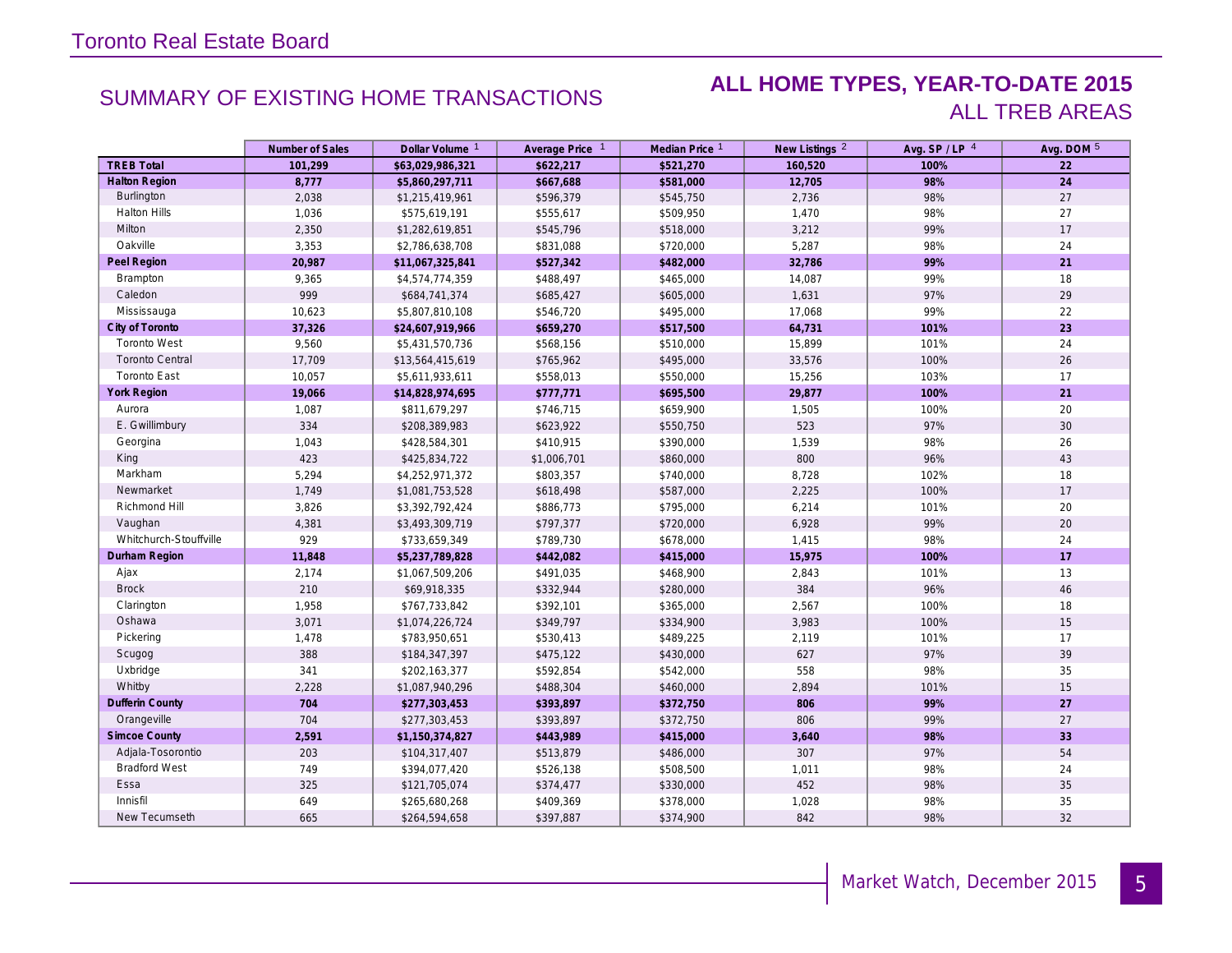### SUMMARY OF EXISTING HOME TRANSACTIONS **ALL HOME TYPES, YEAR-TO-DATE 2015** CITY OF TORONTO MUNICIPAL BREAKDOWN

|                        | Number of Sales | Dollar Volume <sup>1</sup> | Average Price 1 | Median Price 1 | New Listings <sup>2</sup> | Avg. SP/LP 4 | Avg. DOM 5 |
|------------------------|-----------------|----------------------------|-----------------|----------------|---------------------------|--------------|------------|
| <b>TREB Total</b>      | 101.299         | \$63,029,986,321           | \$622,217       | \$521,270      | 160,520                   | 100%         | 22         |
| City of Toronto Total  | 37,326          | \$24,607,919,966           | \$659,270       | \$517,500      | 64,731                    | 101%         | 23         |
| <b>Toronto West</b>    | 9,560           | \$5,431,570,736            | \$568,156       | \$510,000      | 15,899                    | 101%         | 24         |
| Toronto W01            | 658             | \$461,629,188              | \$701,564       | \$548,950      | 1,199                     | 103%         | 22         |
| Toronto W02            | 901             | \$630,944,194              | \$700,271       | \$675,000      | 1,297                     | 104%         | 17         |
| Toronto W03            | 732             | \$384,510,271              | \$525,287       | \$525,000      | 1,117                     | 102%         | 19         |
| Toronto W04            | 845             | \$422,824,142              | \$500,384       | \$502,000      | 1,332                     | 100%         | 23         |
| Toronto W05            | 1,269           | \$551,008,895              | \$434,207       | \$470,000      | 2,014                     | 99%          | 27         |
| Toronto W06            | 1,366           | \$710,482,902              | \$520,119       | \$467,500      | 2,915                     | 100%         | 29         |
| Toronto W07            | 302             | \$263,212,818              | \$871,566       | \$817,500      | 499                       | 102%         | 19         |
| Toronto W08            | 1,973           | \$1,333,453,768            | \$675,851       | \$527,000      | 3,325                     | 99%          | 25         |
| Toronto W09            | 546             | \$304,102,602              | \$556,964       | \$592,000      | 783                       | 100%         | 23         |
| Toronto W10            | 968             | \$369,401,956              | \$381,614       | \$425,000      | 1,418                     | 99%          | 25         |
| <b>Toronto Central</b> | 17,709          | \$13,564,415,619           | \$765,962       | \$495,000      | 33,576                    | 100%         | 26         |
| Toronto C01            | 5,107           | \$2,602,555,822            | \$509,606       | \$418,500      | 10,440                    | 99%          | 30         |
| Toronto C02            | 804             | \$978,525,747              | \$1,217,072     | \$945,000      | 1,701                     | 100%         | 29         |
| Toronto C03            | 533             | \$643,179,974              | \$1,206,717     | \$810,000      | 970                       | 100%         | 20         |
| Toronto C04            | 986             | \$1,425,200,566            | \$1,445,437     | \$1,360,225    | 1,674                     | 101%         | 20         |
| Toronto C06            | 396             | \$287,787,128              | \$726,735       | \$786,500      | 745                       | 101%         | 25         |
| Toronto C07            | 1,392           | \$1,022,333,188            | \$734,435       | \$494,500      | 2,511                     | 100%         | 26         |
| Toronto C08            | 1,857           | \$916,225,736              | \$493,390       | \$420,000      | 3,357                     | 99%          | 26         |
| Toronto C09            | 358             | \$586,238,177              | \$1,637,537     | \$1,371,500    | 591                       | 99%          | 22         |
| Toronto C10            | 641             | \$513,688,683              | \$801,386       | \$633,000      | 1,073                     | 103%         | 20         |
| Toronto C11            | 440             | \$307,675,846              | \$699,263       | \$370,850      | 692                       | 102%         | 21         |
| Toronto C12            | 451             | \$1,001,539,152            | \$2,220,708     | \$1,831,000    | 896                       | 97%          | 29         |
| Toronto C13            | 888             | \$694,496,881              | \$782,091       | \$610,000      | 1,354                     | 104%         | 20         |
| Toronto C14            | 2,075           | \$1,462,823,175            | \$704,975       | \$440,000      | 4,200                     | 99%          | 29         |
| Toronto C15            | 1,781           | \$1,122,145,544            | \$630,065       | \$455,000      | 3,372                     | 102%         | 25         |
| <b>Toronto East</b>    | 10,057          | \$5,611,933,611            | \$558,013       | \$550,000      | 15,256                    | 103%         | 17         |
| Toronto E01            | 886             | \$647,278,561              | \$730,563       | \$705,000      | 1,331                     | 107%         | 13         |
| Toronto E02            | 758             | \$643,947,221              | \$849,535       | \$755,000      | 1,188                     | 103%         | 13         |
| Toronto E03            | 1,087           | \$749,517,788              | \$689,529       | \$670,000      | 1,581                     | 105%         | 12         |
| Toronto E04            | 1,216           | \$569,077,360              | \$467,991       | \$525,000      | 1,807                     | 102%         | 17         |
| Toronto E05            | 1,029           | \$539,984,254              | \$524,766       | \$450,000      | 1,534                     | 103%         | 18         |
| Toronto E06            | 401             | \$262,743,636              | \$655,221       | \$580,000      | 681                       | 101%         | 16         |
| Toronto E07            | 1,026           | \$494,162,701              | \$481,640       | \$438,000      | 1,666                     | 103%         | 22         |
| Toronto E08            | 685             | \$357,959,644              | \$522,569       | \$535,000      | 996                       | 100%         | $20\,$     |
| Toronto E09            | 1,367           | \$567,227,882              | \$414,944       | \$367,500      | 2,061                     | 101%         | 21         |
| Toronto E10            | 686             | \$382,491,435              | \$557,568       | \$558,039      | 1,088                     | 101%         | 18         |
| Toronto E11            | 916             | \$397,543,129              | \$433,999       | \$430,500      | 1,323                     | 102%         | 18         |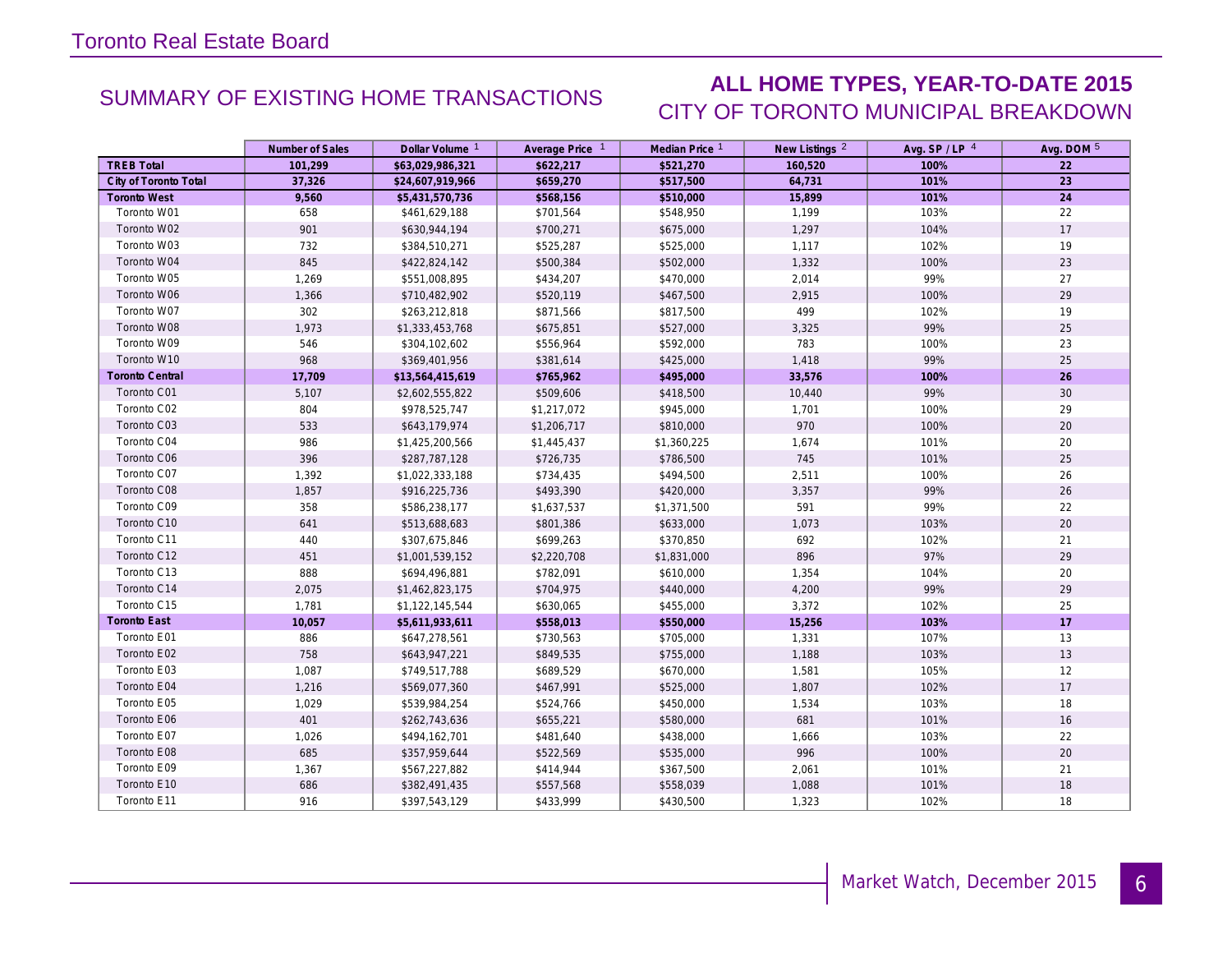### SUMMARY OF EXISTING HOME TRANSACTIONS **DETACHED HOUSES, DECEMBER 2015** ALL TREB AREAS

|                        | Sales <sup>1</sup> | Dollar Volume 1 | Average Price 1 | Median Price 1 | New Listings <sup>2</sup> | Active Listings 3 | Avg. SP/LP 4 | Avg. DOM 5 |
|------------------------|--------------------|-----------------|-----------------|----------------|---------------------------|-------------------|--------------|------------|
| <b>TREB Total</b>      | 2,134              | \$1,761,551,941 | \$825,470       | \$670,000      | 1,980                     | 3,644             | 98%          | 28         |
| <b>Halton Region</b>   | 206                | \$165,788,488   | \$804,798       | \$700,250      | 164                       | 472               | 97%          | 34         |
| Burlington             | 49                 | \$33,700,900    | \$687,773       | \$635,000      | 36                        | 107               | 97%          | 32         |
| <b>Halton Hills</b>    | 35                 | \$22,395,900    | \$639,883       | \$595,000      | 28                        | 77                | 98%          | 39         |
| Milton                 | $44\,$             | \$27,825,500    | \$632,398       | \$588,500      | 40                        | 101               | 99%          | 24         |
| Oakville               | 78                 | \$81,866,188    | \$1,049,567     | \$873,250      | 60                        | 187               | 97%          | 39         |
| Peel Region            | 431                | \$305,067,543   | \$707,813       | \$633,000      | 461                       | 759               | 97%          | 28         |
| Brampton               | 228                | \$129,966,669   | \$570,029       | \$558,500      | 275                       | 339               | 98%          | 23         |
| Caledon                | 45                 | \$37,896,900    | \$842,153       | \$690,000      | 29                        | 113               | 96%          | 44         |
| Mississauga            | 158                | \$137,203,974   | \$868,380       | \$723,000      | 157                       | 307               | 97%          | 32         |
| City of Toronto        | 571                | \$593,633,494   | \$1,039,638     | \$765,000      | 514                       | 843               | 99%          | 26         |
| <b>Toronto West</b>    | 195                | \$157,708,351   | \$808,761       | \$681,000      | 183                       | 312               | 99%          | 27         |
| <b>Toronto Central</b> | 163                | \$288,280,079   | \$1,768,589     | \$1,350,000    | 138                       | 276               | 98%          | 32         |
| <b>Toronto East</b>    | 213                | \$147,645,064   | \$693,169       | \$646,600      | 193                       | 255               | 101%         | 21         |
| York Region            | 464                | \$462,657,069   | \$997,106       | \$870,550      | 405                       | 858               | 98%          | 30         |
| Aurora                 | 28                 | \$27,149,788    | \$969,635       | \$804,000      | 20                        | 51                | 97%          | 32         |
| E. Gwillimbury         | $12$               | \$9,923,299     | \$826,942       | \$717,500      | 10                        | 42                | 96%          | 51         |
| Georgina               | 50                 | \$20,694,000    | \$413,880       | \$379,950      | 42                        | 94                | 98%          | 39         |
| King                   | 13                 | \$14,930,000    | \$1,148,462     | \$920,000      | 20                        | 70                | 95%          | 39         |
| Markham                | 105                | \$118,643,656   | \$1,129,940     | \$960,000      | 82                        | 141               | 99%          | 25         |
| Newmarket              | 50                 | \$37,622,500    | \$752,450       | \$687,500      | $40\,$                    | 37                | 98%          | 25         |
| Richmond Hill          | 87                 | \$110,577,676   | \$1,271,008     | \$1,090,000    | 77                        | 147               | 99%          | 27         |
| Vaughan                | 88                 | \$95,716,550    | \$1,087,688     | \$936,250      | 80                        | 173               | 98%          | 24         |
| Whitchurch-Stouffville | 31                 | \$27,399,600    | \$883,858       | \$780,000      | 34                        | 103               | 96%          | 45         |
| Durham Region          | 361                | \$183,688,640   | \$508,833       | \$480,000      | 344                       | 475               | 99%          | 24         |
| Ajax                   | 69                 | \$39,881,812    | \$577,997       | \$565,000      | 58                        | 46                | 99%          | 15         |
| <b>Brock</b>           | $\overline{7}$     | \$2,771,400     | \$395,914       | \$274,900      | 23                        | 58                | 95%          | 61         |
| Clarington             | 55                 | \$27,309,980    | \$496,545       | \$443,000      | 49                        | 75                | 99%          | 27         |
| Oshawa                 | 116                | \$46,109,680    | \$397,497       | \$378,000      | 103                       | 104               | 99%          | 18         |
| Pickering              | 32                 | \$20,784,574    | \$649,518       | \$558,500      | 34                        | 59                | 100%         | 23         |
| Scugog                 | 12                 | \$5,399,300     | \$449,942       | \$426,000      | $14$                      | 40                | 97%          | 29         |
| Uxbridge               | 10                 | \$8,759,672     | \$875,967       | \$702,200      | 14                        | 42                | 92%          | 70         |
| Whitby                 | 60                 | \$32,672,222    | \$544,537       | \$496,500      | 49                        | 51                | 99%          | 29         |
| Dufferin County        | 17                 | \$8,443,400     | \$496,671       | \$480,000      | 19                        | 21                | 97%          | 27         |
| Orangeville            | $17$               | \$8,443,400     | \$496,671       | \$480,000      | 19                        | 21                | 97%          | 27         |
| <b>Simcoe County</b>   | 84                 | \$42,273,307    | \$503,254       | \$485,000      | 73                        | 216               | 98%          | 38         |
| Adjala-Tosorontio      | 13                 | \$7,065,707     | \$543,516       | \$527,000      | 12                        | 40                | 99%          | 57         |
| <b>Bradford West</b>   | 30                 | \$16,784,300    | \$559,477       | \$550,000      | 23                        | 36                | 98%          | 25         |
| Essa                   | $\overline{4}$     | \$1,549,500     | \$387,375       | \$382,500      | $\overline{7}$            | 30                | 98%          | 26         |
| Innisfil               | 20                 | \$8,336,000     | \$416,800       | \$414,500      | 21                        | 81                | 97%          | 35         |
| New Tecumseth          | 17                 | \$8,537,800     | \$502,224       | \$451,500      | 10                        | 29                | 97%          | 55         |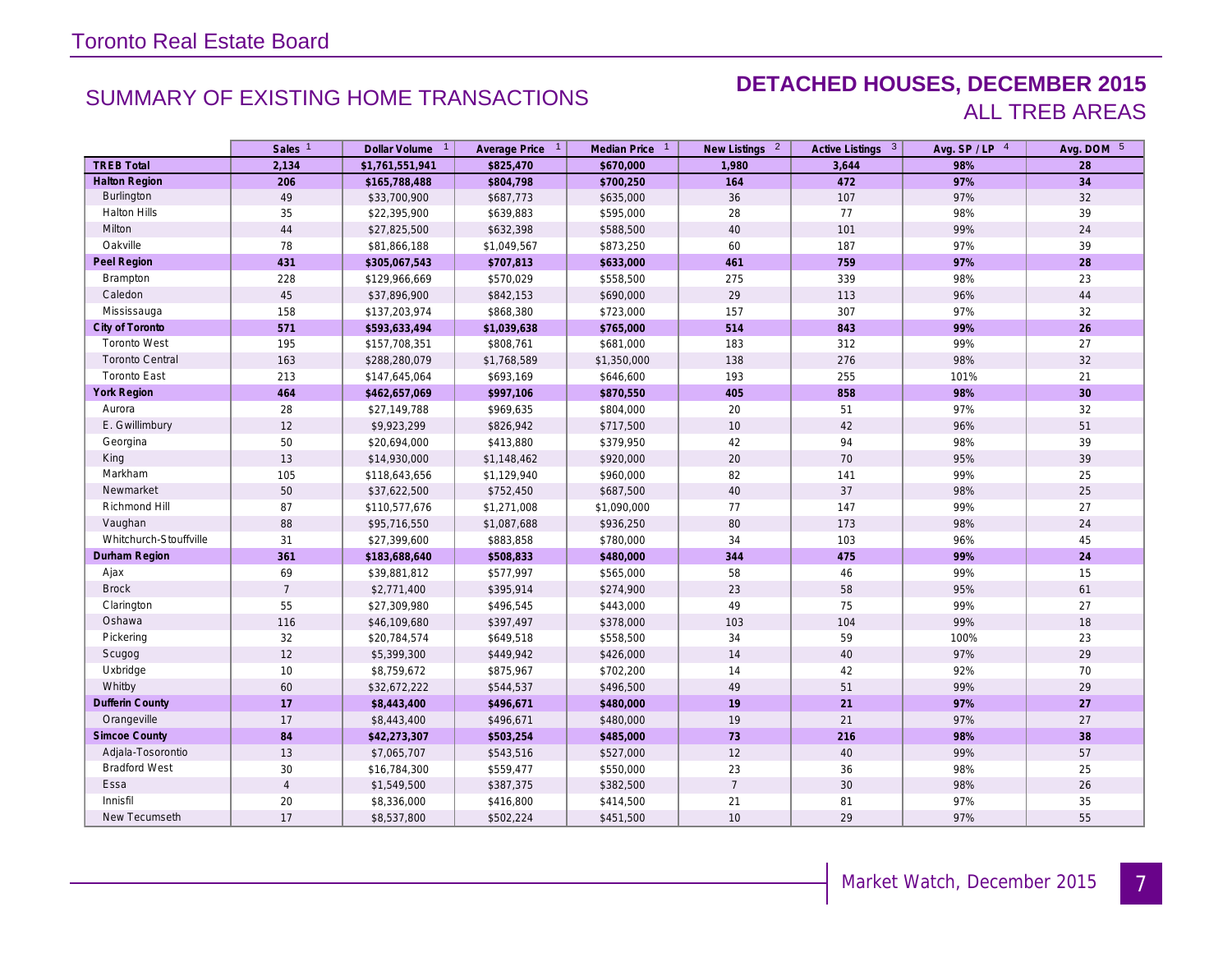### SUMMARY OF EXISTING HOME TRANSACTIONS **DETACHED HOUSES, DECEMBER 2015** CITY OF TORONTO MUNICIPAL BREAKDOWN

|                        | Sales <sup>1</sup> | Dollar Volume <sup>1</sup> | Average Price 1 | Median Price 1 | New Listings 2  | Active Listings 3 | Avg. $SP / LP$ <sup>4</sup> | Avg. DOM 5 |
|------------------------|--------------------|----------------------------|-----------------|----------------|-----------------|-------------------|-----------------------------|------------|
| <b>TREB Total</b>      | 2,134              | \$1,761,551,941            | \$825,470       | \$670,000      | 1,980           | 3,644             | 98%                         | 28         |
| City of Toronto Total  | 571                | \$593,633,494              | \$1,039,638     | \$765,000      | 514             | 843               | 99%                         | 26         |
| <b>Toronto West</b>    | 195                | \$157,708,351              | \$808,761       | \$681,000      | 183             | 312               | 99%                         | 27         |
| Toronto W01            | 5                  | \$7,190,000                | \$1,438,000     | \$1,490,000    | 10              | 9                 | 101%                        | 12         |
| Toronto W02            | 10                 | \$9,098,390                | \$909,839       | \$854,444      | 13              | 13                | 102%                        | 17         |
| Toronto W03            | 16                 | \$9,338,100                | \$583,631       | \$561,550      | 21              | 31                | 106%                        | 13         |
| Toronto W04            | 28                 | \$18,187,400               | \$649,550       | \$610,500      | 28              | 57                | 99%                         | 36         |
| Toronto W05            | 18                 | \$11,966,018               | \$664,779       | \$655,000      | 25              | 38                | 100%                        | 18         |
| Toronto W06            | 21                 | \$17,131,600               | \$815,790       | \$670,000      | 18              | 33                | 98%                         | 26         |
| Toronto W07            | 12                 | \$11,131,000               | \$927,583       | \$865,000      | 12              | 18                | 102%                        | 24         |
| Toronto W08            | 45                 | \$48,495,955               | \$1,077,688     | \$890,000      | 25              | 69                | 98%                         | 40         |
| Toronto W09            | 13                 | \$9,843,000                | \$757,154       | \$770,000      | $\overline{7}$  | 14                | 98%                         | 23         |
| Toronto W10            | $27\,$             | \$15,326,888               | \$567,663       | \$550,000      | 24              | 30                | 99%                         | 22         |
| <b>Toronto Central</b> | 163                | \$288,280,079              | \$1,768,589     | \$1,350,000    | 138             | 276               | 98%                         | 32         |
| Toronto C01            | $\overline{4}$     | \$4,133,000                | \$1,033,250     | \$1,107,500    | $7\overline{ }$ | 9                 | 103%                        | 22         |
| Toronto C02            | $\overline{2}$     | \$1,583,000                | \$791,500       | \$791,500      | 6               | 10                | 120%                        | 10         |
| Toronto C03            | 14                 | \$26,788,917               | \$1,913,494     | \$1,218,000    | 16              | 29                | 93%                         | 27         |
| Toronto C04            | 28                 | \$51,726,800               | \$1,847,386     | \$1,774,500    | 15              | 44                | 98%                         | 29         |
| Toronto C06            | 11                 | \$11,056,900               | \$1,005,173     | \$925,000      | 13              | 11                | 105%                        | 28         |
| Toronto C07            | 29                 | \$40,976,798               | \$1,412,993     | \$1,290,000    | 8               | 19                | 100%                        | 39         |
| Toronto C08            | $\overline{2}$     | \$2,080,000                | \$1,040,000     | \$1,040,000    | $\mathbf 0$     | $\mathfrak{Z}$    | 95%                         | 54         |
| Toronto C09            | 6                  | \$17,511,000               | \$2,918,500     | \$3,130,000    | 5               | 11                | 96%                         | 52         |
| Toronto C10            | $\mathbf{1}$       | \$1,290,000                | \$1,290,000     | \$1,290,000    | $\mathbf{3}$    | 5                 | 129%                        | 5          |
| Toronto C11            | $\overline{4}$     | \$5,811,000                | \$1,452,750     | \$1,522,500    | 3               | $\overline{4}$    | 101%                        | 6          |
| Toronto C12            | 14                 | \$51,056,888               | \$3,646,921     | \$3,297,500    | 11              | 61                | 95%                         | 51         |
| Toronto C13            | $\overline{7}$     | \$7,312,000                | \$1,044,571     | \$962,000      | 5               | 9                 | 99%                         | 39         |
| Toronto C14            | 19                 | \$33,348,700               | \$1,755,195     | \$1,630,000    | 31              | 50                | 101%                        | 31         |
| Toronto C15            | 22                 | \$33,605,076               | \$1,527,503     | \$1,379,400    | 15              | 11                | 101%                        | 25         |
| Toronto East           | 213                | \$147,645,064              | \$693,169       | \$646,600      | 193             | 255               | 101%                        | 21         |
| Toronto E01            | $\overline{7}$     | \$5,833,500                | \$833,357       | \$791,700      | 6               | 8                 | 100%                        | 35         |
| Toronto E02            | 14                 | \$13,182,596               | \$941,614       | \$838,500      | 12              | 14                | 102%                        | 16         |
| Toronto E03            | 30                 | \$22,137,888               | \$737,930       | \$735,000      | 29              | 31                | 103%                        | 17         |
| Toronto E04            | 33                 | \$20,611,527               | \$624,592       | \$600,000      | 31              | 28                | 102%                        | 14         |
| Toronto E05            | 10                 | \$7,954,300                | \$795,430       | \$827,900      | 9               | 15                | 102%                        | 20         |
| Toronto E06            | 15                 | \$9,627,600                | \$641,840       | \$565,000      | 21              | 23                | 100%                        | 12         |
| Toronto E07            | 10                 | \$8,636,988                | \$863,699       | \$782,500      | 14              | 29                | 100%                        | 42         |
| Toronto E08            | 18                 | \$13,490,625               | \$749,479       | \$660,125      | 22              | 34                | 99%                         | 17         |
| Toronto E09            | 36                 | \$22,078,640               | \$613,296       | \$602,500      | 20              | 22                | 100%                        | 21         |
| Toronto E10            | 17                 | \$10,625,000               | \$625,000       | \$590,000      | 14              | 35                | 98%                         | 32         |
| Toronto E11            | 23                 | \$13,466,400               | \$585,496       | \$567,000      | 15              | 16                | 99%                         | 30         |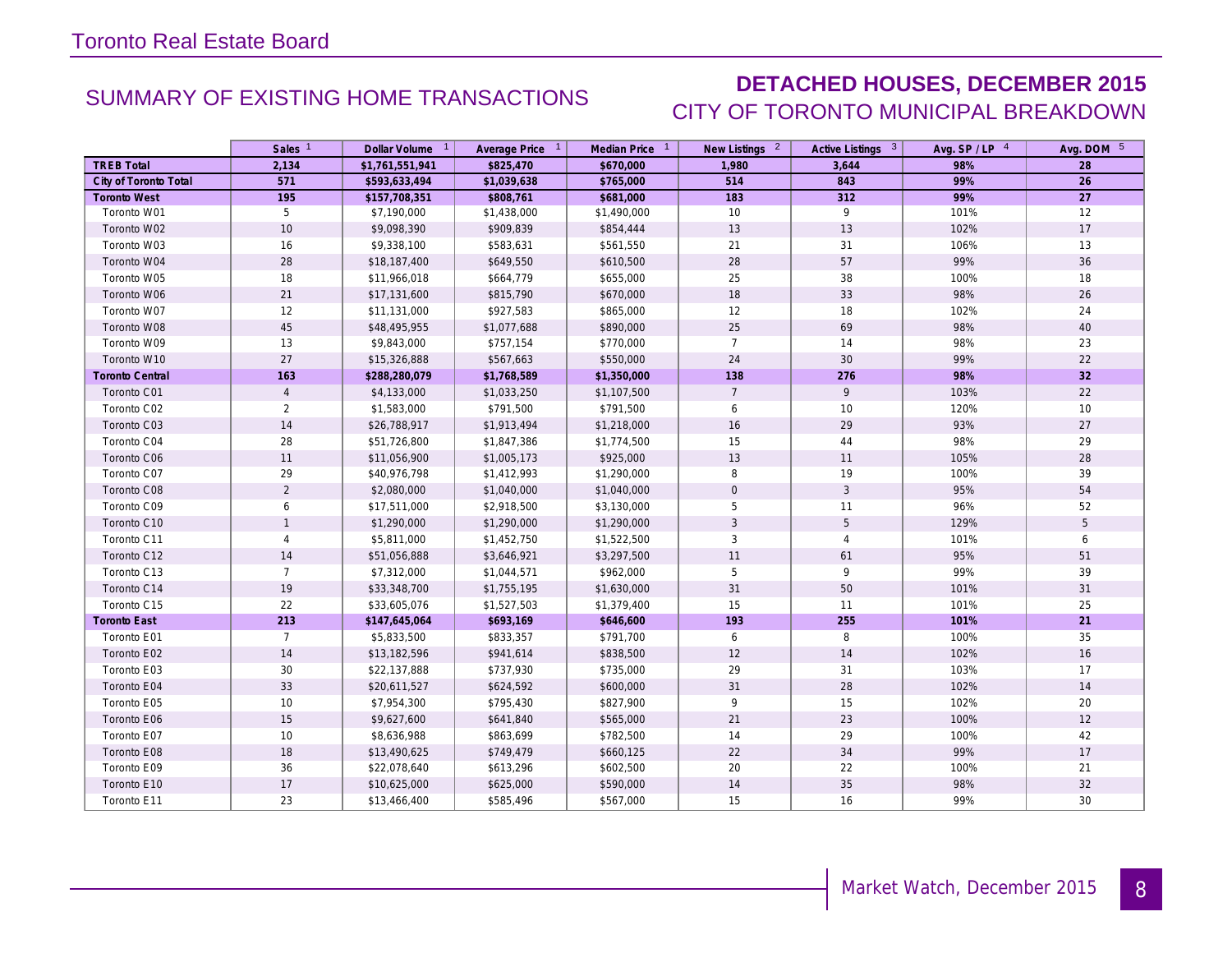### SUMMARY OF EXISTING HOME TRANSACTIONS **SEMI-DETACHED HOUSES, DECEMBER 2015** ALL TREB AREAS

|                        | Sales <sup>1</sup>  | Dollar Volume 1 | Average Price 1 | Median Price 1              | New Listings <sup>2</sup> | Active Listings 3   | Avg. SP/LP 4             | Avg. DOM 5               |
|------------------------|---------------------|-----------------|-----------------|-----------------------------|---------------------------|---------------------|--------------------------|--------------------------|
| <b>TREB Total</b>      | 477                 | \$275,591,576   | \$577,760       | \$534,000                   | 392                       | 391                 | 101%                     | 18                       |
| <b>Halton Region</b>   | 22                  | \$11,356,100    | \$516,186       | \$519,500                   | 19                        | 17                  | 100%                     | 12                       |
| <b>Burlington</b>      | 6                   | \$3,020,900     | \$503,483       | \$525,950                   | $\overline{4}$            | 6                   | 99%                      | 15                       |
| <b>Halton Hills</b>    | 3                   | \$1,471,000     | \$490,333       | \$480,000                   | 3                         | $\mathbf{1}$        | 101%                     | 19                       |
| Milton                 | 10                  | \$5,260,500     | \$526,050       | \$522,000                   | $7\overline{ }$           | $\overline{3}$      | 100%                     | 9                        |
| Oakville               | $\mathbf{3}$        | \$1,603,700     | \$534,567       | \$550,000                   | 5                         | $\overline{7}$      | 102%                     | 9                        |
| Peel Region            | 178                 | \$88,125,577    | \$495,088       | \$482,250                   | 162                       | 171                 | 99%                      | 20                       |
| Brampton               | 100                 | \$45,426,192    | \$454,262       | \$446,500                   | 97                        | 95                  | 99%                      | 21                       |
| Caledon                | 6                   | \$2,922,000     | \$487,000       | \$503,500                   | $\mathbf{3}$              | $\overline{2}$      | 100%                     | 12                       |
| Mississauga            | 72                  | \$39,777,385    | \$552,464       | \$546,000                   | 62                        | 74                  | 100%                     | 19                       |
| City of Toronto        | 158                 | \$117,510,665   | \$743,738       | \$692,500                   | 130                       | 146                 | 103%                     | 20                       |
| <b>Toronto West</b>    | 46                  | \$28,772,829    | \$625,496       | \$566,250                   | 47                        | 60                  | 100%                     | 22                       |
| <b>Toronto Central</b> | $47\,$              | \$44,662,035    | \$950,256       | \$805,000                   | 35                        | 42                  | 103%                     | 22                       |
| <b>Toronto East</b>    | 65                  | \$44,075,801    | \$678,089       | \$650,000                   | 48                        | 44                  | 103%                     | 17                       |
| <b>York Region</b>     | 62                  | \$38,452,805    | \$620,207       | \$619,975                   | 41                        | 32                  | 101%                     | 18                       |
| Aurora                 | 6                   | \$3,274,838     | \$545,806       | \$556,444                   | $\mathbf{3}$              | $\mathbf 0$         | 105%                     | 14                       |
| E. Gwillimbury         | $\mathbf 0$         |                 |                 |                             | $\mathbf 0$               | $\mathbf 0$         |                          | $\overline{\phantom{a}}$ |
| Georgina               | $\mathsf{O}\xspace$ |                 |                 |                             | $\overline{2}$            | $\mathbf{3}$        |                          |                          |
| King                   | $\mathsf{O}$        |                 |                 |                             | $\mathbf{0}$              | $\mathbf 0$         | $\overline{a}$           |                          |
| Markham                | 16                  | \$10,864,388    | \$679,024       | \$657,250                   | 11                        | 8                   | 103%                     | 16                       |
| Newmarket              | 12                  | \$6,101,191     | \$508,433       | \$533,000                   | 5                         | $\overline{4}$      | 99%                      | 17                       |
| Richmond Hill          | 9                   | \$6,016,388     | \$668,488       | \$670,000                   | 6                         | 6                   | 102%                     | 18                       |
| Vaughan                | 16                  | \$10,569,500    | \$660,594       | \$652,000                   | 10                        | 10                  | 99%                      | 23                       |
| Whitchurch-Stouffville | 3                   | \$1,626,500     | \$542,167       | \$549,000                   | $\overline{4}$            | $\mathbf{1}$        | 100%                     | 14                       |
| Durham Region          | 49                  | \$17,404,629    | \$355,197       | \$325,000                   | 37                        | 20                  | 101%                     | 13                       |
| Ajax                   | 12                  | \$5,631,300     | \$469,275       | \$484,500                   | $\overline{7}$            | $\overline{4}$      | 102%                     | 16                       |
| <b>Brock</b>           | $\mathbf 0$         | $\sim$          | $\mathbb{Z}^2$  | $\mathbb{Z}^2$              | $\mathbf 0$               | $\mathsf{O}\xspace$ |                          | $\sim$                   |
| Clarington             | $\overline{4}$      | \$1,294,900     | \$323,725       | \$307,500                   | $\mathbf{1}$              | $\mathbf 0$         | 103%                     | 18                       |
| Oshawa                 | 25                  | \$7,327,529     | \$293,101       | \$290,000                   | 17                        | 10                  | 101%                     | 14                       |
| Pickering              | $\overline{5}$      | \$2,140,500     | \$428,100       | \$425,000                   | $\overline{7}$            | $\overline{4}$      | 102%                     | 6                        |
| Scugog                 | $\mathbf{1}$        | \$285,500       | \$285,500       | \$285,500                   | $\mathbf{1}$              | $\mathbf 0$         | 95%                      | 5                        |
| Uxbridge               | $\mathbf 0$         |                 |                 | $\sim$                      | $\mathbf{1}$              | $\mathbf{1}$        |                          |                          |
| Whitby                 | $\overline{2}$      | \$724,900       | \$362,450       | \$362,450                   | 3                         | $\overline{1}$      | 101%                     | 3                        |
| <b>Dufferin County</b> | $\mathbf{6}$        | \$1,859,900     | \$309,983       | \$307,450                   | $\overline{2}$            | $\overline{3}$      | 98%                      | 19                       |
| Orangeville            | 6                   | \$1,859,900     | \$309,983       | \$307,450                   | $\overline{2}$            | $\mathbf{3}$        | 98%                      | 19                       |
| <b>Simcoe County</b>   | $\overline{2}$      | \$881,900       | \$440,950       | \$440,950                   | $\mathbf{1}$              | $\overline{2}$      | 100%                     | $\overline{7}$           |
| Adjala-Tosorontio      | $\mathbf 0$         | $\mathbf{r}$    |                 | $\mathcal{L}^{\mathcal{A}}$ | $\mathbf 0$               | $\mathbf 0$         | $\overline{\phantom{a}}$ |                          |
| <b>Bradford West</b>   | $\mathbf{1}$        | \$457,000       | \$457,000       | \$457,000                   | $\mathbf{1}$              | $\mathbf 0$         | 99%                      | 6                        |
| Essa                   | $\mathbf 0$         |                 |                 |                             | $\mathbf{0}$              | $\mathbf 0$         |                          |                          |
| Innisfil               | $\mathbf 0$         |                 |                 |                             | $\mathbf 0$               | $\mathbf 0$         |                          |                          |
| New Tecumseth          | $\mathbf{1}$        | \$424,900       | \$424,900       | \$424,900                   | $\mathbf{0}$              | $\overline{2}$      | 101%                     | 8                        |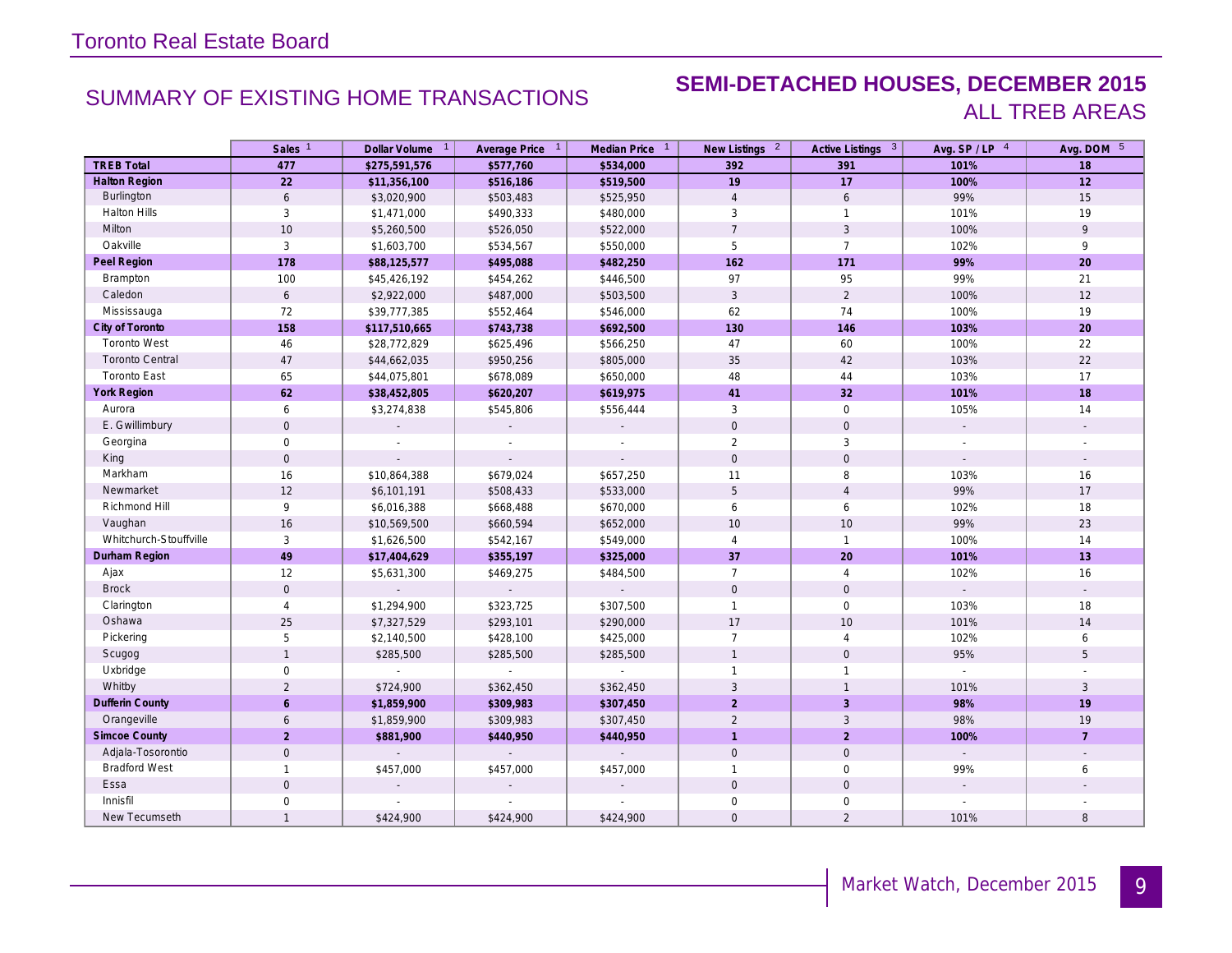## SUMMARY OF EXISTING HOME TRANSACTIONS **SEMI-DETACHED HOUSES, DECEMBER 2015** CITY OF TORONTO MUNICIPAL BREAKDOWN

|                        | Sales <sup>1</sup> | Dollar Volume 1 | Average Price 1 | Median Price 1      | New Listings 2      | Active Listings 3 | Avg. $SP / LP$ <sup>4</sup> | Avg. DOM 5     |
|------------------------|--------------------|-----------------|-----------------|---------------------|---------------------|-------------------|-----------------------------|----------------|
| <b>TREB Total</b>      | 477                | \$275,591,576   | \$577,760       | \$534,000           | 392                 | 391               | 101%                        | 18             |
| City of Toronto Total  | 158                | \$117,510,665   | \$743,738       | \$692,500           | 130                 | 146               | 103%                        | 20             |
| <b>Toronto West</b>    | 46                 | \$28,772,829    | \$625,496       | \$566,250           | 47                  | 60                | 100%                        | 22             |
| Toronto W01            | $\mathbf{1}$       | \$777,000       | \$777,000       | \$777,000           | $\overline{0}$      | $\overline{2}$    | 111%                        | $\overline{3}$ |
| Toronto W02            | 11                 | \$7,952,879     | \$722,989       | \$707,777           | 8                   | $\overline{2}$    | 102%                        | 19             |
| Toronto W03            | 9                  | \$5,502,000     | \$611,333       | \$555,000           | 15                  | 21                | 104%                        | 13             |
| Toronto W04            | 3                  | \$1,833,500     | \$611,167       | \$560,000           | $\overline{2}$      | $\mathbf{3}$      | 98%                         | 19             |
| Toronto W05            | 16                 | \$8,589,250     | \$536,828       | \$520,000           | 18                  | 22                | 97%                         | 26             |
| Toronto W06            | $\overline{2}$     | \$1,580,000     | \$790,000       | \$790,000           | $\mathbf{1}$        | 2                 | 99%                         | 14             |
| Toronto W07            | $\mathbf 0$        | $\sim$          |                 | $\sim$              | $\mathbf 0$         | $\mathbf 0$       |                             | $\sim$         |
| Toronto W08            | $\mathbf{1}$       | \$1,050,000     | \$1,050,000     | \$1,050,000         | $\mathsf{O}\xspace$ | $\overline{1}$    | 96%                         | 50             |
| Toronto W09            | $\mathbf{1}$       | \$470,000       | \$470,000       | \$470,000           | $\mathbf 0$         | $\mathbf{3}$      | 98%                         | 39             |
| Toronto W10            | $\overline{2}$     | \$1,018,200     | \$509,100       | \$509,100           | $\mathbf{3}$        | $\overline{4}$    | 99%                         | 32             |
| <b>Toronto Central</b> | 47                 | \$44,662,035    | \$950,256       | \$805,000           | 35                  | 42                | 103%                        | 22             |
| Toronto C01            | 9                  | \$9,894,260     | \$1,099,362     | \$1,065,000         | $7\overline{ }$     | 12                | 110%                        | 22             |
| Toronto C02            | 9                  | \$11,818,425    | \$1,313,158     | \$909,000           | $\overline{2}$      | 5                 | 98%                         | 41             |
| Toronto C03            | $\Delta$           | \$2,728,000     | \$682,000       | \$679,000           | 5                   | 5                 | 110%                        | 9              |
| Toronto C04            | $\overline{2}$     | \$1,855,000     | \$927,500       | \$927,500           | $\mathbf{1}$        | $\mathbf 0$       | 111%                        | 9              |
| Toronto C06            | $\mathbf{O}$       | $\mathbb{Z}^2$  | $\sim$          | $\omega_{\rm{eff}}$ | $\mathbf{1}$        | $\overline{1}$    | $\sim$                      |                |
| Toronto C07            | 3                  | \$2,095,000     | \$698,333       | \$705,000           | $\overline{2}$      | $\mathbf 0$       | 99%                         | 18             |
| Toronto C08            | 3                  | \$3,110,000     | \$1,036,667     | \$850,000           | 3                   | $\overline{4}$    | 100%                        | 33             |
| Toronto C09            | 0                  | $\sim$          | $\sim$          | $\sim$              | 0                   | $\overline{1}$    | $\mathbb{Z}^{\times}$       |                |
| Toronto C10            | $\overline{4}$     | \$4,039,059     | \$1,009,765     | \$915,030           | $\mathbf{1}$        | $\mathbf 0$       | 103%                        | 6              |
| Toronto C11            | $\mathbf{1}$       | \$935,000       | \$935,000       | \$935,000           | $\mathbf{1}$        | $\mathsf{O}$      | 119%                        | $\overline{2}$ |
| Toronto C12            | $\mathbf{1}$       | \$707,500       | \$707,500       | \$707,500           | $\mathbf{1}$        | $\mathbf{0}$      | 98%                         | 8              |
| Toronto C13            | 3                  | \$1,911,903     | \$637,301       | \$620,000           | 5                   | 6                 | 106%                        | 21             |
| Toronto C14            | $\mathbf 0$        |                 |                 | $\omega_{\rm c}$    | $\mathbf 0$         | $\mathbf 0$       |                             |                |
| Toronto C15            | 8                  | \$5,567,888     | \$695,986       | \$689,000           | 6                   | 8                 | 101%                        | 19             |
| <b>Toronto East</b>    | 65                 | \$44,075,801    | \$678,089       | \$650,000           | 48                  | 44                | 103%                        | 17             |
| Toronto E01            | 15                 | \$12,243,751    | \$816,250       | \$785,000           | 9                   | 16                | 103%                        | 18             |
| Toronto E02            | 14                 | \$10,361,900    | \$740,136       | \$772,500           | 9                   | 8                 | 102%                        | 16             |
| Toronto E03            | 12                 | \$8,574,150     | \$714,513       | \$694,250           | 12                  | 6                 | 113%                        | $\overline{7}$ |
| Toronto E04            | $\overline{3}$     | \$1,294,000     | \$431,333       | \$435,000           | $\overline{4}$      | 5                 | 97%                         | 10             |
| Toronto E05            | 3                  | \$2,102,500     | \$700,833       | \$774,500           | $\overline{2}$      | 2                 | 96%                         | 33             |
| Toronto E06            | $\overline{2}$     | \$1,129,000     | \$564,500       | \$564,500           | $\mathsf{O}\xspace$ | $\mathbf 0$       | 107%                        | 5              |
| Toronto E07            | $\overline{7}$     | \$4,231,000     | \$604,429       | \$578,000           | 5                   | $\mathbf{3}$      | 99%                         | 34             |
| Toronto E08            | $\overline{0}$     |                 |                 |                     | $\mathbf{1}$        | $\overline{1}$    | $\sim$                      | $\sim$         |
| Toronto E09            | $\mathbf{1}$       | \$507,500       | \$507,500       | \$507,500           | $\mathbf 0$         | $\mathbf 0$       | 97%                         | 36             |
| Toronto E10            | 3                  | \$1,330,000     | \$443,333       | \$440,000           | $\overline{2}$      | $\mathbf 0$       | 100%                        | 23             |
| Toronto E11            | 5                  | \$2,302,000     | \$460,400       | \$415,000           | $\overline{4}$      | 3                 | 99%                         | 9              |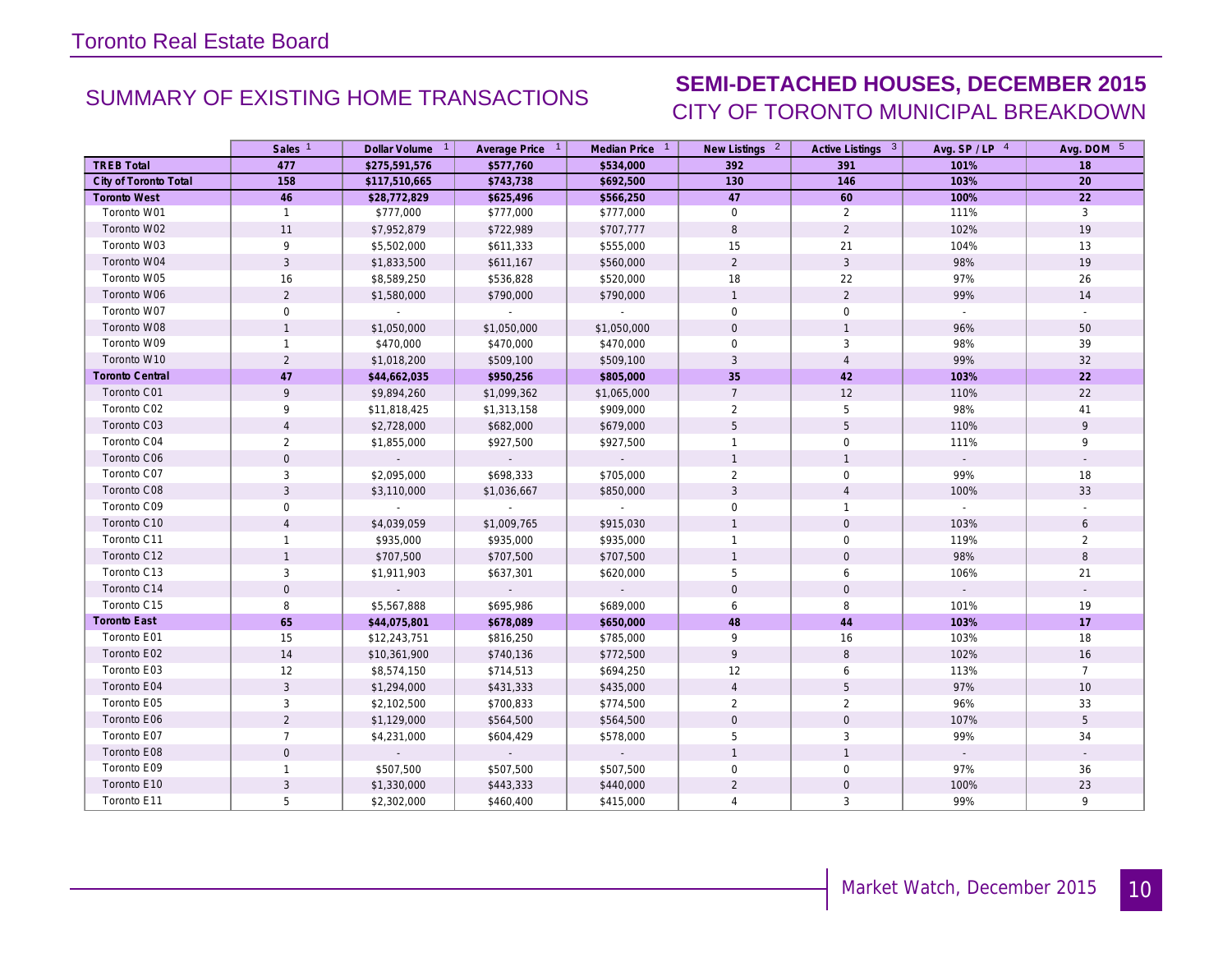### SUMMARY OF EXISTING HOME TRANSACTIONS **CONDOMINIUM TOWNHOUSES, DECEMBER 2015** ALL TREB AREAS

|                        | Sales <sup>1</sup>  | Dollar Volume <sup>1</sup>  | Average Price 1 | Median Price 1              | New Listings <sup>2</sup> | Active Listings 3   | Avg. SP/LP 4                | Avg. DOM 5               |
|------------------------|---------------------|-----------------------------|-----------------|-----------------------------|---------------------------|---------------------|-----------------------------|--------------------------|
| <b>TREB Total</b>      | 414                 | \$173,280,665               | \$418,552       | \$380,000                   | 353                       | 535                 | 99%                         | 26                       |
| <b>Halton Region</b>   | 38                  | \$14,663,800                | \$385,889       | \$345,500                   | 24                        | 37                  | 98%                         | $\overline{27}$          |
| Burlington             | 15                  | \$6,122,400                 | \$408,160       | \$367,000                   | 11                        | 12                  | 98%                         | 25                       |
| <b>Halton Hills</b>    | $\overline{7}$      | \$1,823,500                 | \$260,500       | \$240,000                   | $\overline{4}$            | $\mathbf{1}$        | 99%                         | 20                       |
| Milton                 | $\overline{3}$      | \$1,020,500                 | \$340,167       | \$327,000                   | $\mathbf{1}$              | 3                   | 98%                         | 19                       |
| Oakville               | 13                  | \$5,697,400                 | \$438,262       | \$353,000                   | 8                         | 21                  | 98%                         | 36                       |
| Peel Region            | 137                 | \$52,679,237                | \$384,520       | \$370,000                   | 113                       | 152                 | 99%                         | 27                       |
| Brampton               | 43                  | \$14,266,400                | \$331,777       | \$334,500                   | 28                        | 37                  | 99%                         | 24                       |
| Caledon                | $\mathbf{1}$        | \$390,000                   | \$390,000       | \$390,000                   | $\overline{1}$            | $\overline{1}$      | 98%                         | 96                       |
| Mississauga            | 93                  | \$38,022,837                | \$408,848       | \$398,900                   | 84                        | 114                 | 98%                         | 27                       |
| City of Toronto        | 156                 | \$74,509,938                | \$477,628       | \$413,500                   | 148                       | 254                 | 99%                         | 27                       |
| <b>Toronto West</b>    | 52                  | \$20,551,450                | \$395,220       | \$358,500                   | 48                        | 78                  | 98%                         | 32                       |
| <b>Toronto Central</b> | 55                  | \$34,130,800                | \$620,560       | \$494,000                   | 49                        | 91                  | 99%                         | 27                       |
| <b>Toronto East</b>    | 49                  | \$19,827,688                | \$404,647       | \$402,800                   | 51                        | 85                  | 100%                        | 24                       |
| York Region            | 44                  | \$20,970,590                | \$476,604       | \$460,500                   | 32                        | 48                  | 99%                         | 25                       |
| Aurora                 | 3                   | \$1,203,000                 | \$401,000       | \$480,000                   | $\mathbf{1}$              | $\overline{4}$      | 98%                         | 71                       |
| E. Gwillimbury         | $\mathbf 0$         | $\mathbf{r}$                |                 | $\sim$                      | $\mathbf 0$               | $\mathsf{O}\xspace$ |                             | $\mathcal{L}$            |
| Georgina               | $\mathbf 0$         |                             |                 |                             | $\mathbf 0$               | $\mathbf 0$         |                             |                          |
| King                   | $\mathsf{O}\xspace$ |                             | $\mathbf{r}$    | $\overline{a}$              | $\mathsf{O}\xspace$       | $\mathbf 0$         | $\sim$                      | $\mathbf{r}$             |
| Markham                | 15                  | \$7,527,700                 | \$501,847       | \$417,700                   | 20                        | 25                  | 100%                        | 15                       |
| Newmarket              | 8                   | \$3,305,300                 | \$413,163       | \$398,500                   | $\mathbf{1}$              | $\sqrt{2}$          | 99%                         | 16                       |
| Richmond Hill          | 8                   | \$4,316,000                 | \$539,500       | \$571,000                   | 3                         | $\mathbf{3}$        | 99%                         | 38                       |
| Vaughan                | 10                  | \$4,618,590                 | \$461,859       | \$460,500                   | $\overline{7}$            | 14                  | 98%                         | 24                       |
| Whitchurch-Stouffville | $\mathsf{O}$        |                             |                 | $\mathcal{L}_{\mathcal{A}}$ | $\mathsf{O}$              | $\mathbf 0$         | $\mathbb{Z}^{\mathbb{Z}}$   |                          |
| Durham Region          | 37                  | \$10,027,100                | \$271,003       | \$289,000                   | 35                        | 43                  | 100%                        | 19                       |
| Ajax                   | $\overline{4}$      | \$1,346,500                 | \$336,625       | \$332,250                   | $\overline{7}$            | 8                   | 100%                        | 25                       |
| <b>Brock</b>           | $\mathbf 0$         | $\sim$                      | $\mathbb{Z}^2$  | $\sim$                      | $\mathbf{0}$              | $\overline{1}$      | $\sim$                      | $\sim$                   |
| Clarington             | 5                   | \$1,125,500                 | \$225,100       | \$223,000                   | 3                         | $\mathbf{3}$        | 98%                         | 17                       |
| Oshawa                 | 10                  | \$1,788,500                 | \$178,850       | \$158,000                   | 8                         | 10                  | 100%                        | 23                       |
| Pickering              | 10                  | \$3,386,500                 | \$338,650       | \$334,750                   | 9                         | 10                  | 101%                        | 14                       |
| Scugog                 | $\mathbf 0$         | $\overline{a}$              | $\sim$          | $\mathbb{Z}^{\times}$       | $\mathbf{0}$              | $\overline{1}$      | $\mathcal{L}^{\mathcal{A}}$ | $\overline{\phantom{a}}$ |
| Uxbridge               | $\mathsf{O}\xspace$ | $\mathcal{L}_{\mathcal{A}}$ |                 | $\sim$                      | $\mathbf{1}$              | $\overline{4}$      | $\sim$                      |                          |
| Whitby                 | 8                   | \$2,380,100                 | \$297,513       | \$298,500                   | 7                         | 6                   | 98%                         | 19                       |
| <b>Dufferin County</b> | $\overline{0}$      | ÷.                          | ÷.              | ÷.                          | $\overline{0}$            | $\overline{0}$      | ÷.                          | ÷                        |
| Orangeville            | $\mathbf 0$         | $\mathcal{L}$               | $\mathbb{L}$    | $\mathcal{L}$               | $\mathbf 0$               | $\mathbf 0$         | $\sim$                      | $\mathcal{L}$            |
| <b>Simcoe County</b>   | $\overline{2}$      | \$430,000                   | \$215,000       | \$215,000                   | $\overline{1}$            | $\overline{1}$      | 96%                         | 45                       |
| Adjala-Tosorontio      | $\mathbf 0$         |                             |                 |                             | $\mathbf 0$               | $\mathbf 0$         |                             |                          |
| <b>Bradford West</b>   | $\mathbf 0$         |                             |                 |                             | $\mathbf 0$               | $\mathsf{O}\xspace$ |                             |                          |
| Essa                   | $\mathsf{O}\xspace$ |                             |                 |                             | $\mathbf{0}$              | $\mathbf 0$         |                             |                          |
| Innisfil               | $\mathsf{O}$        |                             |                 |                             | $\mathbf 0$               | $\mathsf{O}\xspace$ |                             |                          |
| New Tecumseth          | $\overline{2}$      | \$430,000                   | \$215,000       | \$215,000                   | $\mathbf{1}$              | $\mathbf{1}$        | 96%                         | 45                       |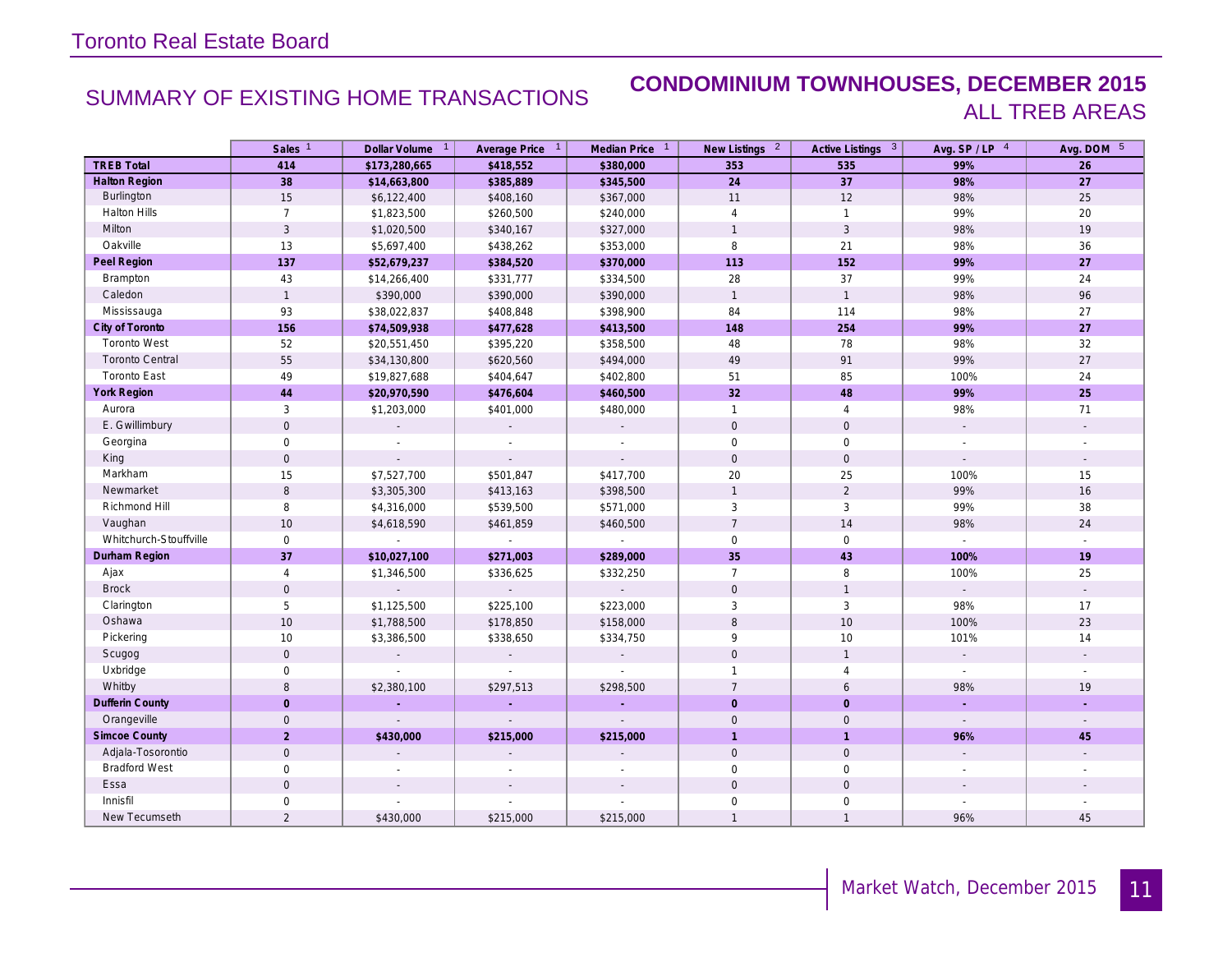## SUMMARY OF EXISTING HOME TRANSACTIONS **CONDOMINIUM TOWNHOUSES, DECEMBER 2015** CITY OF TORONTO MUNICIPAL BREAKDOWN

|                        | Sales <sup>1</sup> | Dollar Volume 1     | Average Price 1 | Median Price 1      | New Listings 2      | Active Listings 3 | Avg. $SP / LP$ <sup>4</sup> | Avg. DOM 5     |
|------------------------|--------------------|---------------------|-----------------|---------------------|---------------------|-------------------|-----------------------------|----------------|
| <b>TREB Total</b>      | 414                | \$173,280,665       | \$418,552       | \$380,000           | 353                 | 535               | 99%                         | 26             |
| City of Toronto Total  | 156                | \$74,509,938        | \$477,628       | \$413,500           | 148                 | 254               | 99%                         | 27             |
| <b>Toronto West</b>    | 52                 | \$20,551,450        | \$395,220       | \$358,500           | 48                  | 78                | 98%                         | 32             |
| Toronto W01            | $\overline{4}$     | \$2,270,900         | \$567,725       | \$500,500           | 3                   | 3                 | 100%                        | 35             |
| Toronto W02            | $\overline{7}$     | \$4,440,150         | \$634,307       | \$470,000           | $\overline{7}$      | 9                 | 99%                         | 51             |
| Toronto W03            | $\overline{2}$     | \$761,000           | \$380,500       | \$380,500           | $\overline{2}$      | $\overline{1}$    | 100%                        | 33             |
| Toronto W04            | 6                  | \$2,190,900         | \$365,150       | \$366,500           | $\overline{7}$      | 6                 | 99%                         | 14             |
| Toronto W05            | 14                 | \$4,187,500         | \$299,107       | \$313,850           | 14                  | 29                | 97%                         | 31             |
| Toronto W06            | $\mathbf{1}$       | \$525,000           | \$525,000       | \$525,000           | 3                   | 14                | 94%                         | 33             |
| Toronto W07            | $\mathbf 0$        | $\sim$              | $\sim 10^{-11}$ | $\sim$              | $\mathsf{O}\xspace$ | $\mathbf 0$       | $\sim$                      | $\sim$         |
| Toronto W08            | 8                  | \$3,153,000         | \$394,125       | \$426,500           | $\overline{2}$      | $\overline{4}$    | 99%                         | 26             |
| Toronto W09            | $\overline{2}$     | \$1,042,000         | \$521,000       | \$521,000           | $\mathbf{1}$        | $\mathbf 0$       | 100%                        | 6              |
| Toronto W10            | $\,8\,$            | \$1,981,000         | \$247,625       | \$231,500           | 9                   | 12                | 94%                         | 41             |
| <b>Toronto Central</b> | 55                 | \$34,130,800        | \$620,560       | \$494,000           | 49                  | 91                | 99%                         | 27             |
| Toronto C01            | 15                 | \$9,424,900         | \$628,327       | \$467,500           | 13                  | 19                | 99%                         | 26             |
| Toronto C02            | 3                  | \$3,200,000         | \$1,066,667     | \$925,000           | $\mathbf{1}$        | 5                 | 97%                         | 33             |
| Toronto C03            | $\mathbf 0$        | $\omega_{\rm{eff}}$ | $\sim$          | $\omega_{\rm{eff}}$ | $\mathbf 0$         | $\mathbf{3}$      |                             |                |
| Toronto C04            | $\mathbf{1}$       | \$887,000           | \$887,000       | \$887,000           | $\mathbf{1}$        | 2                 | 111%                        | 9              |
| Toronto C06            | $\mathbf 0$        | ◆                   | $\sim$          |                     | $\mathbf{1}$        | $\overline{2}$    | $\sim$                      |                |
| Toronto C07            | $\overline{2}$     | \$822,000           | \$411,000       | \$411,000           | $\overline{7}$      | 17                | 98%                         | 24             |
| Toronto C08            | $\overline{2}$     | \$1,132,200         | \$566,100       | \$566,100           | 3                   | $\mathbf{3}$      | 102%                        | 16             |
| Toronto C09            | $\mathbf{1}$       | \$1,250,200         | \$1,250,200     | \$1,250,200         | $\mathbf 0$         | $\mathbf 0$       | 96%                         | 44             |
| Toronto C10            | $\mathbf{1}$       | \$513,500           | \$513,500       | \$513,500           | $\overline{2}$      | $\mathbf{3}$      | 96%                         | 43             |
| Toronto C11            | $\mathbf{1}$       | \$247,000           | \$247,000       | \$247,000           | $\mathbf{1}$        | $\mathbf{3}$      | 100%                        | 42             |
| Toronto C12            | $\overline{4}$     | \$4,358,000         | \$1,089,500     | \$1,119,000         | 3                   | 12                | 97%                         | 62             |
| Toronto C13            | 0                  | $\sim$              | $\sim$          | $\sim$              | $\mathbf{1}$        | $\mathbf 0$       | $\sim$                      | $\sim$         |
| Toronto C14            | 5                  | \$2,971,000         | \$594,200       | \$636,000           | $\overline{2}$      | $\, 8$            | 98%                         | 21             |
| Toronto C15            | 20                 | \$9,325,000         | \$466,250       | \$427,500           | 14                  | 14                | 98%                         | 20             |
| <b>Toronto East</b>    | 49                 | \$19,827,688        | \$404,647       | \$402,800           | 51                  | 85                | 100%                        | 24             |
| Toronto E01            | $\overline{2}$     | \$1,101,500         | \$550,750       | \$550,750           | $\overline{2}$      | $\overline{4}$    | 101%                        | 30             |
| Toronto E02            | $\overline{3}$     | \$1,781,900         | \$593,967       | \$547,000           | $\mathfrak{Z}$      | 8                 | 100%                        | 16             |
| Toronto E03            | 0                  | $\mathcal{L}^{\pm}$ | $\sim$          | $\sim$              | $\mathbf 0$         | $\mathbf 0$       | $\sim$                      | $\sim$         |
| Toronto E04            | 5                  | \$1,869,900         | \$373,980       | \$333,000           | 3                   | 5                 | 98%                         | 20             |
| Toronto E05            | 10                 | \$4,159,300         | \$415,930       | \$415,000           | 11                  | 16                | 100%                        | 26             |
| Toronto E06            | $\mathbf{1}$       | \$699,900           | \$699,900       | \$699,900           | $\mathbf{1}$        | $\overline{2}$    | 100%                        | $\overline{7}$ |
| Toronto E07            | $\overline{7}$     | \$3,390,100         | \$484,300       | \$475,300           | 3                   | 5                 | 105%                        | 21             |
| Toronto E08            | $\mathbf{1}$       | \$355,000           | \$355,000       | \$355,000           | $\sqrt{3}$          | $\, 8$            | 100%                        | 11             |
| Toronto E09            | 5                  | \$1,525,300         | \$305,060       | \$334,000           | 5                   | 9                 | 96%                         | 45             |
| Toronto E10            | 5                  | \$1,440,000         | \$288,000       | \$315,000           | $\overline{2}$      | 5                 | 98%                         | 26             |
| Toronto E11            | 10                 | \$3,504,788         | \$350,479       | \$327,450           | 18                  | 23                | 100%                        | 19             |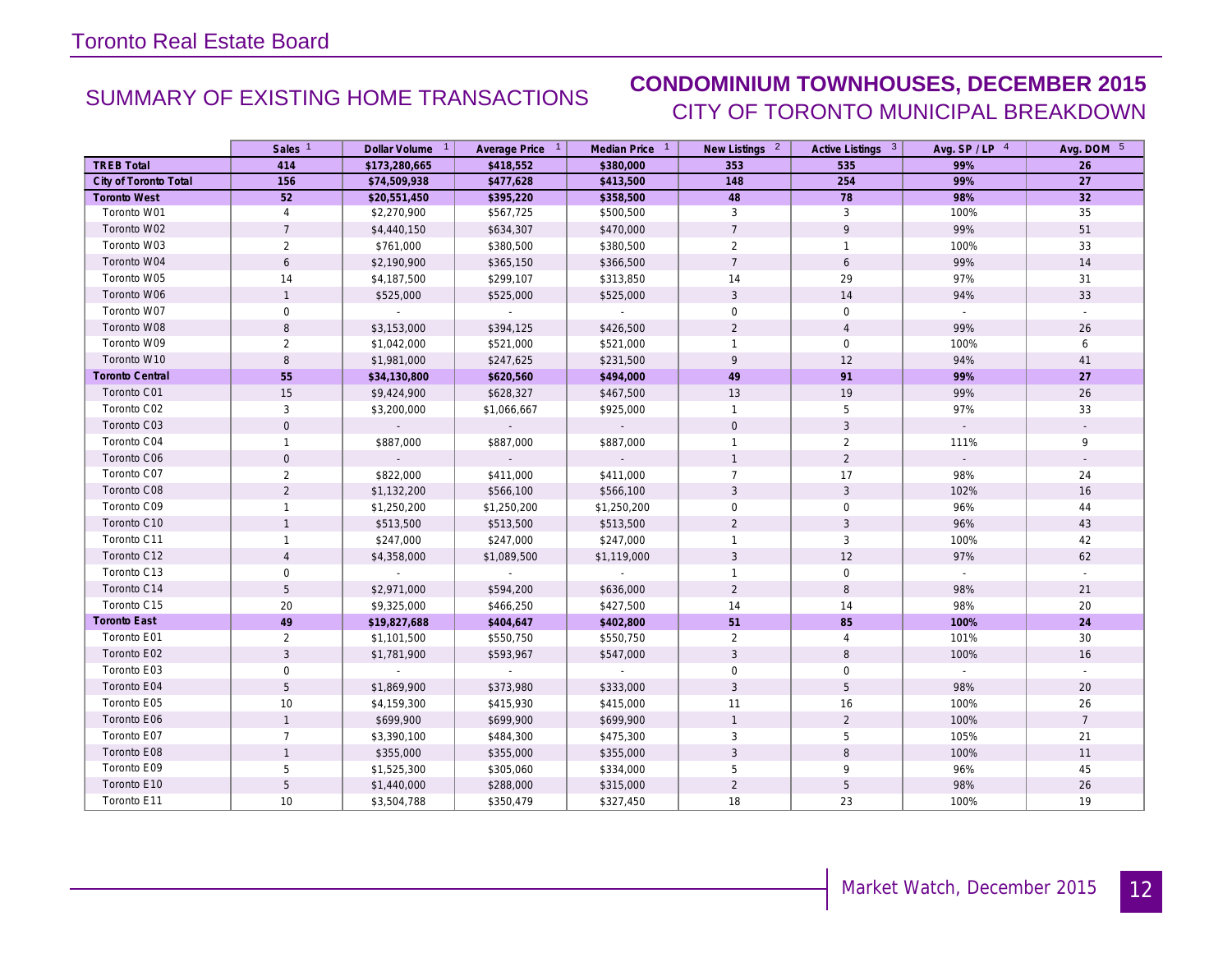### SUMMARY OF EXISTING HOME TRANSACTIONS **CONDOMINIUM APARTMENT, DECEMBER 2015** ALL TREB AREAS

|                        | Sales <sup>1</sup>  | Dollar Volume 1             | Average Price 1       | Median Price <sup>1</sup> | New Listings <sup>2</sup> | Active Listings 3   | Avg. SP/LP 4        | Avg. DOM 5               |
|------------------------|---------------------|-----------------------------|-----------------------|---------------------------|---------------------------|---------------------|---------------------|--------------------------|
| <b>TREB Total</b>      | 1,464               | \$553,756,564               | \$378,249             | \$330,000                 | 1,700                     | 4,216               | 98%                 | 36                       |
| <b>Halton Region</b>   | 38                  | \$18,248,900                | \$480,234             | \$351,000                 | 49                        | 146                 | 97%                 | 41                       |
| Burlington             | 16                  | \$5,594,900                 | \$349,681             | \$329,500                 | 12                        | 26                  | 97%                 | 43                       |
| <b>Halton Hills</b>    | $\mathbf{1}$        | \$210,000                   | \$210,000             | \$210,000                 | 3                         | $\overline{4}$      | 96%                 | 49                       |
| Milton                 | $\overline{3}$      | \$1,076,000                 | \$358,667             | \$338,000                 | 10                        | 15                  | 97%                 | 26                       |
| Oakville               | 18                  | \$11,368,000                | \$631,556             | \$550,500                 | 24                        | 101                 | 96%                 | 41                       |
| Peel Region            | 213                 | \$59,012,604                | \$277,054             | \$265,000                 | 219                       | 512                 | 97%                 | 34                       |
| Brampton               | 37                  | \$9,030,188                 | \$244,059             | \$225,000                 | 39                        | 63                  | 98%                 | 34                       |
| Caledon                | $\overline{1}$      | \$472,500                   | \$472,500             | \$472,500                 | $\overline{1}$            | $\mathbf{0}$        | 95%                 | $21$                     |
| Mississauga            | 175                 | \$49,509,916                | \$282,914             | \$268,500                 | 179                       | 449                 | 97%                 | 35                       |
| City of Toronto        | 1,038               | \$415,291,143               | \$400,088             | \$348,500                 | 1,168                     | 2,976               | 98%                 | 36                       |
| <b>Toronto West</b>    | 223                 | \$73,122,128                | \$327,902             | \$310,000                 | 251                       | 591                 | 97%                 | 36                       |
| <b>Toronto Central</b> | 654                 | \$298,091,768               | \$455,798             | \$390,000                 | 742                       | 2,037               | 98%                 | 37                       |
| <b>Toronto East</b>    | 161                 | \$44,077,247                | \$273,772             | \$262,000                 | 175                       | 348                 | 98%                 | 28                       |
| York Region            | 146                 | \$54,029,017                | \$370,062             | \$330,750                 | 228                       | 527                 | 98%                 | 41                       |
| Aurora                 | $\mathbf{1}$        | \$318,000                   | \$318,000             | \$318,000                 | 5                         | $\overline{7}$      | 97%                 | 33                       |
| E. Gwillimbury         | $\mathbf 0$         | $\mathcal{L}$               | $\mathbb{Z}^{\times}$ | $\sim$                    | $\mathbf 0$               | $\mathsf{O}\xspace$ |                     | $\mathcal{L}$            |
| Georgina               | $\mathbf 0$         | $\sim$                      |                       | $\sim$                    | $\mathbf 0$               | $\mathbf{1}$        |                     |                          |
| King                   | $\mathbf{3}$        | \$1,049,000                 | \$349,667             | \$319,000                 | $\mathbf 0$               | $\, 8$              | 96%                 | 134                      |
| Markham                | 49                  | \$16,711,529                | \$341,052             | \$320,000                 | 90                        | 217                 | 98%                 | 43                       |
| Newmarket              | $\overline{2}$      | \$669,900                   | \$334,950             | \$334,950                 | $\mathbf{1}$              | $\mathfrak{Z}$      | 98%                 | 38                       |
| Richmond Hill          | 37                  | \$12,055,738                | \$325,831             | \$298,000                 | 46                        | 127                 | 97%                 | 40                       |
| Vaughan                | 52                  | \$22,015,850                | \$423,382             | \$347,500                 | 80                        | 158                 | 98%                 | 35                       |
| Whitchurch-Stouffville | $\overline{2}$      | \$1,209,000                 | \$604,500             | \$604,500                 | 6                         | 6                   | 94%                 | 57                       |
| Durham Region          | 28                  | \$6,971,900                 | \$248,996             | \$243,200                 | 34                        | 46                  | 99%                 | 16                       |
| Ajax                   | $\overline{7}$      | \$1,663,500                 | \$237,643             | \$245,000                 | 5                         | 9                   | 99%                 | 20                       |
| <b>Brock</b>           | $\mathbf{0}$        | $\sim$                      | $\sim$                | $\sim$                    | $\mathbf 0$               | $\mathsf{O}$        | $\mathcal{L}^{\pm}$ | $\sim$                   |
| Clarington             | 5                   | \$1,114,500                 | \$222,900             | \$221,000                 | 5                         | 6                   | 100%                | 12                       |
| Oshawa                 | 6                   | \$1,156,000                 | \$192,667             | \$181,500                 | 8                         | 5                   | 100%                | 15                       |
| Pickering              | 6                   | \$1,599,900                 | \$266,650             | \$244,450                 | 13                        | 23                  | 99%                 | 19                       |
| Scugog                 | $\mathbf{0}$        | $\mathbf{r}$                |                       | $\mathbb{Z}^{\times}$     | $\mathbf 0$               | $\mathbf 0$         |                     | $\overline{\phantom{a}}$ |
| Uxbridge               | $\mathsf{O}\xspace$ | $\mathcal{L}_{\mathcal{A}}$ |                       | $\sim$                    | $\overline{2}$            | $\overline{2}$      | $\sim$              |                          |
| Whitby                 | $\overline{4}$      | \$1,438,000                 | \$359,500             | \$349,000                 | $\mathbf{1}$              | $\overline{1}$      | 98%                 | 11                       |
| <b>Dufferin County</b> | $\overline{0}$      | ÷.                          | ÷.                    | ÷.                        | $\overline{0}$            | $\overline{0}$      | ÷.                  | ÷                        |
| Orangeville            | $\mathbf 0$         | $\mathbb{Z}$                | $\mathbb{L}$          | $\mathbb{Z}^2$            | $\mathbf 0$               | $\mathbf 0$         | $\sim$              | $\mathcal{L}$            |
| <b>Simcoe County</b>   | $\mathbf{1}$        | \$203,000                   | \$203,000             | \$203,000                 | $\overline{2}$            | 9                   | 98%                 | 89                       |
| Adjala-Tosorontio      | $\mathbf 0$         |                             |                       |                           | $\mathbf 0$               | $\mathbf 0$         |                     |                          |
| <b>Bradford West</b>   | $\mathbf 0$         |                             |                       |                           | $\mathbf{1}$              | $\mathbf{1}$        |                     |                          |
| Essa                   | $\mathsf{O}\xspace$ |                             |                       |                           | $\mathbf{0}$              | $\mathbf 0$         |                     |                          |
| Innisfil               | $\mathsf{O}\xspace$ |                             |                       |                           | $\mathbf 0$               | $\mathbf{1}$        |                     |                          |
| New Tecumseth          | $\mathbf{1}$        | \$203,000                   | \$203,000             | \$203,000                 | $\mathbf{1}$              | $\overline{7}$      | 98%                 | 89                       |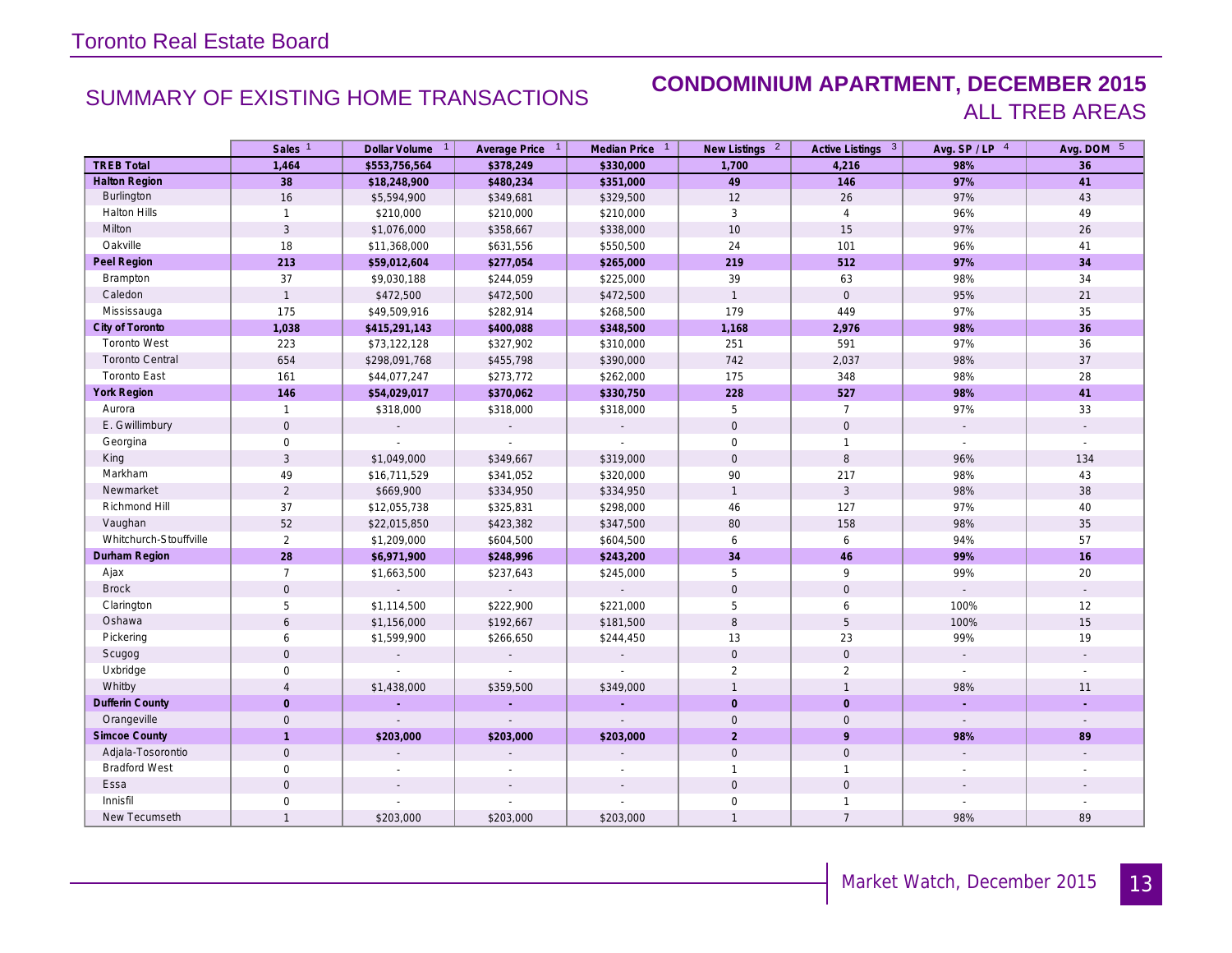# SUMMARY OF EXISTING HOME TRANSACTIONS **CONDOMINIUM APARTMENT, DECEMBER 2015** CITY OF TORONTO MUNICIPAL BREAKDOWN

|                        | Sales <sup>1</sup> | Dollar Volume 1 | Average Price 1 | Median Price 1 | New Listings 2   | Active Listings 3 | Avg. $SP / LP$ <sup>4</sup> | Avg. DOM 5      |
|------------------------|--------------------|-----------------|-----------------|----------------|------------------|-------------------|-----------------------------|-----------------|
| <b>TREB Total</b>      | 1,464              | \$553,756,564   | \$378,249       | \$330,000      | 1,700            | 4,216             | 98%                         | 36              |
| City of Toronto Total  | 1,038              | \$415,291,143   | \$400,088       | \$348,500      | 1,168            | 2,976             | 98%                         | 36              |
| <b>Toronto West</b>    | 223                | \$73,122,128    | \$327,902       | \$310,000      | 251              | 591               | 97%                         | 36              |
| Toronto W01            | 16                 | \$6,527,400     | \$407,963       | \$330,500      | 15               | 48                | 98%                         | 39              |
| Toronto W02            | 10                 | \$3,677,200     | \$367,720       | \$342,450      | $\,8\,$          | 19                | 97%                         | 39              |
| Toronto W03            | 10                 | \$2,987,000     | \$298,700       | \$286,250      | 3                | $\mathbf{1}$      | 97%                         | 35              |
| Toronto W04            | 15                 | \$3,897,500     | \$259,833       | \$256,500      | 9                | 24                | 96%                         | 28              |
| Toronto W05            | 25                 | \$5,861,650     | \$234,466       | \$218,000      | 36               | 76                | 96%                         | 36              |
| Toronto W06            | 59                 | \$24,523,700    | \$415,656       | \$365,000      | 73               | 207               | 97%                         | 43              |
| Toronto W07            | $\mathbf{1}$       | \$298,000       | \$298,000       | \$298,000      | $\overline{2}$   | 9                 | 99%                         | 20              |
| Toronto W08            | 58                 | \$18,411,078    | \$317,432       | \$309,000      | 65               | 138               | 98%                         | 32              |
| Toronto W09            | 14                 | \$3,647,800     | \$260,557       | \$249,000      | 16               | 26                | 96%                         | 33              |
| Toronto W10            | 15                 | \$3,290,800     | \$219,387       | \$230,000      | 24               | 43                | 95%                         | 27              |
| <b>Toronto Central</b> | 654                | \$298,091,768   | \$455,798       | \$390,000      | 742              | 2,037             | 98%                         | 37              |
| Toronto C01            | 257                | \$116,536,638   | \$453,450       | \$400,000      | 322              | 860               | 98%                         | 38              |
| Toronto C02            | 20                 | \$20,082,300    | \$1,004,115     | \$732,500      | 34               | 136               | 96%                         | 55              |
| Toronto C03            | $\overline{4}$     | \$2,496,000     | \$624,000       | \$599,000      | $\,8\,$          | 33                | 99%                         | 37              |
| Toronto C04            | 8                  | \$2,607,500     | \$325,938       | \$302,500      | 13               | 27                | 99%                         | 18              |
| Toronto C06            | 13                 | \$4,909,000     | \$377,615       | \$385,000      | 17               | 54                | 97%                         | 35              |
| Toronto C07            | 38                 | \$16,640,970    | \$437,920       | \$412,750      | 54               | 120               | 97%                         | 46              |
| Toronto C08            | 93                 | \$44,954,888    | \$483,386       | \$405,000      | 68               | 200               | 98%                         | 31              |
| Toronto C09            | 8                  | \$4,290,762     | \$536,345       | \$503,000      | $7\overline{ }$  | 19                | 98%                         | 16              |
| Toronto C10            | 12                 | \$6,382,150     | \$531,846       | \$481,500      | 13               | 36                | 99%                         | 29              |
| Toronto C11            | 12                 | \$3,767,700     | \$313,975       | \$264,000      | 17               | 34                | 98%                         | 22              |
| Toronto C12            | $\overline{3}$     | \$3,094,000     | \$1,031,333     | \$773,000      | $\mathbf{3}$     | 27                | 97%                         | 52              |
| Toronto C13            | 16                 | \$5,294,600     | \$330,913       | \$309,950      | 20               | 48                | 98%                         | 30              |
| Toronto C14            | 94                 | \$39,372,860    | \$418,860       | \$389,000      | 99               | 263               | 97%                         | 41              |
| Toronto C15            | 76                 | \$27,662,400    | \$363,979       | \$342,900      | 67               | 180               | 97%                         | 38              |
| <b>Toronto East</b>    | 161                | \$44,077,247    | \$273,772       | \$262,000      | 175              | 348               | 98%                         | 28              |
| Toronto E01            | 10                 | \$4,059,459     | \$405,946       | \$426,500      | 13               | 24                | 102%                        | 12              |
| Toronto E02            | 8                  | \$4,714,500     | \$589,313       | \$499,000      | $7\overline{ }$  | 16                | 97%                         | 33              |
| Toronto E03            | 13                 | \$3,007,100     | \$231,315       | \$196,500      | 9                | 12                | 98%                         | 19              |
| Toronto E04            | 24                 | \$5,040,800     | \$210,033       | \$202,500      | 25               | 49                | 97%                         | 27              |
| Toronto E05            | 16                 | \$4,737,400     | \$296,088       | \$295,250      | 23               | 41                | 99%                         | 21              |
| Toronto E06            | $\mathbf{1}$       | \$249,000       | \$249,000       | \$249,000      | $\boldsymbol{6}$ | $\overline{9}$    | 94%                         | 72              |
| Toronto E07            | 30                 | \$7,792,488     | \$259,750       | \$274,500      | 31               | 78                | 98%                         | 36              |
| Toronto E08            | 13                 | \$2,934,000     | \$225,692       | \$201,000      | 15               | 16                | 97%                         | 27              |
| Toronto E09            | 33                 | \$8,878,500     | \$269,045       | \$272,000      | 29               | 70                | 97%                         | 30              |
| Toronto E10            | $\overline{3}$     | \$577,900       | \$192,633       | \$183,000      | $\overline{4}$   | $10$              | 96%                         | 30 <sup>°</sup> |
| Toronto E11            | 10                 | \$2,086,100     | \$208,610       | \$240,000      | 13               | 23                | 97%                         | 38              |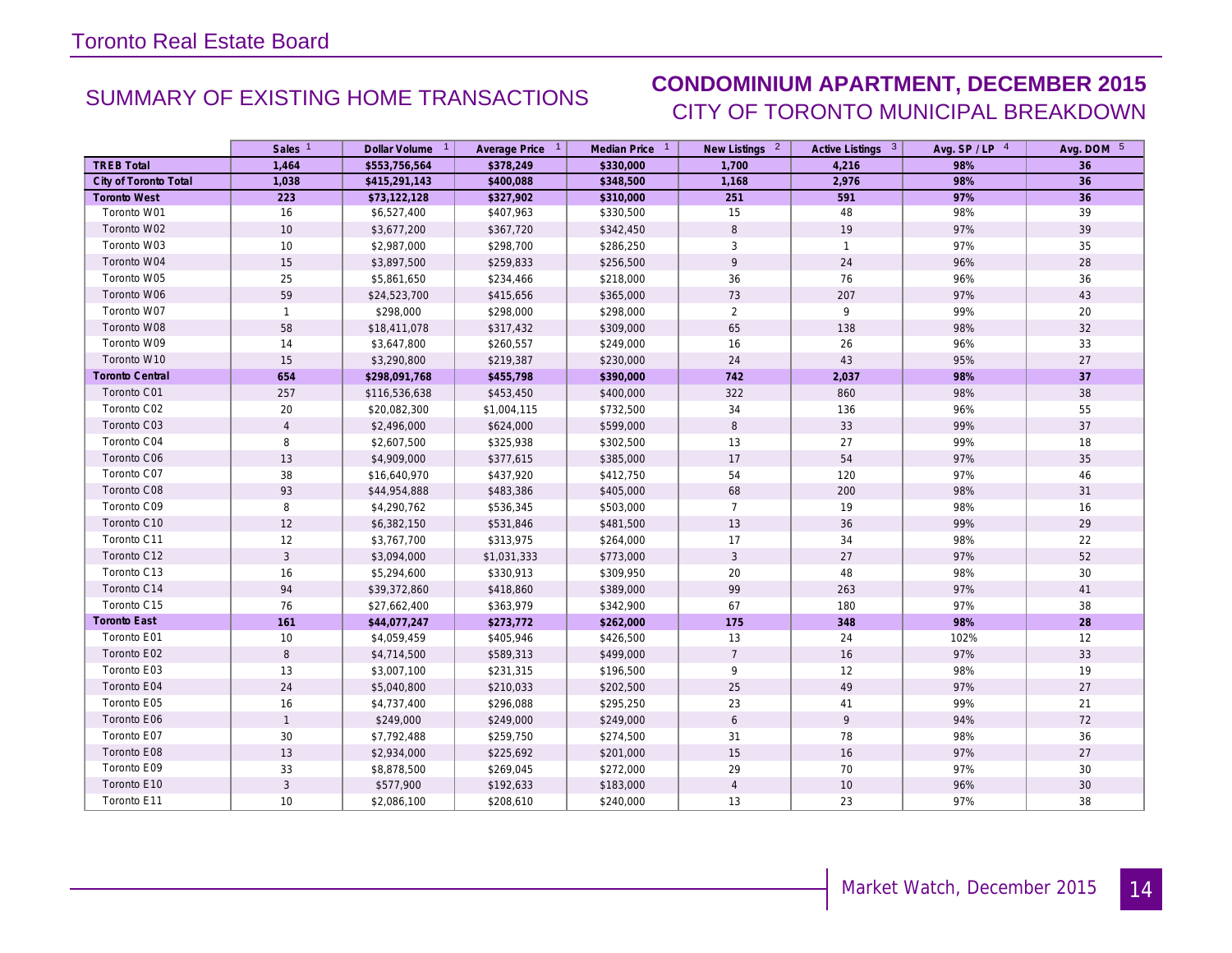# SUMMARY OF EXISTING HOME TRANSACTIONS **LINK, DECEMBER 2015**

# ALL TREB AREAS

|                        | Sales <sup>1</sup>  | Dollar Volume 1          | Average Price 1             | Median Price 1              | New Listings <sup>2</sup> | Active Listings 3   | Avg. SP / LP 4              | Avg. DOM 5               |
|------------------------|---------------------|--------------------------|-----------------------------|-----------------------------|---------------------------|---------------------|-----------------------------|--------------------------|
| <b>TREB Total</b>      | 70                  | \$40,160,944             | \$573,728                   | \$604,000                   | 59                        | 39                  | 101%                        | 16                       |
| <b>Halton Region</b>   | 3 <sup>1</sup>      | \$1,460,000              | \$486,667                   | \$510,000                   | $\overline{4}$            | $\overline{2}$      | 101%                        | 5 <sup>5</sup>           |
| Burlington             | $\overline{2}$      | \$900,000                | \$450,000                   | \$450,000                   | $\mathbf{3}$              | 2                   | 102%                        | 5                        |
| <b>Halton Hills</b>    | $\mathbf 0$         | $\sim$                   |                             | $\mathcal{L}_{\mathcal{A}}$ | $\mathbf 0$               | $\mathsf{O}\xspace$ | $\mathcal{L}$               |                          |
| Milton                 | $\mathbf{O}$        | $\sim$                   | $\sim$                      | $\mathcal{L}^{\mathcal{A}}$ | $\Omega$                  | $\mathbf{0}$        | $\sim$                      |                          |
| Oakville               | $\mathbf{1}$        | \$560,000                | \$560,000                   | \$560,000                   | $\mathbf{1}$              | $\mathbf 0$         | 98%                         | 5                        |
| Peel Region            | 5                   | \$2,706,000              | \$541,200                   | \$525,000                   | 6                         | 6                   | 101%                        | 25                       |
| Brampton               | $\mathbf{1}$        | \$439,000                | \$439,000                   | \$439,000                   | $\mathbf 0$               | $\mathbf{1}$        | 98%                         | 76                       |
| Caledon                | $\overline{0}$      | $\sim$                   | $\sim$ $^{-1}$              | $\sim$                      | $\mathbf{0}$              | $\mathbf 0$         | $\sim$                      | $\sim$                   |
| Mississauga            | $\overline{4}$      | \$2,267,000              | \$566,750                   | \$562,500                   | 6                         | 5                   | 101%                        | 12                       |
| City of Toronto        | 12                  | \$7,765,800              | \$647,150                   | \$637,500                   | $7\overline{ }$           | 6                   | 102%                        | 23                       |
| <b>Toronto West</b>    | $\mathbf{1}$        | \$580,000                | \$580,000                   | \$580,000                   | $\mathbf 0$               | $\mathbf{1}$        | 98%                         | 29                       |
| <b>Toronto Central</b> | $\mathbf{3}$        | \$2,262,800              | \$754,267                   | \$742,000                   | $\mathbf{1}$              | $\mathbf 0$         | 100%                        | 8                        |
| <b>Toronto East</b>    | 8                   | \$4,923,000              | \$615,375                   | \$627,500                   | 6                         | 5                   | 104%                        | 28                       |
| <b>York Region</b>     | 27                  | \$19,284,600             | \$714,244                   | \$695,000                   | 22                        | 20                  | 99%                         | 18                       |
| Aurora                 | $\mathsf{O}\xspace$ | $\sim$                   | $\mathcal{L}_{\mathcal{A}}$ | $\mathbb{Z}^{\times}$       | $\mathbf 0$               | $\mathbf{1}$        | $\mathbb{Z}^2$              | $\mathbb{Z}^2$           |
| E. Gwillimbury         | $\mathbf 0$         | $\sim$                   | $\sim$                      | $\mathcal{L}$               | $\mathbf{0}$              | $\mathbf 0$         | $\mathcal{L}$               | $\mathcal{L}$            |
| Georgina               | $\mathsf{O}\xspace$ | $\sim$                   | $\sim$                      | $\mathcal{L}^{\mathcal{A}}$ | $\mathsf{O}\xspace$       | $\mathsf{O}\xspace$ | $\sim$                      | $\overline{\phantom{a}}$ |
| King                   | $\mathbf{1}$        | \$554,000                | \$554,000                   | \$554,000                   | $\mathbf{0}$              | $\mathbf 0$         | 96%                         | 25                       |
| Markham                | 17                  | \$12,260,600             | \$721,212                   | \$720,000                   | 16                        | 14                  | 99%                         | 18                       |
| Newmarket              | $\mathbf 0$         | $\overline{\phantom{a}}$ | $\mathbb{Z}^+$              | $\omega_{\rm c}$            | $\mathbf{0}$              | $\mathbf 0$         | $\mathbb{Z}^{\mathbb{Z}}$   |                          |
| Richmond Hill          | $\,8\,$             | \$5,647,000              | \$705,875                   | \$695,000                   | 5                         | $\overline{4}$      | 99%                         | 19                       |
| Vaughan                | $\mathbf{1}$        | \$823,000                | \$823,000                   | \$823,000                   | $\mathbf{1}$              | $\overline{1}$      | 99%                         | 16                       |
| Whitchurch-Stouffville | $\mathsf{O}\xspace$ | $\overline{\phantom{a}}$ | $\mathbb{Z}^2$              | $\mathbb{Z}^2$              | $\mathbf 0$               | $\mathsf{O}$        | $\mathcal{L}^{\mathcal{L}}$ |                          |
| Durham Region          | 20                  | \$7,829,644              | \$391,482                   | \$370,000                   | 20                        | $\overline{3}$      | 103%                        | $\overline{7}$           |
| Ajax                   | 3                   | \$1,101,000              | \$367,000                   | \$335,000                   | $\overline{4}$            | $\overline{1}$      | 103%                        | 5                        |
| <b>Brock</b>           | $\mathbf 0$         | $\sim$                   | $\sim 10^{-11}$             | ◆                           | $\mathsf{O}\xspace$       | $\mathbf 0$         | $\mathcal{L}^{\pm}$         |                          |
| Clarington             | $\overline{7}$      | \$2,635,000              | \$376,429                   | \$365,000                   | 8                         | 2                   | 105%                        | 5                        |
| Oshawa                 | $\mathbf{3}$        | \$1,066,000              | \$355,333                   | \$350,000                   | $\overline{2}$            | $\mathbf 0$         | 103%                        | $\epsilon$               |
| Pickering              | $\mathbf{1}$        | \$450,000                | \$450,000                   | \$450,000                   | $\mathbf{1}$              | $\mathbf 0$         | 99%                         | 15                       |
| Scugog                 | $\mathbf 0$         | $\sim$                   | $\sim$                      | $\sim$                      | $\mathsf{O}\xspace$       | $\mathbf 0$         | $\mathcal{L}^{\mathcal{A}}$ | $\overline{\phantom{a}}$ |
| Uxbridge               | 0                   | $\sim$                   | $\sim$                      | ÷.                          | $\Omega$                  | $\mathbf 0$         | $\sim$                      |                          |
| Whitby                 | 6                   | \$2,577,644              | \$429,607                   | \$445,322                   | 5                         | $\mathbf{0}$        | 102%                        | 10                       |
| <b>Dufferin County</b> | $\overline{O}$      | ч.                       | $\sim$                      | $\sim$                      | $\Omega$                  | $\overline{0}$      | a.                          | ÷                        |
| Orangeville            | $\mathbf 0$         | $\sim$                   | $\mathcal{L}$               | $\mathbb{Z}^+$              | $\mathbf{0}$              | $\mathbf 0$         | $\sim$                      | $\sim$                   |
| <b>Simcoe County</b>   | $\overline{3}$      | \$1,114,900              | \$371,633                   | \$370,000                   | $\mathbf{0}$              | $\overline{2}$      | 98%                         | 27                       |
| Adjala-Tosorontio      | $\mathbf 0$         | $\overline{a}$           | $\mathbb{Z}^+$              | ÷.                          | $\mathbf 0$               | $\mathbf 0$         | $\mathbb{Z}^2$              |                          |
| <b>Bradford West</b>   | 3                   | \$1,114,900              | \$371,633                   | \$370,000                   | $\mathbf 0$               | $\mathbf 0$         | 98%                         | 27                       |
| Essa                   | $\mathbf 0$         |                          |                             |                             | $\mathbf{0}$              | 2                   |                             |                          |
| Innisfil               | 0                   |                          |                             |                             | $\mathbf 0$               | $\mathbf 0$         |                             |                          |
| New Tecumseth          | $\mathbf 0$         | $\sim$                   |                             |                             | $\mathbf{O}$              | $\mathbf 0$         |                             |                          |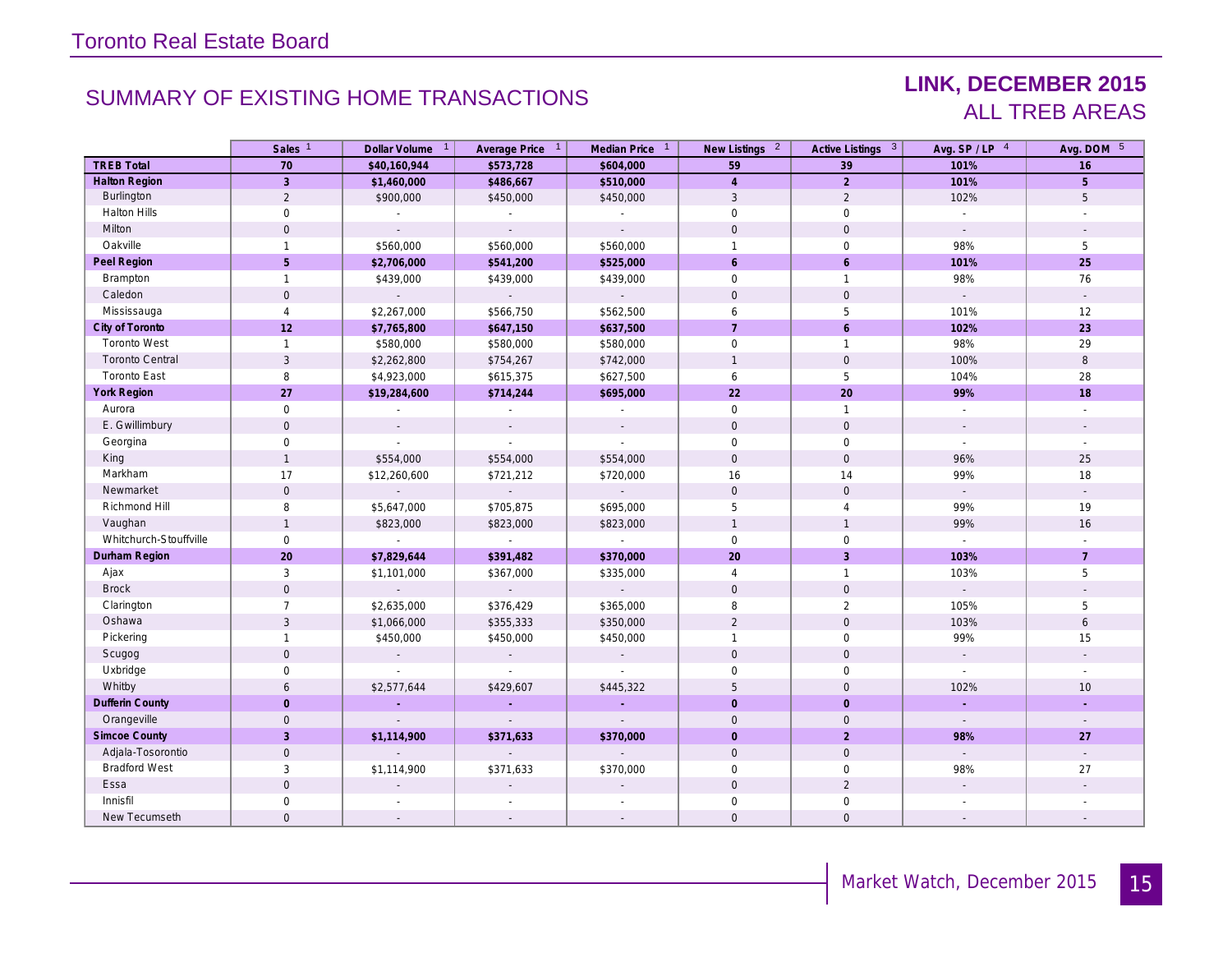# SUMMARY OF EXISTING HOME TRANSACTIONS **LINK, DECEMBER 2015** CITY OF TORONTO MUNICIPAL BREAKDOWN

|                        | Sales <sup>1</sup>  | Dollar Volume <sup>1</sup> | Average Price 1           | Median Price 1           | New Listings <sup>2</sup> | Active Listings 3   | Avg. $SP / LP$ <sup>4</sup> | Avg. DOM 5               |
|------------------------|---------------------|----------------------------|---------------------------|--------------------------|---------------------------|---------------------|-----------------------------|--------------------------|
| <b>TREB Total</b>      | 70                  | \$40,160,944               | \$573,728                 | \$604,000                | 59                        | 39                  | 101%                        | 16                       |
| City of Toronto Total  | 12                  | \$7,765,800                | \$647,150                 | \$637,500                | $\overline{7}$            | $6\overline{6}$     | 102%                        | 23                       |
| <b>Toronto West</b>    | $\overline{1}$      | \$580,000                  | \$580,000                 | \$580,000                | $\overline{0}$            | $\overline{1}$      | 98%                         | 29                       |
| Toronto W01            | $\mathbf 0$         | $\sim$                     | $\sim$                    | $\sim$                   | $\mathbf 0$               | $\mathbf 0$         | $\sim$                      | $\overline{\phantom{a}}$ |
| Toronto W02            | $\mathbf 0$         | $\sim$                     | $\overline{a}$            | $\sim$                   | $\mathbf 0$               | $\mathsf{O}\xspace$ | $\overline{a}$              |                          |
| Toronto W03            | $\mathsf{O}\xspace$ |                            |                           |                          | $\mathbf 0$               | $\mathsf{O}\xspace$ |                             |                          |
| Toronto W04            | $\mathbf{0}$        |                            |                           | $\overline{\phantom{a}}$ | $\mathbf{0}$              | $\mathbf{0}$        |                             |                          |
| Toronto W05            | 0                   | $\overline{a}$             |                           | $\overline{a}$           | $\mathbf 0$               | $\mathbf 0$         |                             |                          |
| Toronto W06            | $\mathbf 0$         |                            |                           |                          | $\mathbf{0}$              | $\mathsf{O}$        |                             |                          |
| Toronto W07            | $\mathsf{O}\xspace$ | $\sim$                     |                           | $\mathbf{r}$             | $\mathbf 0$               | $\mathsf{O}\xspace$ |                             |                          |
| Toronto W08            | $\mathbf 0$         | $\mathcal{L}$              | $\sim$                    | $\sim$                   | $\mathbf 0$               | $\mathsf{O}\xspace$ | $\sim$                      |                          |
| Toronto W09            | $\mathbf{1}$        | \$580,000                  | \$580,000                 | \$580,000                | $\mathbf 0$               | $\mathbf 0$         | 98%                         | 29                       |
| Toronto W10            | $\mathbf 0$         | $\sim$                     | $\sim 10^{-1}$            | $\sim$                   | $\mathbf 0$               | $\overline{1}$      | $\sim$                      |                          |
| <b>Toronto Central</b> | $\overline{3}$      | \$2,262,800                | \$754,267                 | \$742,000                | $\overline{1}$            | $\mathbf{0}$        | 100%                        | $\,8\,$                  |
| Toronto C01            | $\mathbf 0$         |                            |                           |                          | $\mathbf 0$               | $\mathbf 0$         |                             |                          |
| Toronto C02            | $\mathbf 0$         |                            |                           |                          | $\mathbf 0$               | $\mathbf 0$         |                             |                          |
| Toronto C03            | $\mathbf 0$         |                            |                           |                          | $\mathbf 0$               | $\mathbf 0$         |                             |                          |
| Toronto C04            | $\mathsf{O}$        |                            |                           |                          | $\mathbf 0$               | $\mathsf{O}\xspace$ |                             |                          |
| Toronto C06            | $\mathbf{0}$        |                            |                           |                          | $\mathbf{0}$              | $\mathbf{0}$        |                             |                          |
| Toronto C07            | $\mathsf{O}$        | $\overline{\phantom{a}}$   |                           | $\overline{\phantom{a}}$ | $\mathbf 0$               | $\mathbf 0$         |                             |                          |
| Toronto C08            | $\mathbf 0$         |                            |                           |                          | $\mathbf 0$               | $\mathsf{O}$        |                             |                          |
| Toronto C09            | $\mathsf{O}$        |                            |                           | $\overline{a}$           | $\mathbf 0$               | $\mathsf{O}\xspace$ |                             |                          |
| Toronto C10            | $\mathbf 0$         |                            |                           |                          | $\mathsf{O}\xspace$       | $\mathbf 0$         |                             |                          |
| Toronto C11            | $\mathsf{O}$        |                            |                           | $\overline{a}$           | $\mathsf{O}\xspace$       | $\mathsf{O}\xspace$ |                             |                          |
| Toronto C12            | $\mathbf 0$         | $\sim$                     |                           | $\overline{\phantom{a}}$ | $\mathbf{0}$              | $\mathbf 0$         |                             |                          |
| Toronto C13            | $\mathbf 0$         | $\sim$                     | $\sim$                    | $\sim$                   | $\mathbf 0$               | $\mathbf 0$         | $\sim$                      |                          |
| Toronto C14            | $\mathbf 0$         | $\sim$                     |                           | $\mathbf{r}$             | $\mathbf 0$               | $\mathsf{O}\xspace$ | $\sim$                      |                          |
| Toronto C15            | 3                   | \$2,262,800                | \$754,267                 | \$742,000                | $\mathbf{1}$              | $\mathsf{O}\xspace$ | 100%                        | 8                        |
| <b>Toronto East</b>    | 8                   | \$4,923,000                | \$615,375                 | \$627,500                | 6                         | $\sqrt{5}$          | 104%                        | 28                       |
| Toronto E01            | $\mathsf{O}$        |                            |                           | $\overline{a}$           | $\mathbf 0$               | $\mathbf 0$         |                             |                          |
| Toronto E02            | $\mathbf{0}$        | $\sim$                     | $\sim$                    | $\sim$                   | $\mathbf{0}$              | $\mathbf{0}$        | $\sim$                      |                          |
| Toronto E03            | $\mathbf 0$         | $\sim$                     | $\sim$                    | $\mathbb{Z}^2$           | $\mathbf 0$               | $\mathsf{O}\xspace$ | $\sim$                      | $\sim$                   |
| Toronto E04            | $\mathbf 0$         | $\sim$                     | $\sim$                    | $\sim$                   | $\mathbf 0$               | $\mathsf{O}$        | $\sim$                      |                          |
| Toronto E05            | 3                   | \$1,950,000                | \$650,000                 | \$645,000                | $\mathbf{1}$              | $\mathbf{1}$        | 102%                        | $\overline{7}$           |
| Toronto E06            | $\mathbf 0$         | $\overline{\phantom{a}}$   | $\mathbb{Z}^{\mathbb{Z}}$ | $\omega_{\rm c}$         | $\mathbf 0$               | $\mathbf 0$         | $\mathcal{L}^{\mathcal{A}}$ | $\mathbf{r}$             |
| Toronto E07            | 3                   | \$1,820,000                | \$606,667                 | \$625,000                | 3                         | $\mathbf{1}$        | 105%                        | 59                       |
| Toronto E08            | $\mathbf 0$         |                            |                           |                          | $\mathbf{0}$              | $\mathsf{O}$        |                             |                          |
| Toronto E09            | $\mathbf 0$         |                            |                           |                          | $\mathbf 0$               | $\mathbf 0$         |                             |                          |
| Toronto E10            | $\mathbf 0$         | $\sim$                     |                           |                          | $\mathbf 0$               | $\mathbf 0$         |                             |                          |
| Toronto E11            | $\overline{2}$      | \$1,153,000                | \$576,500                 | \$576,500                | $\overline{2}$            | 3                   | 107%                        | 14                       |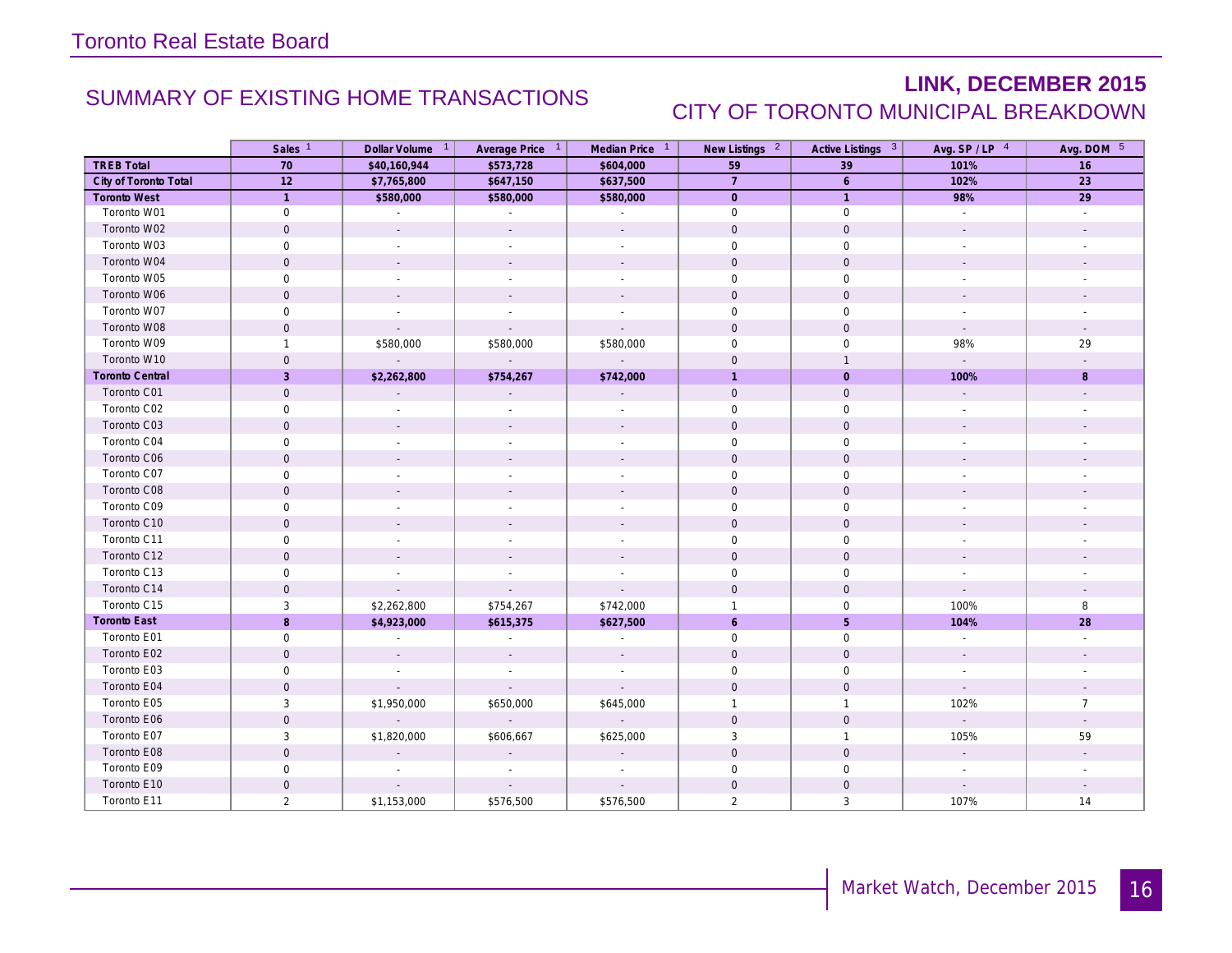### SUMMARY OF EXISTING HOME TRANSACTIONS **ATTACHED/ROW/TOWNHOUSE, DECEMBER 2015** ALL TREB AREAS

|                        | Sales <sup>1</sup>  | Dollar Volume 1 | Average Price 1 | Median Price 1 | New Listings <sup>2</sup> | Active Listings 3   | Avg. SP/LP 4   | Avg. DOM 5   |
|------------------------|---------------------|-----------------|-----------------|----------------|---------------------------|---------------------|----------------|--------------|
| <b>TREB Total</b>      | 378                 | \$202,592,790   | \$535,960       | \$498,500      | 281                       | 274                 | 100%           | 21           |
| <b>Halton Region</b>   | 68                  | \$34,180,030    | \$502,648       | \$474,500      | 46                        | 44                  | 99%            | 22           |
| <b>Burlington</b>      | 8                   | \$3,980,400     | \$497,550       | \$459,500      | 5                         | 6                   | 100%           | 20           |
| <b>Halton Hills</b>    | 5                   | \$2,396,900     | \$479,380       | \$444,900      | $\overline{4}$            | 2                   | 98%            | 32           |
| Milton                 | 33                  | \$14,934,000    | \$452,545       | \$455,000      | 26                        | 9                   | 100%           | 14           |
| Oakville               | 22                  | \$12,868,730    | \$584,942       | \$537,400      | 11                        | 27                  | 97%            | 33           |
| Peel Region            | 77                  | \$35,975,286    | \$467,212       | \$453,000      | 57                        | 46                  | 99%            | 19           |
| Brampton               | $46\,$              | \$18,811,600    | \$408,948       | \$424,900      | 41                        | 27                  | 99%            | 15           |
| Caledon                | $\overline{7}$      | \$3,369,000     | \$481,286       | \$490,000      | $\mathbf{3}$              | $\mathbf{1}$        | 98%            | 28           |
| Mississauga            | 24                  | \$13,794,686    | \$574,779       | \$556,500      | 13                        | 18                  | 99%            | 24           |
| City of Toronto        | 59                  | \$40,576,000    | \$687,729       | \$655,000      | 50                        | 68                  | 100%           | 22           |
| <b>Toronto West</b>    | 18                  | \$11,914,300    | \$661,906       | \$682,500      | 15                        | 15                  | 99%            | 20           |
| <b>Toronto Central</b> | 16                  | \$14,544,400    | \$909,025       | \$815,000      | $14$                      | 30                  | 99%            | 25           |
| <b>Toronto East</b>    | 25                  | \$14,117,300    | \$564,692       | \$514,000      | 21                        | 23                  | 102%           | 21           |
| <b>York Region</b>     | 105                 | \$64,953,324    | \$618,603       | \$604,000      | 74                        | 85                  | 101%           | 21           |
| Aurora                 | 6                   | \$3,350,000     | \$558,333       | \$542,500      | 5                         | 5                   | 101%           | 17           |
| E. Gwillimbury         | 3                   | \$1,181,000     | \$393,667       | \$382,000      | $\mathbf 0$               | 2                   | 98%            | 43           |
| Georgina               | 3                   | \$1,049,000     | \$349,667       | \$345,000      | $\mathbf 0$               | 6                   | 100%           | 11           |
| King                   | $\overline{4}$      | \$2,801,990     | \$700,498       | \$721,995      | $\mathbf{1}$              | $\sqrt{3}$          | 99%            | 57           |
| Markham                | 16                  | \$9,645,700     | \$602,856       | \$596,000      | 19                        | 21                  | 101%           | 19           |
| Newmarket              | 8                   | \$4,233,700     | \$529,213       | \$544,250      | 5                         | $\mathbf{3}$        | 102%           | 13           |
| Richmond Hill          | 28                  | \$19,960,344    | \$712,869       | \$696,250      | 22                        | 20                  | 102%           | 18           |
| Vaughan                | 30                  | \$19,107,090    | \$636,903       | \$610,000      | 15                        | 24                  | 99%            | 23           |
| Whitchurch-Stouffville | $\overline{7}$      | \$3,624,500     | \$517,786       | \$524,000      | $\overline{7}$            | $\mathbf{1}$        | 101%           | 13           |
| Durham Region          | 52                  | \$21,168,650    | \$407,089       | \$414,400      | 41                        | 23                  | 101%           | 15           |
| Ajax                   | 19                  | \$8,259,950     | \$434,734       | \$435,000      | 13                        | $\overline{5}$      | 101%           | 13           |
| <b>Brock</b>           | $\mathbf 0$         |                 |                 | $\mathbf{r}$   | $\mathbf{0}$              | $\mathbf 0$         |                |              |
| Clarington             | $\overline{4}$      | \$1,234,000     | \$308,500       | \$322,500      | 5                         | $\sqrt{3}$          | 102%           | 6            |
| Oshawa                 | 3                   | \$768,500       | \$256,167       | \$270,000      | $\overline{4}$            | 2                   | 103%           | 8            |
| Pickering              | 9                   | \$4,023,000     | \$447,000       | \$444,000      | $\overline{7}$            | 5                   | 100%           | 27           |
| Scugog                 | $\mathbf 0$         |                 | $\mathbf{r}$    |                | $\mathsf{O}$              | $\mathbf 0$         | $\mathcal{L}$  |              |
| Uxbridge               | $\mathsf{O}\xspace$ |                 |                 |                | $\mathbf{1}$              | 3                   |                |              |
| Whitby                 | 17                  | \$6,883,200     | \$404,894       | \$396,000      | 11                        | 5                   | 100%           | 13           |
| <b>Dufferin County</b> | $\epsilon$          | \$2,062,900     | \$343,817       | \$349,000      | $\overline{3}$            | $\overline{1}$      | 99%            | 79           |
| Orangeville            | 6                   | \$2,062,900     | \$343,817       | \$349,000      | $\mathbf{3}$              | $\mathbf{1}$        | 99%            | 79           |
| <b>Simcoe County</b>   | 11                  | \$3,676,600     | \$334,236       | \$325,000      | 10                        | $\overline{7}$      | 99%            | 21           |
| Adjala-Tosorontio      | $\mathsf{O}$        |                 |                 |                | $\mathbf 0$               | $\mathsf{O}\xspace$ | $\mathbb{Z}^2$ | $\mathbf{r}$ |
| <b>Bradford West</b>   | $\overline{2}$      | \$899,500       | \$449,750       | \$449,750      | 3                         | 3                   | 98%            | 24           |
| Essa                   | $\overline{2}$      | \$610,000       | \$305,000       | \$305,000      | $\overline{2}$            | $\overline{1}$      | 99%            | 32           |
| Innisfil               | $\overline{4}$      | \$1,268,100     | \$317,025       | \$326,550      | $\overline{4}$            | $\overline{2}$      | 99%            | 16           |
| New Tecumseth          | $\mathbf{3}$        | \$899,000       | \$299,667       | \$297,000      | $\mathbf{1}$              | $\overline{1}$      | 98%            | 18           |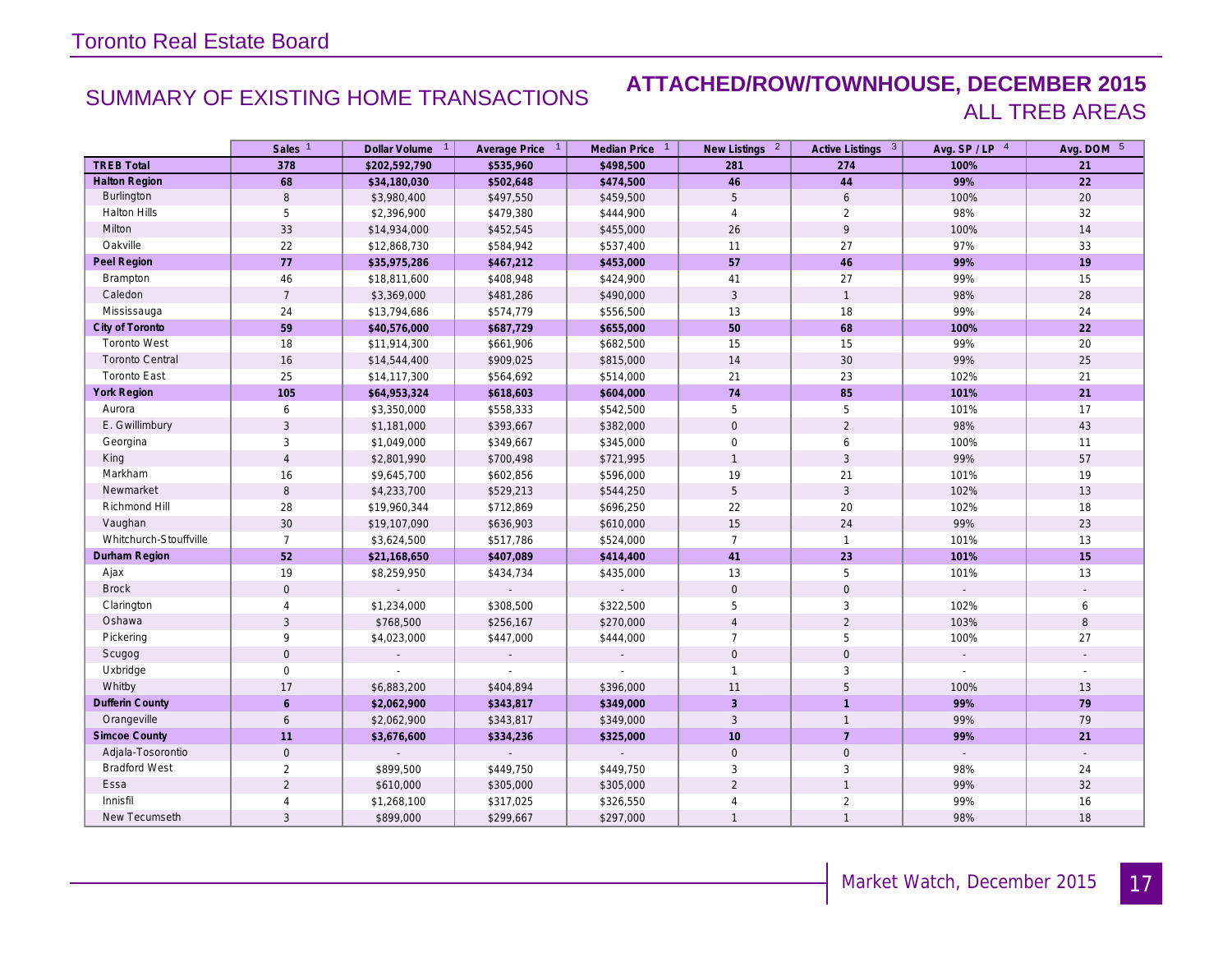## SUMMARY OF EXISTING HOME TRANSACTIONS **ATTACHED/ROW/TOWNHOUSE, DECEMBER 2015** CITY OF TORONTO MUNICIPAL BREAKDOWN

|                        | Sales <sup>1</sup>  | Dollar Volume <sup>1</sup>  | Average Price 1             | Median Price 1           | New Listings <sup>2</sup> | Active Listings 3 | Avg. $SP / LP$ <sup>4</sup> | Avg. DOM 5     |
|------------------------|---------------------|-----------------------------|-----------------------------|--------------------------|---------------------------|-------------------|-----------------------------|----------------|
| <b>TREB Total</b>      | 378                 | \$202,592,790               | \$535,960                   | \$498,500                | 281                       | 274               | 100%                        | 21             |
| City of Toronto Total  | 59                  | \$40,576,000                | \$687,729                   | \$655,000                | 50                        | 68                | 100%                        | 22             |
| <b>Toronto West</b>    | 18                  | \$11,914,300                | \$661,906                   | \$682,500                | 15                        | 15                | 99%                         | 20             |
| Toronto W01            | $\mathbf{1}$        | \$820,000                   | \$820,000                   | \$820,000                | $\mathbf{1}$              | $\overline{4}$    | 113%                        | $\overline{4}$ |
| Toronto W02            | $\overline{2}$      | \$1,630,000                 | \$815,000                   | \$815,000                | $\overline{2}$            | $\overline{1}$    | 97%                         | 14             |
| Toronto W03            | $\mathbf{1}$        | \$470,000                   | \$470,000                   | \$470,000                | $\mathbf 0$               | $\mathbf 0$       | 104%                        | 8              |
| Toronto W04            | $\mathbf{1}$        | \$520,000                   | \$520,000                   | \$520,000                | $\mathbf 0$               | $\mathbf 0$       | 98%                         | 20             |
| Toronto W05            | $\overline{2}$      | \$952,400                   | \$476,200                   | \$476,200                | $\overline{2}$            | $\overline{1}$    | 99%                         | 17             |
| Toronto W06            | $\overline{7}$      | \$4,611,900                 | \$658,843                   | \$670,000                | $7^{\circ}$               | $\overline{4}$    | 98%                         | 22             |
| Toronto W07            | 3                   | \$2,155,000                 | \$718,333                   | \$720,000                | $\mathbf{1}$              | 2                 | 98%                         | 24             |
| Toronto W08            | $\mathbf{1}$        | \$755,000                   | \$755,000                   | \$755,000                | $\mathbf 0$               | $\overline{2}$    | 97%                         | 38             |
| Toronto W09            | 0                   |                             |                             | $\sim$                   | $\mathbf 0$               | $\mathsf{O}$      |                             |                |
| Toronto W10            | $\mathbf{0}$        | $\sim$                      | $\sim$                      | $\sim$                   | $\overline{2}$            | $\overline{1}$    | $\sim$                      |                |
| <b>Toronto Central</b> | 16                  | \$14,544,400                | \$909,025                   | \$815,000                | 14                        | 30                | 99%                         | 25             |
| Toronto C01            | 6                   | \$4,884,900                 | \$814,150                   | \$761,000                | 5                         | 11                | 99%                         | 14             |
| Toronto C02            | 3                   | \$3,940,000                 | \$1,313,333                 | \$1,530,000              | $\overline{4}$            | 5                 | 100%                        | 13             |
| Toronto C03            | $\Omega$            |                             |                             |                          | $\mathbf{0}$              | 2                 |                             |                |
| Toronto C04            | $\mathbf 0$         |                             |                             |                          | $\mathbf{1}$              | $\overline{2}$    |                             |                |
| Toronto C06            | $\mathbf{O}$        | $\sim$                      |                             |                          | $\mathbf{0}$              | $\mathbf 0$       |                             |                |
| Toronto C07            | 0                   | $\overline{\phantom{a}}$    | $\sim$                      | $\overline{\phantom{a}}$ | $\mathbf 0$               | $\mathbf{1}$      | $\sim$                      | $\sim$         |
| Toronto C08            | $\overline{2}$      | \$1,469,000                 | \$734,500                   | \$734,500                | $\mathbf{1}$              | $\overline{4}$    | 99%                         | 49             |
| Toronto C09            | 0                   | $\sim$                      |                             | $\sim$                   | $\mathbf 0$               | $\mathbf 0$       |                             |                |
| Toronto C10            | $\mathbf{1}$        | \$1,032,500                 | \$1,032,500                 | \$1,032,500              | $\mathbf 0$               | $\overline{2}$    | 96%                         | 33             |
| Toronto C11            | $\mathsf{O}\xspace$ |                             |                             |                          | $\overline{2}$            | $\mathbf{1}$      |                             |                |
| Toronto C12            | $\mathbf 0$         |                             | $\mathcal{L}_{\mathcal{A}}$ |                          | $\mathbf{0}$              | $\mathbf{0}$      | $\sim$                      |                |
| Toronto C13            | $\overline{2}$      | \$1,622,000                 | \$811,000                   | \$811,000                | $\mathbf{1}$              | $\mathbf{1}$      | 96%                         | 11             |
| Toronto C14            | $\overline{2}$      | \$1,596,000                 | \$798,000                   | \$798,000                | $\mathbf 0$               | $\overline{1}$    | 97%                         | 66             |
| Toronto C15            | $\mathbf 0$         | $\sim$                      | $\sim$                      | $\sim$                   | $\mathbf 0$               | $\mathbf 0$       | $\sim$                      | $\mathbf{r}$   |
| <b>Toronto East</b>    | 25                  | \$14,117,300                | \$564,692                   | \$514,000                | 21                        | 23                | 102%                        | 21             |
| Toronto E01            | 3                   | \$2,178,900                 | \$726,300                   | \$699,000                | 3                         | $\overline{2}$    | 100%                        | 17             |
| Toronto E02            | $\mathbf{1}$        | \$643,500                   | \$643,500                   | \$643,500                | $\mathbf{1}$              | $\mathbf{0}$      | 113%                        | 6              |
| Toronto E03            | $\overline{4}$      | \$3,168,000                 | \$792,000                   | \$770,000                | $\overline{2}$            | $\overline{1}$    | 108%                        | 14             |
| Toronto E04            | $\overline{4}$      | \$2,197,000                 | \$549,250                   | \$575,500                | $\overline{4}$            | $\overline{4}$    | 99%                         | 24             |
| Toronto E05            | 0                   | $\sim$                      |                             |                          | $\mathbf{1}$              | $\overline{1}$    |                             |                |
| Toronto E06            | $\mathbf{O}$        | $\sim$                      |                             | $\sim$                   | $\mathbf 0$               | $\mathbf 0$       | $\sim$                      |                |
| Toronto E07            | $\mathbf 0$         | $\mathcal{L}^{\mathcal{A}}$ | $\mathcal{L}^{\mathcal{A}}$ | ÷.                       | $\mathbf{1}$              | 5                 | $\mathbb{Z}^{\mathbb{Z}}$   |                |
| Toronto E08            | $\mathbf{3}$        | \$1,566,000                 | \$522,000                   | \$489,000                | $\overline{4}$            | $\overline{4}$    | 102%                        | 15             |
| Toronto E09            | $\mathbf 0$         |                             |                             |                          | $\mathbf 0$               | $\mathbf 0$       | $\sim$                      | $\sim$         |
| Toronto E10            | $\mathfrak{Z}$      | \$1,465,000                 | \$488,333                   | \$485,000                | $\mathbf 0$               | $\mathbf 0$       | 98%                         | 41             |
| Toronto E11            | $\overline{7}$      | \$2,898,900                 | \$414,129                   | \$409,900                | 5                         | 6                 | 98%                         | 23             |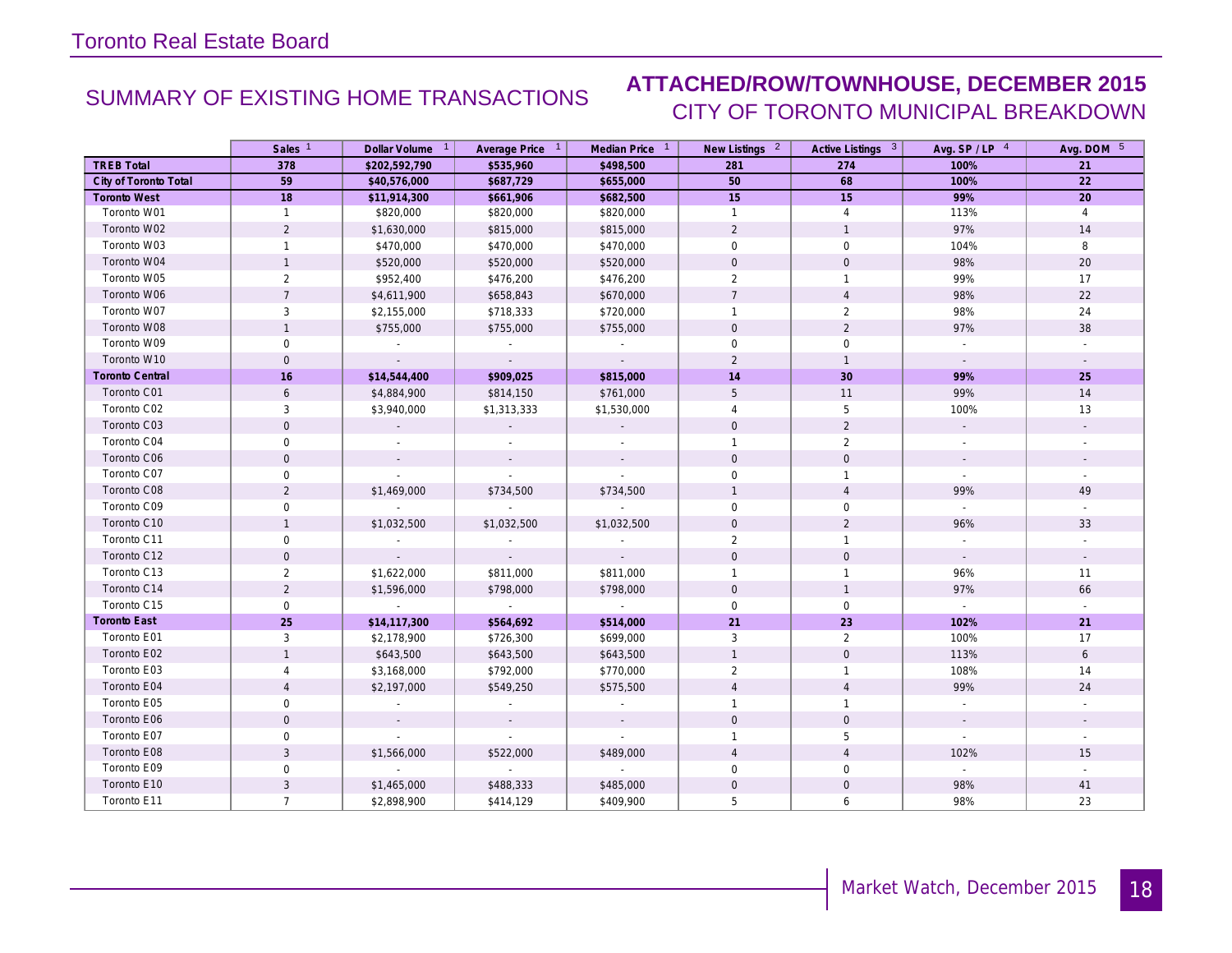### SUMMARY OF EXISTING HOME TRANSACTIONS **CO-OP APARTMENT, DECEMBER 2015** ALL TREB AREAS

|                        | Sales <sup>1</sup>  | Dollar Volume <sup>1</sup> | Average Price 1          | Median Price <sup>1</sup>   | New Listings <sup>2</sup> | Active Listings 3   | Avg. SP/LP 4                | Average DOM <sup>5</sup> |
|------------------------|---------------------|----------------------------|--------------------------|-----------------------------|---------------------------|---------------------|-----------------------------|--------------------------|
| <b>TREB Total</b>      | $\overline{5}$      | \$4,084,000                | \$816,800                | \$942,000                   | 10                        | 20                  | 103%                        | $\overline{11}$          |
| <b>Halton Region</b>   | $\mathsf{O}\xspace$ | ÷.                         | ÷.                       | L.                          | $\overline{1}$            | $\overline{1}$      | L.                          | ú,                       |
| Burlington             | $\mathbf 0$         | $\mathbf{r}$               | $\mathcal{L}$            | $\mathcal{L}$               | $\mathsf{O}\xspace$       | $\mathsf{O}$        | $\mathcal{L}$               | $\overline{\phantom{a}}$ |
| Halton Hills           | $\mathsf{O}\xspace$ |                            |                          | $\sim$                      | $\mathsf{O}\xspace$       | $\mathsf{O}$        | $\overline{a}$              |                          |
| Milton                 | $\mathbf{0}$        |                            | $\overline{\phantom{a}}$ | $\blacksquare$              | $\mathbf{0}$              | $\mathbf 0$         | $\sim$                      |                          |
| Oakville               | $\mathsf{O}\xspace$ | $\mathbf{r}$               | $\mathcal{L}$            | $\mathcal{L}^{\pm}$         | $\mathbf{1}$              | $\mathbf{1}$        | $\mathcal{L}^{\mathcal{A}}$ | $\overline{a}$           |
| Peel Region            | $\mathbf{1}$        | \$366,000                  | \$366,000                | \$366,000                   | $\mathbf{1}$              | $\overline{0}$      | 99%                         | 6                        |
| Brampton               | $\mathsf{O}\xspace$ | $\sim$                     | $\overline{\phantom{a}}$ | $\mathcal{L}_{\mathcal{A}}$ | $\mathsf{O}\xspace$       | $\mathsf{O}\xspace$ | $\mathcal{L}_{\mathcal{A}}$ | $\overline{\phantom{a}}$ |
| Caledon                | $\mathsf{O}\xspace$ | $\overline{a}$             | $\mathbf{r}$             | $\mathbf{r}$                | $\mathsf{O}\xspace$       | $\mathsf{O}\xspace$ | $\sim$                      | $\sim$                   |
| Mississauga            | $\mathbf{1}$        | \$366,000                  | \$366,000                | \$366,000                   | $\mathbf{1}$              | $\mathbf 0$         | 99%                         | $\epsilon$               |
| City of Toronto        | $\overline{4}$      | \$3,718,000                | \$929,500                | \$983,500                   | $\overline{7}$            | 18                  | 103%                        | 12                       |
| <b>Toronto West</b>    | $\mathsf{O}\xspace$ | $\sim$                     | $\mathbb{Z}^2$           | $\mathbb{Z}^2$              | $\overline{2}$            | 6                   | $\mathbb{Z}^2$              | $\mathcal{L}$            |
| <b>Toronto Central</b> | $\overline{4}$      | \$3,718,000                | \$929,500                | \$983,500                   | 5                         | 10                  | 103%                        | 12                       |
| <b>Toronto East</b>    | $\mathsf{O}\xspace$ |                            |                          | $\sim$                      | $\mathsf{O}\xspace$       | $\sqrt{2}$          | $\overline{\phantom{a}}$    | $\overline{\phantom{a}}$ |
| York Region            | $\overline{0}$      |                            |                          |                             | $\overline{1}$            | $\overline{1}$      |                             | $\mathbf{r}$             |
| Aurora                 | $\mathsf{O}\xspace$ | $\sim$                     | $\sim$                   | $\sim$                      | $\mathsf{O}\xspace$       | $\mathsf{O}$        | $\sim$                      | $\sim$                   |
| E. Gwillimbury         | $\mathsf{O}$        |                            | $\mathbf{r}$             | $\overline{a}$              | $\mathbf 0$               | $\mathbf 0$         | $\overline{a}$              | $\overline{\phantom{a}}$ |
| Georgina               | $\mathsf{O}\xspace$ | $\sim$                     | $\overline{\phantom{a}}$ | $\mathbf{r}$                | $\mathsf{O}\xspace$       | $\mathsf{O}\xspace$ | $\overline{\phantom{a}}$    |                          |
| King                   | $\mathsf{O}\xspace$ |                            | $\sim$                   | $\mathbf{r}$                | $\mathbf 0$               | $\mathsf{O}\xspace$ | $\sim$                      |                          |
| Markham                | $\mathsf{O}\xspace$ |                            | $\overline{\phantom{a}}$ | $\overline{a}$              | $\mathbf 0$               | $\mathsf{O}$        | $\overline{a}$              |                          |
| Newmarket              | $\mathsf{O}$        |                            |                          | $\overline{\phantom{a}}$    | $\mathbf 0$               | $\mathbf 0$         | $\overline{\phantom{a}}$    |                          |
| Richmond Hill          | $\mathsf{O}\xspace$ |                            |                          | ÷,                          | $\mathbf{1}$              | $\overline{1}$      |                             |                          |
| Vaughan                | $\mathsf{O}$        | $\sim$                     | $\sim$                   | $\mathcal{L}$               | $\mathbf 0$               | $\mathbf 0$         | $\overline{\phantom{a}}$    |                          |
| Whitchurch-Stouffville | $\mathsf{O}\xspace$ |                            | $\overline{\phantom{a}}$ | $\sim$                      | $\mathsf 0$               | $\mathsf{O}$        | $\overline{a}$              |                          |
| Durham Region          | $\overline{0}$      | $\sim$                     | ÷.                       | ÷.                          | $\mathbf{0}$              | $\overline{0}$      | ÷.                          | ÷                        |
| Ajax                   | $\mathsf{O}\xspace$ | $\sim$                     | $\overline{\phantom{a}}$ | $\overline{\phantom{a}}$    | $\mathsf 0$               | $\mathsf{O}$        | $\overline{\phantom{a}}$    | $\sim$                   |
| <b>Brock</b>           | $\mathbf 0$         | $\overline{a}$             | $\overline{a}$           | $\overline{a}$              | $\mathbf 0$               | $\mathsf{O}\xspace$ | $\overline{a}$              |                          |
| Clarington             | $\mathsf 0$         | $\overline{\phantom{a}}$   | $\overline{\phantom{a}}$ | $\overline{\phantom{a}}$    | $\mathbf 0$               | $\mathbf 0$         | $\overline{\phantom{a}}$    |                          |
| Oshawa                 | $\mathsf{O}\xspace$ |                            |                          |                             | $\mathbf 0$               | $\mathbf 0$         |                             |                          |
| Pickering              | $\mathbf 0$         | $\overline{\phantom{a}}$   | $\overline{\phantom{a}}$ | $\overline{\phantom{a}}$    | $\mathbf 0$               | $\mathbf 0$         | $\overline{\phantom{a}}$    | $\overline{\phantom{a}}$ |
| Scugog                 | $\mathsf{O}$        |                            |                          |                             | $\mathbf 0$               | $\mathsf{O}\xspace$ |                             |                          |
| Uxbridge               | $\mathsf 0$         |                            |                          | $\sim$                      | $\mathbf 0$               | $\mathbf 0$         |                             |                          |
| Whitby                 | $\mathbf 0$         |                            |                          |                             | $\mathbf 0$               | $\mathbf 0$         |                             |                          |
| <b>Dufferin County</b> | $\overline{0}$      |                            |                          |                             | $\overline{0}$            | $\overline{0}$      |                             |                          |
| Orangeville            | $\mathsf{O}$        |                            | $\overline{\phantom{a}}$ | $\overline{\phantom{a}}$    | $\mathbf 0$               | $\mathbf 0$         |                             | $\overline{\phantom{a}}$ |
| Simcoe County          | $\overline{0}$      |                            |                          |                             | $\mathbf{0}$              | $\mathbf 0$         |                             | ÷                        |
| Adjala-Tosorontio      | $\mathsf{O}\xspace$ |                            |                          |                             | $\mathbf 0$               | $\mathsf{O}\xspace$ |                             |                          |
| <b>Bradford West</b>   | $\mathsf 0$         |                            |                          |                             | $\mathbf 0$               | $\mathsf{O}$        |                             |                          |
| Essa                   | $\mathsf{O}\xspace$ |                            |                          |                             | $\mathbf 0$               | $\mathbf 0$         |                             |                          |
| Innisfil               | $\mathsf{O}\xspace$ |                            |                          |                             | $\mathsf{O}\xspace$       | $\mathsf{O}$        |                             |                          |
| New Tecumseth          | $\mathsf{O}\xspace$ |                            |                          | $\sim$                      | $\mathbf 0$               | $\mathbf 0$         |                             | $\overline{\phantom{a}}$ |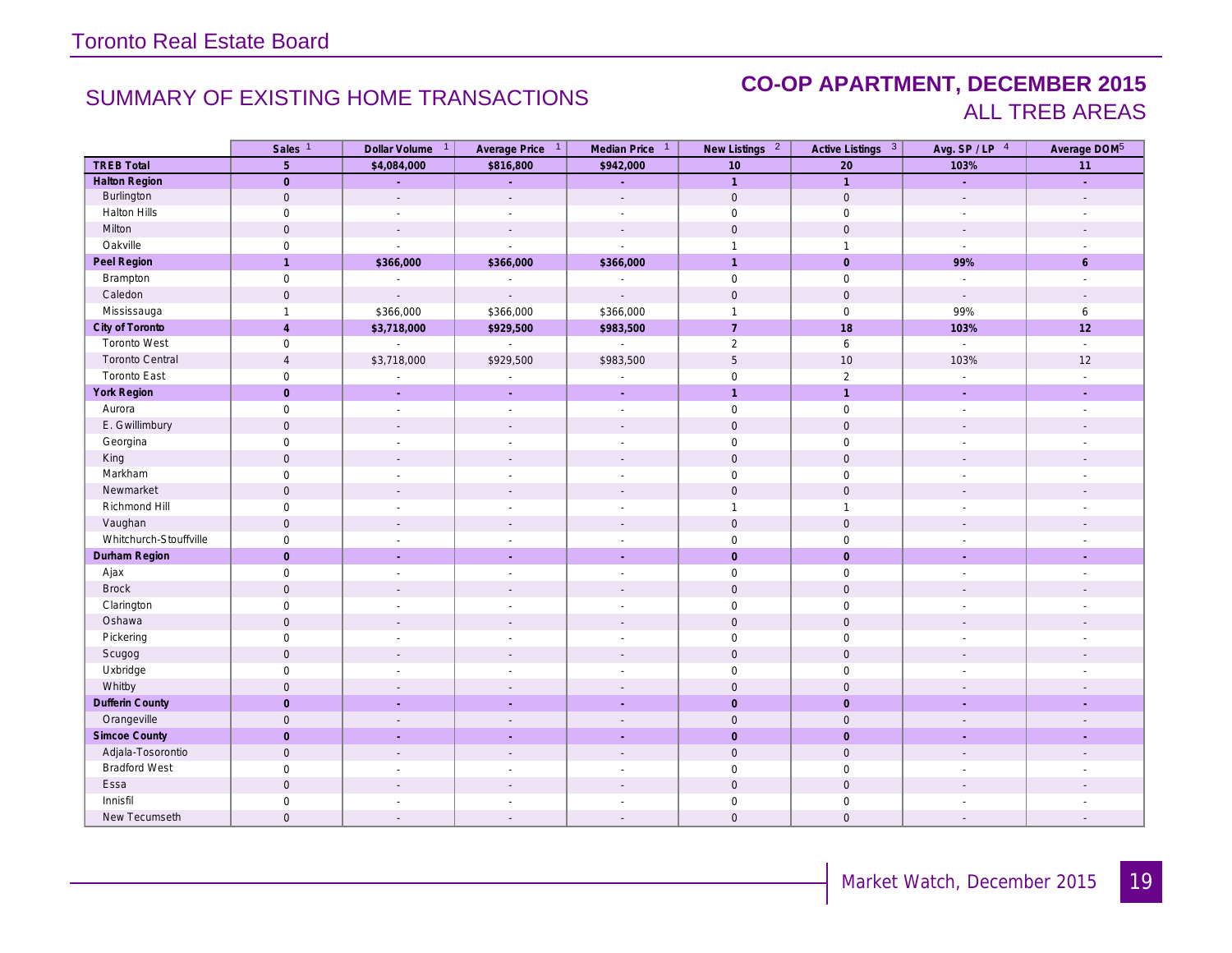### SUMMARY OF EXISTING HOME TRANSACTIONS **CO-OP APARTMENT, DECEMBER 2015** CITY OF TORONTO MUNICIPAL BREAKDOWN

|                        | Sales <sup>1</sup>  | Dollar Volume 1          | Average Price 1          | Median Price 1           | New Listings <sup>2</sup> | Active Listings 3   | Avg. $SP / LP$ <sup>4</sup> | Avg. DOM 5               |
|------------------------|---------------------|--------------------------|--------------------------|--------------------------|---------------------------|---------------------|-----------------------------|--------------------------|
| <b>TREB Total</b>      | 5                   | \$4,084,000              | \$816,800                | \$942,000                | 10                        | 20                  | 103%                        | 11                       |
| City of Toronto Total  | $\overline{4}$      | \$3,718,000              | \$929,500                | \$983,500                | $\overline{7}$            | 18                  | 103%                        | 12                       |
| <b>Toronto West</b>    | $\overline{0}$      | ÷,                       |                          | ÷.                       | $\overline{2}$            | $6\overline{6}$     | $\sim$                      | $\sim$                   |
| Toronto W01            | $\mathsf{O}\xspace$ | $\mathbb{Z}^+$           | $\overline{\phantom{a}}$ | $\blacksquare$           | $\mathbf 0$               | $\mathbf 0$         | $\mathbb{Z}^+$              | $\overline{\phantom{a}}$ |
| Toronto W02            | $\mathsf{O}\xspace$ |                          |                          |                          | $\mathbf 0$               | $\mathsf{O}\xspace$ |                             |                          |
| Toronto W03            | $\mathsf{O}\xspace$ | $\overline{\phantom{a}}$ |                          |                          | $\mathbf 0$               | $\mathsf{O}\xspace$ |                             |                          |
| Toronto W04            | $\mathbf{0}$        | $\overline{\phantom{a}}$ |                          |                          | $\mathbf{0}$              | $\mathbf 0$         |                             |                          |
| Toronto W05            | $\mathbf 0$         |                          |                          |                          | $\mathbf 0$               | $\mathbf 0$         |                             |                          |
| Toronto W06            | $\mathbf 0$         | $\sim$                   |                          | $\sim$                   | $\mathbf{1}$              | $\mathbf 0$         |                             |                          |
| Toronto W07            | $\mathbf 0$         | $\sim$                   | $\overline{\phantom{a}}$ | $\overline{\phantom{a}}$ | $\mathbf 0$               | 2                   | $\overline{\phantom{a}}$    |                          |
| Toronto W08            | $\mathbf 0$         | $\overline{\phantom{a}}$ |                          |                          | $\mathbf{1}$              | $\sqrt{3}$          |                             |                          |
| Toronto W09            | $\mathsf{O}\xspace$ |                          |                          |                          | $\mathsf{O}\xspace$       | $\mathsf{O}\xspace$ |                             |                          |
| Toronto W10            | $\mathbf 0$         |                          |                          |                          | $\mathbf 0$               | $\overline{1}$      | $\mathbf{r}$                |                          |
| <b>Toronto Central</b> | $\overline{4}$      | \$3,718,000              | \$929,500                | \$983,500                | 5                         | 10                  | 103%                        | 12                       |
| Toronto C01            | $\mathbf 0$         | $\overline{\phantom{a}}$ |                          |                          | $\mathbf 0$               | $\mathbf 0$         |                             |                          |
| Toronto C02            | $\mathbf 0$         | $\overline{\phantom{a}}$ |                          | $\overline{\phantom{a}}$ | $\mathbf 0$               | $\overline{1}$      |                             |                          |
| Toronto C03            | $\mathbf 0$         | $\overline{\phantom{a}}$ |                          |                          | $\mathsf{O}\xspace$       | $\mathbf{3}$        | $\overline{\phantom{a}}$    |                          |
| Toronto C04            | $\mathbf 0$         |                          |                          |                          | $\mathbf 0$               | $\mathbf 0$         |                             |                          |
| Toronto C06            | $\mathbf 0$         | $\overline{\phantom{a}}$ |                          | $\overline{\phantom{a}}$ | $\mathbf 0$               | $\mathbf 0$         | $\overline{\phantom{a}}$    |                          |
| Toronto C07            | $\mathsf{O}\xspace$ | $\overline{\phantom{a}}$ | $\overline{\phantom{a}}$ | $\overline{\phantom{a}}$ | $\mathbf{1}$              | $\overline{1}$      | $\overline{\phantom{a}}$    |                          |
| Toronto C08            | $\mathbf 0$         |                          |                          |                          | $\mathbf 0$               | $\mathbf 0$         |                             |                          |
| Toronto C09            | $\overline{4}$      | \$3,718,000              | \$929,500                | \$983,500                | $\overline{4}$            | $\overline{4}$      | 103%                        | 12                       |
| Toronto C10            | $\mathbf 0$         | $\sim$                   |                          | $\overline{a}$           | $\mathbf 0$               | $\mathbf 0$         |                             |                          |
| Toronto C11            | 0                   |                          |                          |                          | $\mathbf 0$               | $\mathbf 0$         |                             |                          |
| Toronto C12            | $\mathsf{O}\xspace$ | $\overline{\phantom{a}}$ |                          | $\overline{a}$           | $\mathbf 0$               | $\mathsf{O}\xspace$ |                             |                          |
| Toronto C13            | $\mathsf{O}\xspace$ | $\sim$                   |                          | $\sim$                   | $\mathbf 0$               | $\mathsf{O}$        | $\sim$                      |                          |
| Toronto C14            | $\mathsf{O}\xspace$ | $\sim$                   |                          | $\overline{a}$           | $\mathsf{O}\xspace$       | $\mathsf{O}\xspace$ |                             |                          |
| Toronto C15            | $\mathbf 0$         | $\sim$                   |                          | $\overline{\phantom{a}}$ | $\mathbf 0$               | $\overline{1}$      | $\overline{\phantom{a}}$    |                          |
| <b>Toronto East</b>    | $\mathbf{0}$        | $\sim$                   |                          | $\mathcal{L}$            | $\mathbf{0}$              | $\overline{2}$      | $\mathcal{L}$               | $\overline{\phantom{a}}$ |
| Toronto E01            | $\mathbf 0$         | $\overline{\phantom{a}}$ |                          | $\overline{\phantom{a}}$ | $\mathbf 0$               | $\mathsf{O}$        | $\overline{\phantom{a}}$    |                          |
| Toronto E02            | $\mathbf 0$         | $\sim$                   |                          | $\overline{\phantom{a}}$ | $\mathbf{0}$              | $\mathbf 0$         |                             |                          |
| Toronto E03            | $\mathbf 0$         | ÷                        | $\overline{\phantom{a}}$ | ÷                        | $\mathbf 0$               | $\mathbf 0$         | $\overline{\phantom{a}}$    | ÷                        |
| Toronto E04            | $\mathsf{O}\xspace$ |                          |                          |                          | $\mathbf 0$               | $\overline{1}$      |                             |                          |
| Toronto E05            | $\mathsf{O}\xspace$ | $\overline{\phantom{a}}$ |                          | $\overline{a}$           | $\mathsf{O}\xspace$       | $\mathsf{O}\xspace$ |                             |                          |
| Toronto E06            | $\mathbf 0$         |                          |                          | $\overline{a}$           | $\mathbf 0$               | $\mathbf 0$         |                             |                          |
| Toronto E07            | $\mathbf 0$         |                          |                          |                          | $\mathbf 0$               | $\mathbf 0$         |                             |                          |
| Toronto E08            | $\mathbf 0$         | $\sim$                   |                          | $\overline{\phantom{a}}$ | $\mathsf{O}\xspace$       | $\mathbf 0$         |                             |                          |
| Toronto E09            | $\mathbf 0$         | $\overline{\phantom{a}}$ |                          | $\overline{\phantom{a}}$ | $\mathbf 0$               | $\overline{1}$      | $\sim$                      |                          |
| Toronto E10            | $\mathbf 0$         | $\overline{\phantom{a}}$ |                          |                          | $\mathbf 0$               | $\mathsf{O}\xspace$ |                             |                          |
| Toronto E11            | 0                   |                          |                          |                          | $\Omega$                  | $\mathbf 0$         |                             |                          |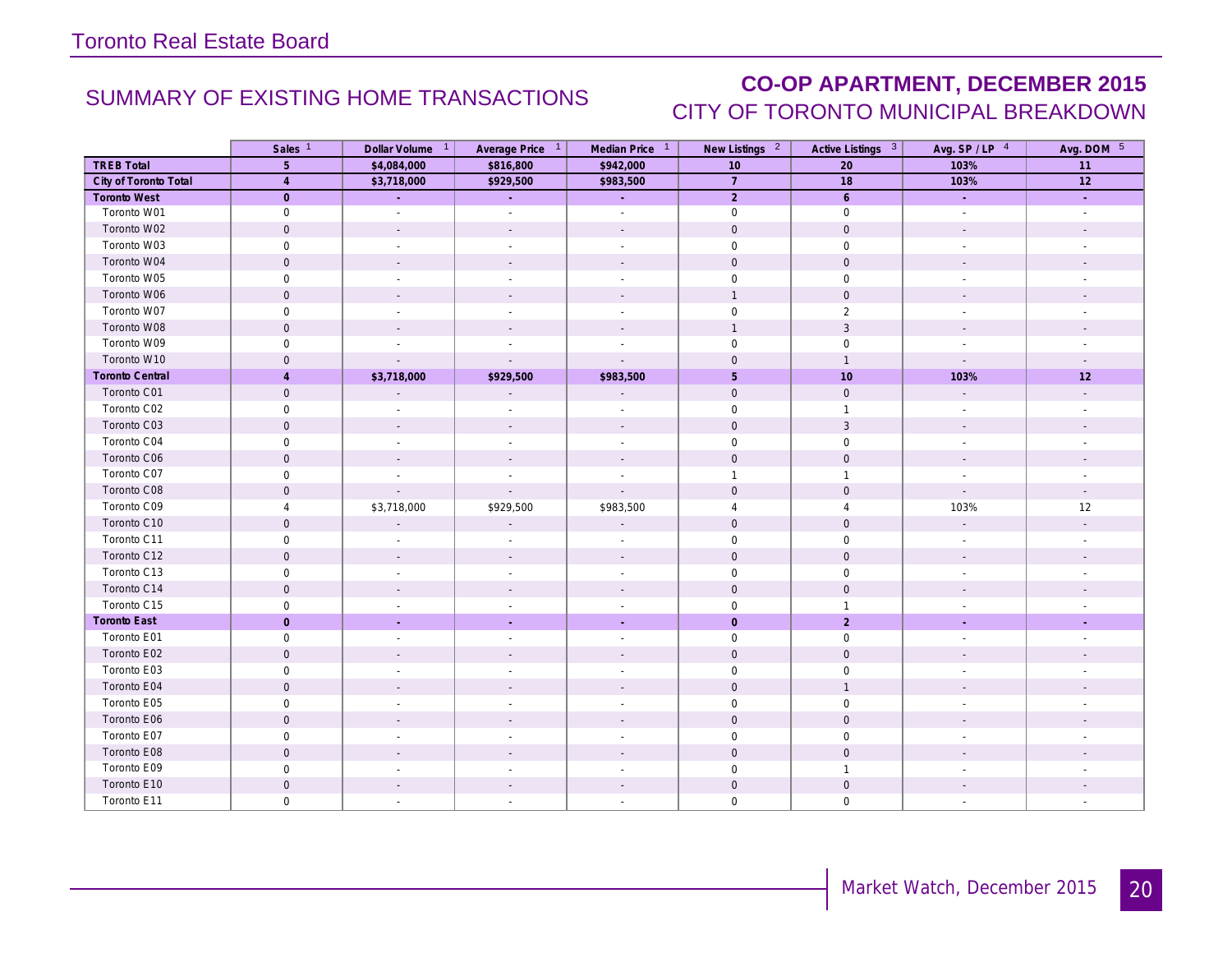### SUMMARY OF EXISTING HOME TRANSACTIONS **DETACHED CONDOMINIUM, DECEMBER 2015** ALL TREB AREAS

|                        | Sales <sup>1</sup>  | Dollar Volume 1          | Average Price 1             | Median Price 1           | New Listings <sup>2</sup> | Active Listings 3   | Avg. SP/LP 4                | Avg. DOM 5               |
|------------------------|---------------------|--------------------------|-----------------------------|--------------------------|---------------------------|---------------------|-----------------------------|--------------------------|
| <b>TREB Total</b>      | $\overline{2}$      | \$775,000                | \$387,500                   | \$387,500                | $\overline{3}$            | $5\phantom{.}$      | 101%                        | 55                       |
| <b>Halton Region</b>   | $\overline{0}$      | ÷,                       | ÷.                          | ÷,                       | $\overline{0}$            | $\mathbf 0$         | ÷.                          | ÷.                       |
| Burlington             | $\mathsf{O}\xspace$ | $\sim$                   | $\mathcal{L}$               | $\overline{a}$           | $\mathbf 0$               | $\mathsf{O}$        | $\mathcal{L}$               | $\overline{\phantom{a}}$ |
| <b>Halton Hills</b>    | $\mathbf 0$         | $\overline{\phantom{a}}$ | $\overline{\phantom{a}}$    | $\overline{\phantom{a}}$ | $\mathbf 0$               | $\mathbf 0$         | $\overline{\phantom{a}}$    |                          |
| Milton                 | $\mathbf 0$         | $\mathbf{r}$             | $\sim$                      | $\sim$                   | $\mathbf 0$               | $\mathbf 0$         | $\blacksquare$              | $\overline{\phantom{a}}$ |
| Oakville               | $\mathbf 0$         | $\sim$                   | $\sim$                      | $\sim$                   | $\mathbf 0$               | $\mathbf 0$         | $\sim$                      | $\overline{\phantom{a}}$ |
| Peel Region            | $\overline{0}$      | i.                       | $\sim$                      | ÷.                       | $\mathbf{O}$              | $\overline{1}$      | $\sim$                      | ÷.                       |
| Brampton               | $\mathsf{O}\xspace$ | $\sim$                   | $\sim$                      | $\sim$                   | $\mathsf{O}$              | $\mathsf{O}$        | $\sim$                      | $\overline{\phantom{a}}$ |
| Caledon                | $\mathbf 0$         | $\sim$                   | $\sim$                      | $\sim$                   | $\mathbf 0$               | $\mathbf 0$         | $\sim$                      | $\overline{\phantom{a}}$ |
| Mississauga            | $\mathsf{O}$        | $\sim$                   | $\sim$                      | $\overline{\phantom{a}}$ | $\mathbf 0$               | $\overline{1}$      | $\mathbb{Z}^{\mathbb{Z}}$   | $\overline{\phantom{a}}$ |
| City of Toronto        | $\mathbf{O}$        | ÷.                       | ÷.                          | ÷.                       | $\mathbf{O}$              | $\overline{1}$      | ÷.                          | ÷.                       |
| <b>Toronto West</b>    | $\mathsf{O}\xspace$ | $\sim$                   | $\sim$                      | $\sim$                   | $\mathsf{O}$              | $\mathsf{O}\xspace$ | $\overline{\phantom{a}}$    | ÷,                       |
| <b>Toronto Central</b> | $\mathbf 0$         | $\sim$                   | $\sim$                      | $\mathcal{L}$            | $\mathbf{0}$              | $\overline{1}$      | $\mathcal{L}$               | $\overline{\phantom{a}}$ |
| Toronto East           | $\mathsf{O}\xspace$ | $\sim$                   | $\sim$                      | $\overline{a}$           | $\mathsf{O}\xspace$       | $\mathsf{O}$        | $\overline{\phantom{a}}$    |                          |
| York Region            | $\overline{0}$      | ÷.                       | $\sim$                      | ÷.                       | $\mathbf{1}$              | $\overline{1}$      | $\sim$                      | ÷                        |
| Aurora                 | $\mathsf{O}\xspace$ | $\sim$                   | $\sim$                      | $\mathbb{Z}^2$           | $\mathsf{O}$              | $\mathsf{O}$        | $\sim$                      | $\sim$                   |
| E. Gwillimbury         | $\mathbf 0$         | $\sim$                   | $\sim$                      | $\overline{\phantom{a}}$ | $\mathbf 0$               | $\mathbf 0$         | $\sim$                      | $\overline{\phantom{a}}$ |
| Georgina               | $\mathsf{O}$        | $\overline{\phantom{a}}$ | $\overline{\phantom{a}}$    | $\overline{\phantom{a}}$ | $\mathsf{O}\xspace$       | $\mathbf 0$         | $\overline{\phantom{a}}$    |                          |
| King                   | $\mathsf{O}\xspace$ | $\mathbf{r}$             | $\sim$                      | $\overline{a}$           | $\mathbf 0$               | $\mathsf{O}$        | $\sim$                      |                          |
| Markham                | $\mathsf{O}$        | $\overline{\phantom{a}}$ | $\sim$                      | $\overline{\phantom{a}}$ | $\mathbf{1}$              | $\overline{1}$      | $\overline{\phantom{a}}$    | ÷,                       |
| Newmarket              | $\mathsf{O}\xspace$ | $\mathcal{L}$            | $\overline{\phantom{a}}$    | $\overline{\phantom{a}}$ | $\mathbf 0$               | $\mathsf{O}$        | $\overline{\phantom{a}}$    |                          |
| Richmond Hill          | $\mathsf{O}$        | $\sim$                   | $\overline{\phantom{a}}$    | $\sim$                   | $\mathbf 0$               | $\mathbf 0$         | $\sim$                      |                          |
| Vaughan                | $\mathbf 0$         | $\mathbf{r}$             | $\overline{\phantom{a}}$    | $\mathcal{L}$            | $\mathbf 0$               | $\mathsf{O}$        | $\mathcal{L}$               | $\overline{\phantom{a}}$ |
| Whitchurch-Stouffville | $\mathbf 0$         | $\sim$                   | $\sim$                      | $\overline{a}$           | $\mathbf 0$               | $\mathbf 0$         | $\mathbb{Z}^{\mathbb{Z}}$   | $\overline{\phantom{a}}$ |
| Durham Region          | $\overline{1}$      | \$425,000                | \$425,000                   | \$425,000                | $\overline{1}$            | $\mathbf{0}$        | 106%                        | $\overline{3}$           |
| Ajax                   | $\mathbf{1}$        | \$425,000                | \$425,000                   | \$425,000                | $\mathbf{1}$              | $\mathsf{O}$        | 106%                        | $\mathbf{3}$             |
| <b>Brock</b>           | $\mathbf 0$         | $\mathbb{Z}^2$           | $\sim$                      | $\Box$                   | $\mathbf 0$               | $\mathbf 0$         | $\mathcal{L}_{\mathcal{A}}$ |                          |
| Clarington             | $\mathsf{O}$        | $\sim$                   | $\sim$                      | $\overline{a}$           | $\mathbf 0$               | $\mathsf{O}$        | $\sim$                      |                          |
| Oshawa                 | $\mathsf{O}\xspace$ |                          |                             | ÷,                       | $\mathbf 0$               | $\mathbf 0$         | $\overline{\phantom{a}}$    |                          |
| Pickering              | $\mathsf{O}\xspace$ | $\sim$                   | $\overline{\phantom{a}}$    | $\overline{a}$           | $\mathsf{O}\xspace$       | $\mathsf{O}\xspace$ | $\overline{\phantom{a}}$    |                          |
| Scugog                 | $\mathbf 0$         | $\mathcal{L}$            | $\sim$                      | $\mathcal{L}$            | $\mathbf 0$               | $\mathbf 0$         | $\mathcal{L}$               |                          |
| Uxbridge               | $\mathsf{O}$        |                          |                             | $\overline{a}$           | $\mathbf 0$               | $\mathsf{O}$        |                             |                          |
| Whitby                 | $\mathbf 0$         | $\sim$                   |                             | $\overline{a}$           | $\mathbf{0}$              | $\mathbf 0$         | $\sim$                      | $\overline{\phantom{a}}$ |
| <b>Dufferin County</b> | $\mathbf{0}$        | ÷.                       | $\sim$                      | ÷                        | $\mathbf{0}$              | $\overline{0}$      | $\sim$                      | $\sim$                   |
| Orangeville            | $\mathbf 0$         | $\mathcal{L}$            | $\overline{a}$              | $\mathbf{r}$             | $\mathbf{0}$              | $\mathbf 0$         | $\sim$                      | $\overline{a}$           |
| Simcoe County          | $\overline{1}$      | \$350,000                | \$350,000                   | \$350,000                | $\overline{1}$            | $\overline{c}$      | 95%                         | 106                      |
| Adjala-Tosorontio      | $\mathbf 0$         | $\overline{a}$           | $\mathcal{L}_{\mathcal{A}}$ | $\overline{\phantom{a}}$ | $\mathbf{0}$              | $\mathbf 0$         | $\mathbb{Z}^{\times}$       | $\mathcal{L}$            |
| <b>Bradford West</b>   | $\mathsf{O}$        | $\overline{\phantom{a}}$ | $\overline{\phantom{a}}$    | $\overline{\phantom{a}}$ | $\mathbf 0$               | $\mathsf{O}$        | $\overline{\phantom{a}}$    | $\overline{\phantom{a}}$ |
| Essa                   | $\mathsf{O}\xspace$ | $\sim$                   | $\overline{\phantom{a}}$    | $\overline{\phantom{a}}$ | $\mathbf 0$               | $\mathsf{O}$        | $\overline{\phantom{a}}$    |                          |
| Innisfil               | $\mathsf{O}\xspace$ | $\overline{\phantom{a}}$ |                             | $\overline{\phantom{a}}$ | $\mathbf 0$               | $\mathsf{O}\xspace$ |                             |                          |
| New Tecumseth          | $\overline{1}$      | \$350,000                | \$350,000                   | \$350,000                | $\mathbf{1}$              | $\sqrt{2}$          | 95%                         | 106                      |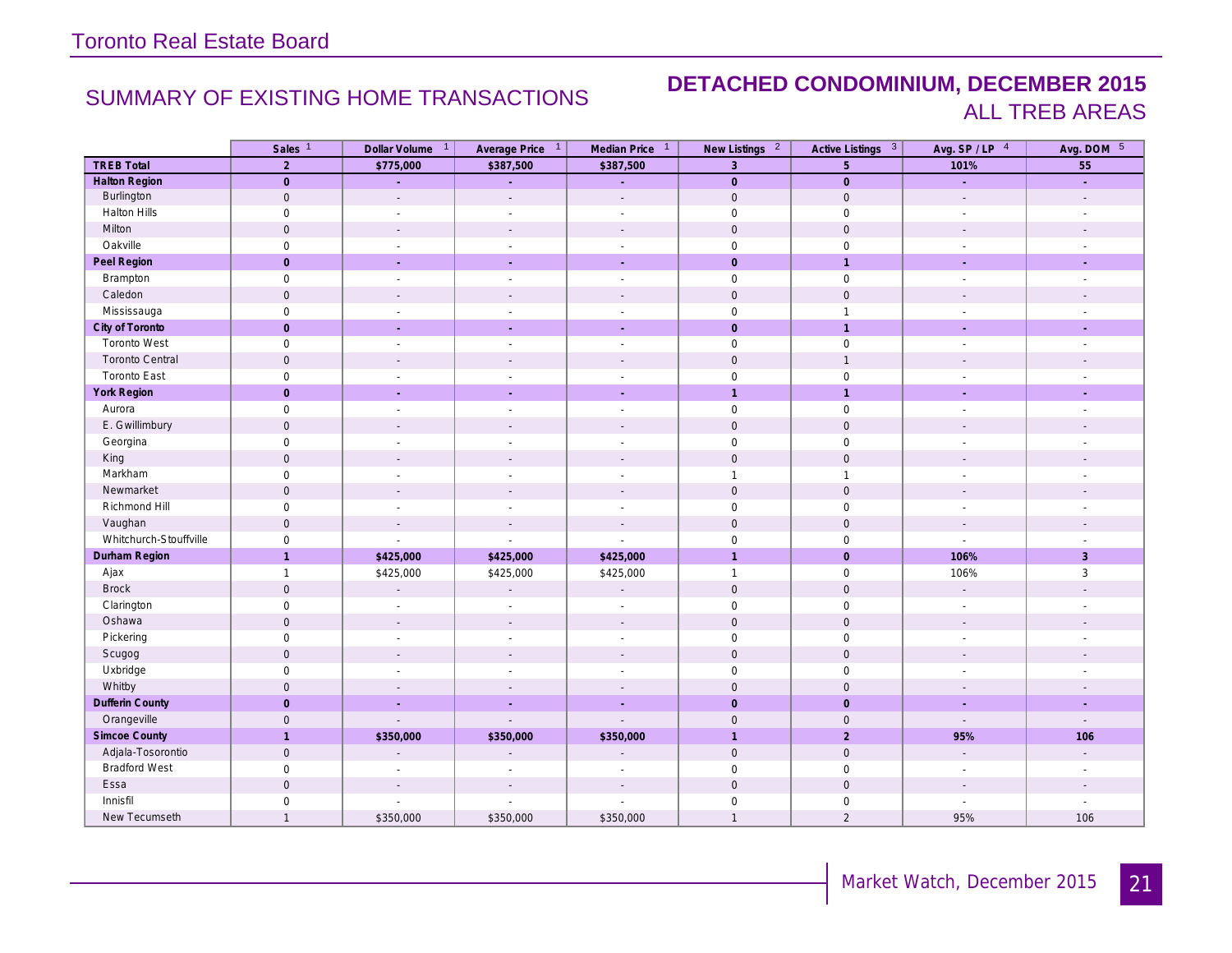### SUMMARY OF EXISTING HOME TRANSACTIONS **DETACHED CONDOMINIUM, DECEMBER 2015** CITY OF TORONTO MUNICIPAL BREAKDOWN

|                        | Sales <sup>1</sup>  | Dollar Volume <sup>1</sup> | Average Price 1             | Median Price 1           | New Listings <sup>2</sup> | Active Listings 3   | Avg. SP/LP 4             | Avg. DOM 5               |
|------------------------|---------------------|----------------------------|-----------------------------|--------------------------|---------------------------|---------------------|--------------------------|--------------------------|
| <b>TREB Total</b>      | 2                   | \$775,000                  | \$387,500                   | \$387,500                | $\overline{3}$            | 5 <sup>5</sup>      | 101%                     | 55                       |
| City of Toronto Total  | $\overline{0}$      | ц.                         | $\mathcal{L}^{\mathcal{A}}$ | $\sim$                   | $\overline{0}$            | $\overline{1}$      | ц.                       | ÷.                       |
| <b>Toronto West</b>    | $\overline{0}$      | $\omega$                   | $\mathcal{L}^{\mathcal{A}}$ | $\omega$ .               | $\overline{0}$            | $\overline{0}$      | $\sim$                   | ÷.                       |
| Toronto W01            | $\mathsf 0$         | $\blacksquare$             | $\blacksquare$              | $\blacksquare$           | $\mathsf{O}$              | $\mathsf{O}\xspace$ | $\sim$                   | $\overline{\phantom{a}}$ |
| Toronto W02            | $\mathbf 0$         | $\overline{\phantom{a}}$   | $\sim$                      | $\overline{\phantom{a}}$ | $\mathbf 0$               | $\mathsf{O}$        |                          |                          |
| Toronto W03            | $\mathbf 0$         | $\sim$                     | $\overline{a}$              | $\overline{\phantom{a}}$ | $\mathsf{O}$              | $\mathsf{O}$        |                          |                          |
| Toronto W04            | $\mathbf 0$         | $\overline{\phantom{a}}$   |                             | $\overline{\phantom{a}}$ | $\mathbf 0$               | $\mathsf{O}$        |                          |                          |
| Toronto W05            | $\mathbf 0$         | $\overline{a}$             | $\overline{\phantom{a}}$    | $\overline{a}$           | $\mathsf{O}$              | $\mathsf 0$         |                          |                          |
| Toronto W06            | $\mathsf{O}\xspace$ | $\overline{\phantom{a}}$   | $\sim$                      | $\overline{\phantom{a}}$ | $\mathsf{O}\xspace$       | $\mathsf{O}\xspace$ | $\sim$                   | $\overline{\phantom{a}}$ |
| Toronto W07            | $\mathbf 0$         | $\overline{\phantom{a}}$   | $\overline{\phantom{a}}$    | $\overline{\phantom{a}}$ | $\mathbf 0$               | $\mathbf 0$         | $\overline{\phantom{a}}$ | $\overline{\phantom{a}}$ |
| Toronto W08            | $\mathbf 0$         | $\overline{\phantom{a}}$   |                             |                          | $\mathbf 0$               | $\mathsf{O}$        |                          |                          |
| Toronto W09            | $\mathsf{O}\xspace$ | $\sim$                     |                             | $\overline{\phantom{a}}$ | $\mathsf{O}\xspace$       | $\mathsf{O}\xspace$ |                          |                          |
| Toronto W10            | $\mathbf 0$         | $\overline{\phantom{a}}$   |                             | $\overline{\phantom{a}}$ | $\mathbf 0$               | $\mathbf 0$         |                          |                          |
| <b>Toronto Central</b> | $\mathbf{0}$        |                            |                             |                          | $\mathbf 0$               | $\overline{1}$      |                          |                          |
| Toronto C01            | $\mathsf{O}\xspace$ | $\mathcal{L}$              | $\sim$                      | $\mathcal{L}$            | $\mathbb O$               | $\mathsf{O}$        | $\overline{\phantom{a}}$ |                          |
| Toronto C02            | $\mathbf 0$         | $\overline{\phantom{a}}$   | $\sim$                      | $\overline{\phantom{a}}$ | $\mathbf 0$               | $\mathbf 0$         | $\overline{\phantom{a}}$ | $\overline{\phantom{a}}$ |
| Toronto C03            | $\mathbf 0$         | $\overline{a}$             | $\overline{a}$              | $\overline{a}$           | $\mathbf 0$               | $\mathsf{O}$        | $\overline{\phantom{a}}$ |                          |
| Toronto C04            | $\mathsf{O}\xspace$ | $\overline{\phantom{a}}$   |                             | $\overline{\phantom{a}}$ | $\mathbf 0$               | $\mathsf{O}$        |                          |                          |
| Toronto C06            | $\mathbf 0$         | $\sim$                     | $\sim$                      | $\sim$                   | $\mathbb O$               | $\overline{1}$      | $\sim$                   | $\overline{\phantom{a}}$ |
| Toronto C07            | $\mathsf{O}$        | $\overline{\phantom{a}}$   | $\overline{a}$              | $\overline{a}$           | $\mathsf{O}$              | $\mathsf{O}\xspace$ | $\mathbf{r}$             |                          |
| Toronto C08            | $\mathbf 0$         | $\overline{\phantom{a}}$   |                             | $\overline{\phantom{a}}$ | $\mathbf 0$               | $\mathbf 0$         | $\sim$                   |                          |
| Toronto C09            | $\mathsf{O}\xspace$ | $\sim$                     | $\sim$                      | $\sim$                   | $\mathbf 0$               | $\mathsf{O}\xspace$ | $\sim$                   | $\overline{\phantom{a}}$ |
| Toronto C10            | $\mathbf 0$         | $\mathbf{r}$               | $\overline{a}$              | $\overline{a}$           | $\mathsf{O}\xspace$       | $\mathsf{O}$        | $\overline{\phantom{a}}$ |                          |
| Toronto C11            | $\mathsf{O}\xspace$ | $\overline{\phantom{a}}$   | $\overline{\phantom{a}}$    | $\overline{\phantom{a}}$ | $\mathbf 0$               | $\mathsf{O}$        | $\overline{\phantom{a}}$ |                          |
| Toronto C12            | $\mathsf{O}\xspace$ | $\mathbf{r}$               |                             | $\overline{\phantom{a}}$ | $\mathsf{O}$              | $\mathsf{O}$        | $\overline{\phantom{a}}$ |                          |
| Toronto C13            | $\mathbf 0$         | $\overline{\phantom{a}}$   | $\sim$                      | $\overline{\phantom{a}}$ | $\mathbf 0$               | $\mathsf{O}$        | $\overline{\phantom{a}}$ |                          |
| Toronto C14            | $\mathsf{O}\xspace$ | $\overline{\phantom{a}}$   | $\sim$                      | $\overline{\phantom{a}}$ | $\mathbf 0$               | $\mathsf{O}$        | $\blacksquare$           |                          |
| Toronto C15            | $\mathsf 0$         | $\sim$                     | $\overline{\phantom{a}}$    | $\overline{\phantom{a}}$ | $\mathsf{O}$              | $\mathsf 0$         | $\overline{\phantom{a}}$ |                          |
| <b>Toronto East</b>    | $\mathbf{0}$        | $\mathbb{Z}$               | $\sim$                      | ÷.                       | $\mathsf{O}\xspace$       | $\mathbf 0$         | $\sim$                   | $\sim$                   |
| Toronto E01            | $\mathsf{O}\xspace$ | $\sim$                     | $\overline{\phantom{a}}$    | $\overline{\phantom{a}}$ | $\mathsf{O}$              | $\mathsf{O}$        | $\overline{\phantom{a}}$ | $\overline{\phantom{a}}$ |
| Toronto E02            | $\mathbf 0$         | $\overline{\phantom{a}}$   |                             | $\overline{\phantom{a}}$ | $\mathbf 0$               | $\mathbf 0$         |                          |                          |
| Toronto E03            | $\mathbf 0$         | $\overline{\phantom{a}}$   | $\sim$                      | $\overline{a}$           | $\mathbf 0$               | $\mathsf 0$         | $\sim$                   | $\overline{a}$           |
| Toronto E04            | $\mathsf{O}\xspace$ | $\sim$                     | $\sim$                      | $\overline{\phantom{a}}$ | $\mathbf 0$               | $\mathsf{O}$        | $\sim$                   |                          |
| Toronto E05            | $\mathsf{O}\xspace$ | $\sim$                     | $\sim$                      | $\overline{a}$           | $\mathsf 0$               | $\mathsf{O}\xspace$ | $\sim$                   |                          |
| Toronto E06            | $\mathsf{O}\xspace$ | $\overline{\phantom{a}}$   |                             | $\overline{\phantom{a}}$ | $\mathsf{O}\xspace$       | $\mathbb O$         | $\sim$                   |                          |
| Toronto E07            | $\mathsf{O}\xspace$ | $\overline{a}$             | $\overline{\phantom{a}}$    | $\blacksquare$           | $\mathsf{O}\xspace$       | $\mathbf 0$         | $\overline{\phantom{a}}$ |                          |
| Toronto E08            | $\mathsf{O}\xspace$ | $\sim$                     |                             | $\overline{\phantom{a}}$ | $\mathsf{O}\xspace$       | $\mathsf{O}$        | $\sim$                   |                          |
| Toronto E09            | $\mathsf{O}\xspace$ | $\overline{\phantom{a}}$   | $\overline{\phantom{a}}$    | $\overline{\phantom{a}}$ | $\mathbf 0$               | $\mathsf 0$         | $\sim$                   |                          |
| Toronto E10            | $\mathsf{O}\xspace$ | $\mathbf{r}$               | $\sim$                      | $\overline{a}$           | $\mathbf 0$               | $\mathsf{O}$        | $\overline{\phantom{a}}$ |                          |
| Toronto E11            | $\mathsf{O}\xspace$ | $\sim$                     | $\sim$                      | $\overline{a}$           | $\mathbf 0$               | $\mathbf 0$         | $\mathbf{r}$             |                          |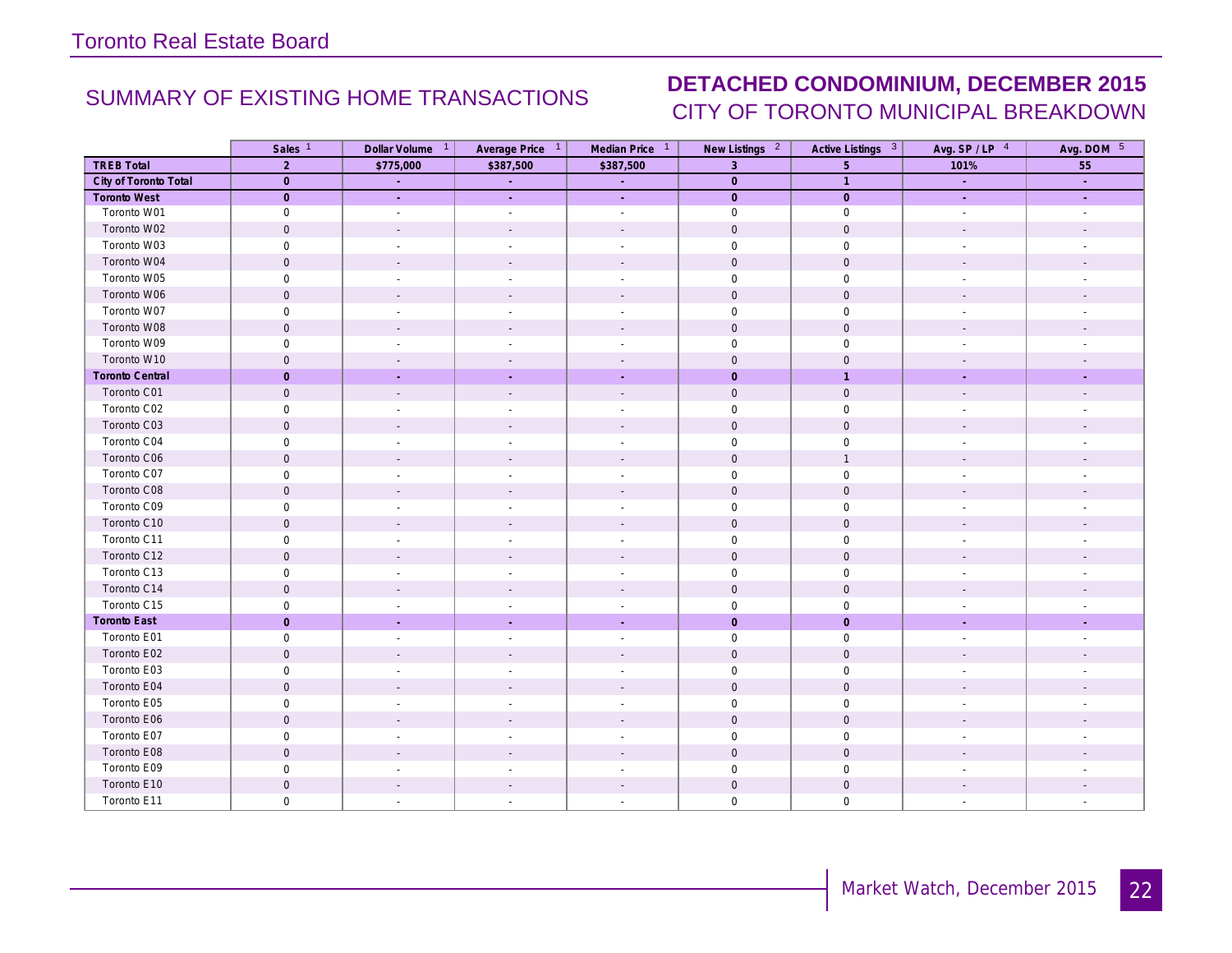### SUMMARY OF EXISTING HOME TRANSACTIONS **CO-OWNERSHIP APARTMENT, DECEMBER 2015** ALL TREB AREAS

|                        | Sales <sup>1</sup>  | Dollar Volume 1             | Average Price 1             | Median Price <sup>1</sup> | New Listings <sup>2</sup> | Active Listings 3   | Avg. SP/LP 4                | Avg. DOM 5               |
|------------------------|---------------------|-----------------------------|-----------------------------|---------------------------|---------------------------|---------------------|-----------------------------|--------------------------|
| <b>TREB Total</b>      | $\overline{1}$      | \$253,000                   | \$253,000                   | \$253,000                 | $5\phantom{.}$            | 13                  | 97%                         | 60                       |
| Halton Region          | $\mathsf{O}$        | ä,                          | ÷.                          | L,                        | $\overline{0}$            | $\mathsf{O}$        | ¥.                          | ÷.                       |
| Burlington             | $\mathbf 0$         | $\sim$                      | $\mathcal{L}$               | $\overline{a}$            | $\mathbf 0$               | $\mathbf 0$         | $\mathcal{L}$               | $\overline{\phantom{a}}$ |
| Halton Hills           | $\mathsf{O}\xspace$ | $\sim$                      | $\overline{\phantom{a}}$    | $\sim$                    | $\mathsf{O}$              | $\mathsf{O}\xspace$ | $\overline{\phantom{a}}$    | $\overline{\phantom{a}}$ |
| Milton                 | $\mathbf 0$         | $\sim$                      | $\sim$                      | $\sim$                    | $\mathbf 0$               | $\mathbf 0$         | $\sim$                      | $\mathbf{r}$             |
| Oakville               | $\mathsf{O}\xspace$ | $\sim$                      | $\sim$                      | $\mathbb{Z}^{\mathbb{Z}}$ | $\mathbf 0$               | $\mathsf{O}\xspace$ | $\mathbb{Z}^{\mathbb{Z}}$   | $\sim$                   |
| Peel Region            | $\overline{0}$      | i.                          | ÷.                          | $\sim$                    | $\mathbf{0}$              | $\overline{0}$      | $\sim$                      | $\sim$                   |
| Brampton               | $\mathsf{O}\xspace$ | $\sim$                      | $\sim$                      | $\sim$                    | $\mathsf{O}$              | $\mathsf{O}$        | $\sim$                      | $\overline{\phantom{a}}$ |
| Caledon                | $\mathbf 0$         | $\mathcal{L}$               | $\mathcal{L}$               | $\mathcal{L}$             | $\mathbf 0$               | $\mathsf{O}$        | $\sim$                      |                          |
| Mississauga            | $\mathsf{O}\xspace$ | L,                          | $\mathcal{L}$               | $\overline{a}$            | $\mathsf{O}$              | $\mathbb O$         | $\mathcal{L}$               | $\overline{\phantom{a}}$ |
| City of Toronto        | $\overline{1}$      | \$253,000                   | \$253,000                   | \$253,000                 | 5 <sup>5</sup>            | 13                  | 97%                         | 60                       |
| <b>Toronto West</b>    | $\mathsf{O}$        | $\mathcal{L}_{\mathcal{A}}$ | $\mathcal{L}_{\mathcal{A}}$ | $\overline{\phantom{a}}$  | $\overline{2}$            | $\mathbf{3}$        | $\mathcal{L}_{\mathcal{A}}$ | $\sim$                   |
| Toronto Central        | $\mathbf{1}$        | \$253,000                   | \$253,000                   | \$253,000                 | $\overline{3}$            | 10                  | 97%                         | 60                       |
| Toronto East           | $\mathbf 0$         |                             | $\overline{\phantom{a}}$    | $\overline{a}$            | $\mathbf 0$               | $\mathbf 0$         | $\overline{\phantom{a}}$    | $\overline{\phantom{a}}$ |
| York Region            | $\overline{0}$      | ÷.                          | $\sim$                      | ÷                         | $\mathbf{0}$              | $\mathbf 0$         | $\sim$                      | ÷.                       |
| Aurora                 | $\mathsf{O}\xspace$ | $\sim$                      | $\sim$                      | $\overline{\phantom{a}}$  | $\mathbf 0$               | $\mathsf{O}$        | $\sim$                      | $\sim$                   |
| E. Gwillimbury         | $\mathsf{O}\xspace$ | $\mathcal{L}$               | $\sim$                      | $\overline{\phantom{a}}$  | $\mathsf{O}\xspace$       | $\mathsf{O}$        | $\overline{\phantom{a}}$    |                          |
| Georgina               | $\mathsf{O}\xspace$ | $\sim$                      | $\sim$                      | $\sim$                    | $\mathbf 0$               | $\mathsf{O}$        | $\sim$                      | $\overline{\phantom{a}}$ |
| King                   | $\mathsf{O}\xspace$ | $\sim$                      | $\sim$                      | $\mathcal{L}$             | $\mathsf{O}$              | $\mathsf{O}$        | $\overline{\phantom{a}}$    |                          |
| Markham                | $\mathsf{O}\xspace$ | $\sim$                      | $\sim$                      | $\overline{\phantom{a}}$  | $\mathsf{O}$              | $\mathsf{O}$        | $\sim$                      | ÷,                       |
| Newmarket              | $\mathsf{O}\xspace$ | $\sim$                      | $\sim$                      | $\overline{\phantom{a}}$  | $\mathbf 0$               | $\mathbb O$         | $\sim$                      | $\sim$                   |
| Richmond Hill          | $\mathsf{O}\xspace$ | $\sim$                      | $\overline{a}$              | $\overline{a}$            | $\mathsf{O}\xspace$       | $\mathsf{O}$        | $\sim$                      | $\overline{a}$           |
| Vaughan                | $\mathbf 0$         | $\overline{\phantom{a}}$    | $\overline{\phantom{a}}$    | $\overline{\phantom{a}}$  | $\mathbf 0$               | $\mathbf 0$         | $\overline{\phantom{a}}$    | $\overline{\phantom{a}}$ |
| Whitchurch-Stouffville | $\mathsf{O}$        | ÷,                          | $\sim$                      | ÷.                        | $\mathsf{O}$              | $\mathsf{O}$        | $\mathbf{r}$                | ÷,                       |
| Durham Region          | $\overline{0}$      | $\mathcal{L}$               | $\mathcal{L}$               | ÷.                        | $\mathbf{0}$              | $\overline{0}$      | $\mathcal{L}$               | $\sim$                   |
| Ajax                   | $\mathsf{O}\xspace$ | $\sim$                      | $\sim$                      | $\sim$                    | $\mathsf{O}$              | $\mathsf{O}$        | $\sim$                      | $\overline{\phantom{a}}$ |
| <b>Brock</b>           | $\mathbf 0$         | $\sim$                      | $\sim$                      | $\sim$                    | $\mathbf 0$               | $\mathbf 0$         | $\sim$                      | $\overline{\phantom{a}}$ |
| Clarington             | $\mathsf{O}$        | $\sim$                      | $\overline{\phantom{a}}$    | $\overline{\phantom{a}}$  | $\mathsf{O}\xspace$       | $\mathbf 0$         | $\overline{\phantom{a}}$    |                          |
| Oshawa                 | $\mathbf 0$         | $\sim$                      | $\overline{a}$              | $\sim$                    | $\mathbf 0$               | $\mathbf 0$         | $\sim$                      | $\overline{a}$           |
| Pickering              | $\mathsf{O}\xspace$ | $\overline{\phantom{a}}$    | $\overline{\phantom{a}}$    | $\blacksquare$            | $\mathbf 0$               | $\mathsf{O}$        | $\overline{\phantom{a}}$    | $\overline{\phantom{a}}$ |
| Scugog                 | $\mathsf{O}\xspace$ | $\sim$                      | $\sim$                      | $\sim$                    | $\mathbf 0$               | $\mathbb O$         | $\mathbf{r}$                | $\overline{a}$           |
| Uxbridge               | $\mathsf{O}\xspace$ | $\overline{\phantom{a}}$    |                             | $\overline{\phantom{a}}$  | $\mathsf{O}\xspace$       | $\mathsf{O}$        |                             |                          |
| Whitby                 | $\mathbf 0$         | $\mathbf{r}$                |                             | $\overline{\phantom{a}}$  | $\mathbf 0$               | $\mathbf 0$         |                             |                          |
| Dufferin County        | $\overline{0}$      | $\mathcal{L}_{\mathcal{A}}$ | $\sim$                      | ÷,                        | $\mathbf{0}$              | $\overline{0}$      | $\sim$                      | $\overline{\phantom{a}}$ |
| Orangeville            | $\mathsf{O}$        | $\overline{a}$              | $\overline{\phantom{a}}$    | $\overline{a}$            | $\mathbf 0$               | $\mathsf{O}$        | $\overline{\phantom{a}}$    | $\overline{\phantom{a}}$ |
| <b>Simcoe County</b>   | $\overline{0}$      | $\sim$                      | $\sim$                      | ÷                         | $\mathbf{0}$              | $\overline{0}$      | $\overline{\phantom{a}}$    | $\overline{\phantom{a}}$ |
| Adjala-Tosorontio      | $\mathsf{O}\xspace$ | $\sim$                      | $\sim$                      | $\mathcal{L}$             | $\mathsf{O}$              | $\mathbb O$         | $\mathcal{L}$               | $\overline{a}$           |
| <b>Bradford West</b>   | $\mathsf{O}$        | $\overline{a}$              | $\overline{a}$              | $\overline{a}$            | $\mathbf 0$               | $\mathsf{O}$        | $\overline{a}$              |                          |
| Essa                   | $\mathsf{O}\xspace$ |                             |                             |                           | $\mathbf 0$               | $\mathsf{O}$        |                             |                          |
| Innisfil               | $\mathsf{O}\xspace$ |                             |                             |                           | $\mathbf 0$               | $\mathsf 0$         |                             |                          |
| New Tecumseth          | $\mathbf 0$         | $\overline{\phantom{a}}$    | $\overline{\phantom{a}}$    | $\overline{\phantom{a}}$  | $\mathsf{O}\xspace$       | $\mathbf 0$         |                             |                          |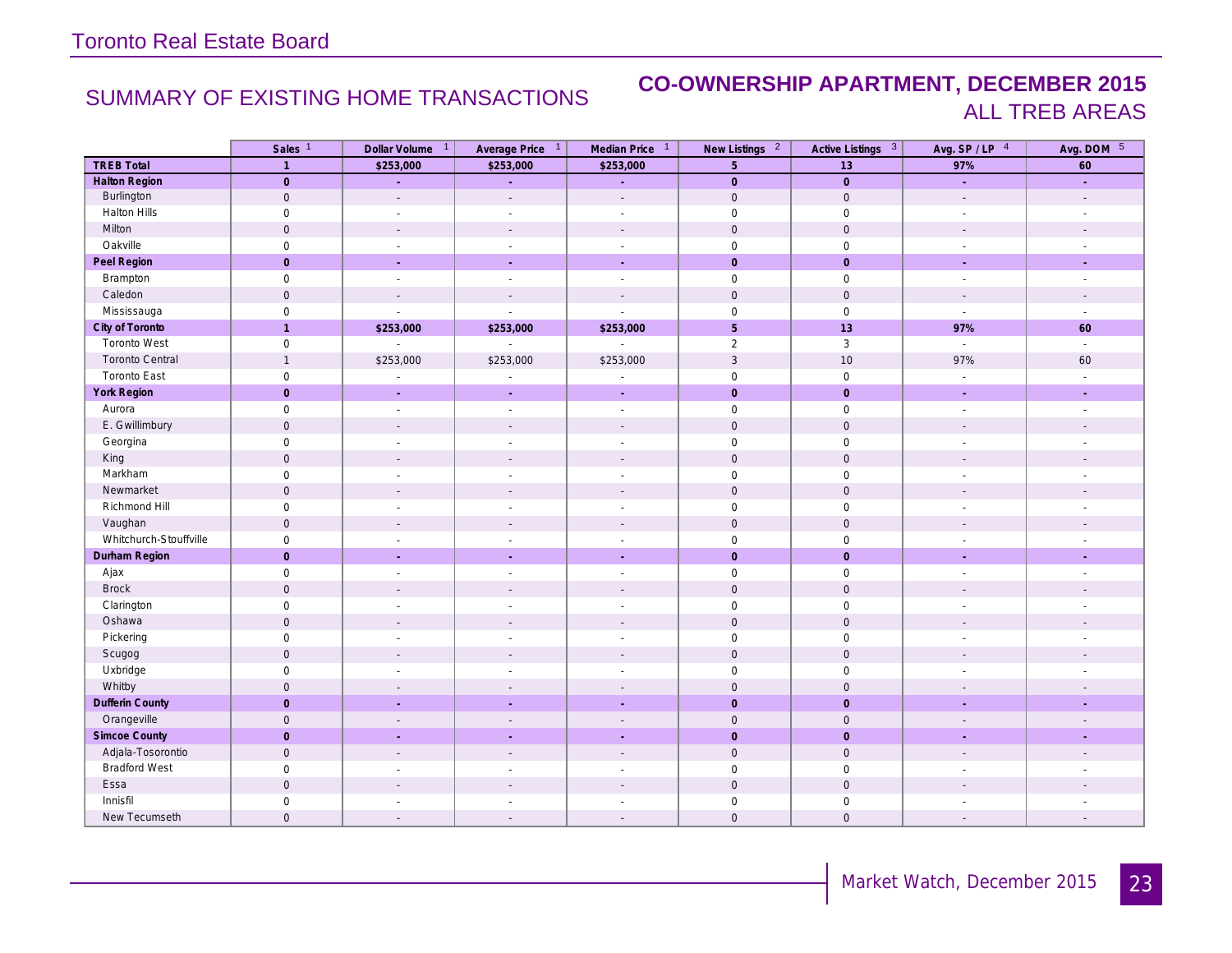## SUMMARY OF EXISTING HOME TRANSACTIONS **CO-OWNERSHIP APARTMENT, DECEMBER 2015** CITY OF TORONTO MUNICIPAL BREAKDOWN

|                        | Sales <sup>1</sup>  | Dollar Volume <sup>1</sup> | Average Price 1             | Median Price 1           | New Listings <sup>2</sup> | Active Listings 3   | Avg. $SP / LP$ <sup>4</sup> | Avg. DOM 5               |
|------------------------|---------------------|----------------------------|-----------------------------|--------------------------|---------------------------|---------------------|-----------------------------|--------------------------|
| <b>TREB Total</b>      | $\mathbf{1}$        | \$253,000                  | \$253,000                   | \$253,000                | 5                         | 13                  | 97%                         | 60                       |
| City of Toronto Total  | $\overline{1}$      | \$253,000                  | \$253,000                   | \$253,000                | $5\phantom{.}$            | 13                  | 97%                         | 60                       |
| <b>Toronto West</b>    | $\overline{0}$      | ú,                         | ÷.                          | ù,                       | $\overline{2}$            | $\overline{3}$      | ¥.                          | ÷.                       |
| Toronto W01            | $\mathsf{O}\xspace$ | $\overline{\phantom{a}}$   | $\overline{\phantom{a}}$    | $\overline{\phantom{a}}$ | $\mathbf{1}$              | $\mathbf{1}$        | $\overline{\phantom{a}}$    | $\overline{\phantom{a}}$ |
| Toronto W02            | $\mathbf 0$         |                            |                             |                          | $\mathbf 0$               | $\mathbf 0$         |                             |                          |
| Toronto W03            | $\mathsf{O}\xspace$ | $\sim$                     |                             |                          | $\mathbf 0$               | $\mathsf{O}\xspace$ |                             |                          |
| Toronto W04            | $\mathbf 0$         |                            |                             |                          | $\mathbf 0$               | $\mathbf 0$         |                             |                          |
| Toronto W05            | $\mathbf 0$         | $\overline{a}$             |                             |                          | $\mathbf{1}$              | $\overline{2}$      |                             |                          |
| Toronto W06            | $\mathbf 0$         | $\sim$                     |                             |                          | $\mathbf{0}$              | $\mathbf 0$         |                             |                          |
| Toronto W07            | $\mathbf 0$         | $\overline{\phantom{a}}$   | $\sim$                      | $\overline{\phantom{a}}$ | $\mathbf 0$               | $\mathbf 0$         | $\overline{\phantom{a}}$    |                          |
| Toronto W08            | $\mathsf{O}\xspace$ | $\overline{\phantom{a}}$   |                             |                          | $\mathsf{O}$              | $\mathsf{O}$        |                             |                          |
| Toronto W09            | $\mathbf 0$         |                            |                             |                          | $\mathbf 0$               | $\mathbf 0$         |                             |                          |
| Toronto W10            | $\mathbf 0$         | $\sim$                     | $\sim$                      | $\overline{\phantom{a}}$ | $\mathbf 0$               | $\mathbf 0$         | $\sim$                      |                          |
| <b>Toronto Central</b> | $\mathbf{1}$        | \$253,000                  | \$253,000                   | \$253,000                | $\mathbf{3}$              | 10                  | 97%                         | 60                       |
| Toronto C01            | $\mathsf{O}\xspace$ | $\mathbb{Z}^2$             | $\mathcal{L}_{\mathcal{A}}$ | $\mathbb{Z}^+$           | $\mathbf 0$               | $\mathsf{O}\xspace$ | $\mathbb{Z}^{\mathbb{Z}}$   | $\mathbb{L}$             |
| Toronto C02            | $\mathbf{1}$        | \$253,000                  | \$253,000                   | \$253,000                | $\mathsf{O}$              | $\mathsf{O}$        | 97%                         | 60                       |
| Toronto C03            | $\mathbf 0$         | $\overline{a}$             |                             | $\overline{a}$           | $\mathbf 0$               | $\overline{1}$      |                             |                          |
| Toronto C04            | 0                   |                            |                             |                          | $\mathbf 0$               | $\overline{2}$      |                             |                          |
| Toronto C06            | $\mathbf 0$         |                            |                             |                          | $\mathbf 0$               | $\mathbf 0$         |                             |                          |
| Toronto C07            | $\mathsf{O}\xspace$ | $\sim$                     |                             | $\overline{\phantom{a}}$ | $\mathsf{O}\xspace$       | $\mathsf{O}\xspace$ | $\overline{\phantom{a}}$    |                          |
| Toronto C08            | $\mathbf 0$         | $\overline{\phantom{a}}$   |                             |                          | $\mathbf{1}$              | $\overline{1}$      |                             |                          |
| Toronto C09            | $\mathsf{O}\xspace$ | $\overline{\phantom{a}}$   | $\overline{\phantom{a}}$    | $\overline{\phantom{a}}$ | $\mathbf 0$               | $\mathsf{O}\xspace$ |                             |                          |
| Toronto C10            | $\mathsf{O}\xspace$ | $\overline{a}$             |                             | $\overline{a}$           | $\mathbf 0$               | $\sqrt{2}$          |                             |                          |
| Toronto C11            | $\mathsf{O}\xspace$ |                            |                             |                          | $\mathbf 0$               | $\mathsf{O}$        |                             |                          |
| Toronto C12            | $\mathbf 0$         |                            |                             | $\sim$                   | $\mathbf 0$               | $\mathsf{O}$        |                             |                          |
| Toronto C13            | $\mathbf 0$         | $\overline{\phantom{a}}$   |                             | $\overline{a}$           | $\mathbf{1}$              | 2                   |                             |                          |
| Toronto C14            | $\mathsf{O}\xspace$ | $\overline{\phantom{a}}$   |                             |                          | $\mathbf{1}$              | $\overline{2}$      |                             |                          |
| Toronto C15            | $\mathsf{O}\xspace$ | $\overline{\phantom{a}}$   |                             | ÷                        | $\mathsf{O}\xspace$       | $\mathsf{O}\xspace$ |                             |                          |
| <b>Toronto East</b>    | $\overline{0}$      | ÷.                         | $\sim$                      | ÷.                       | $\overline{0}$            | $\overline{0}$      | ÷.                          |                          |
| Toronto E01            | $\mathbf 0$         | $\overline{\phantom{a}}$   |                             | $\overline{\phantom{a}}$ | $\mathbf 0$               | $\mathbf 0$         |                             |                          |
| Toronto E02            | $\mathsf{O}\xspace$ | $\overline{\phantom{a}}$   |                             |                          | $\mathbf 0$               | $\mathbf 0$         |                             |                          |
| Toronto E03            | $\mathsf{O}\xspace$ | $\overline{\phantom{a}}$   |                             | $\overline{\phantom{a}}$ | $\mathbf 0$               | $\mathsf{O}\xspace$ |                             |                          |
| Toronto E04            | $\mathbf 0$         | $\overline{\phantom{a}}$   |                             | $\overline{\phantom{a}}$ | $\mathbf{0}$              | $\mathbf 0$         |                             |                          |
| Toronto E05            | $\mathsf{O}\xspace$ | $\overline{\phantom{a}}$   |                             | $\overline{\phantom{a}}$ | $\mathbf 0$               | $\mathsf 0$         |                             |                          |
| Toronto E06            | $\mathbf 0$         | $\sim$                     |                             |                          | $\mathsf{O}\xspace$       | $\mathsf{O}\xspace$ |                             |                          |
| Toronto E07            | $\mathsf{O}\xspace$ |                            |                             |                          | $\mathsf{O}\xspace$       | $\mathsf 0$         |                             |                          |
| Toronto E08            | $\mathbf 0$         |                            |                             |                          | $\mathbf 0$               | $\mathsf{O}$        |                             |                          |
| Toronto E09            | $\mathbf 0$         | $\sim$                     |                             | ٠                        | $\mathbf 0$               | $\mathbf 0$         |                             |                          |
| Toronto E10            | $\mathbf 0$         |                            |                             |                          | $\mathbf 0$               | $\mathbf 0$         |                             |                          |
| Toronto E11            | $\mathbf{0}$        | $\overline{\phantom{a}}$   |                             |                          | $\mathbf 0$               | $\mathbf 0$         |                             |                          |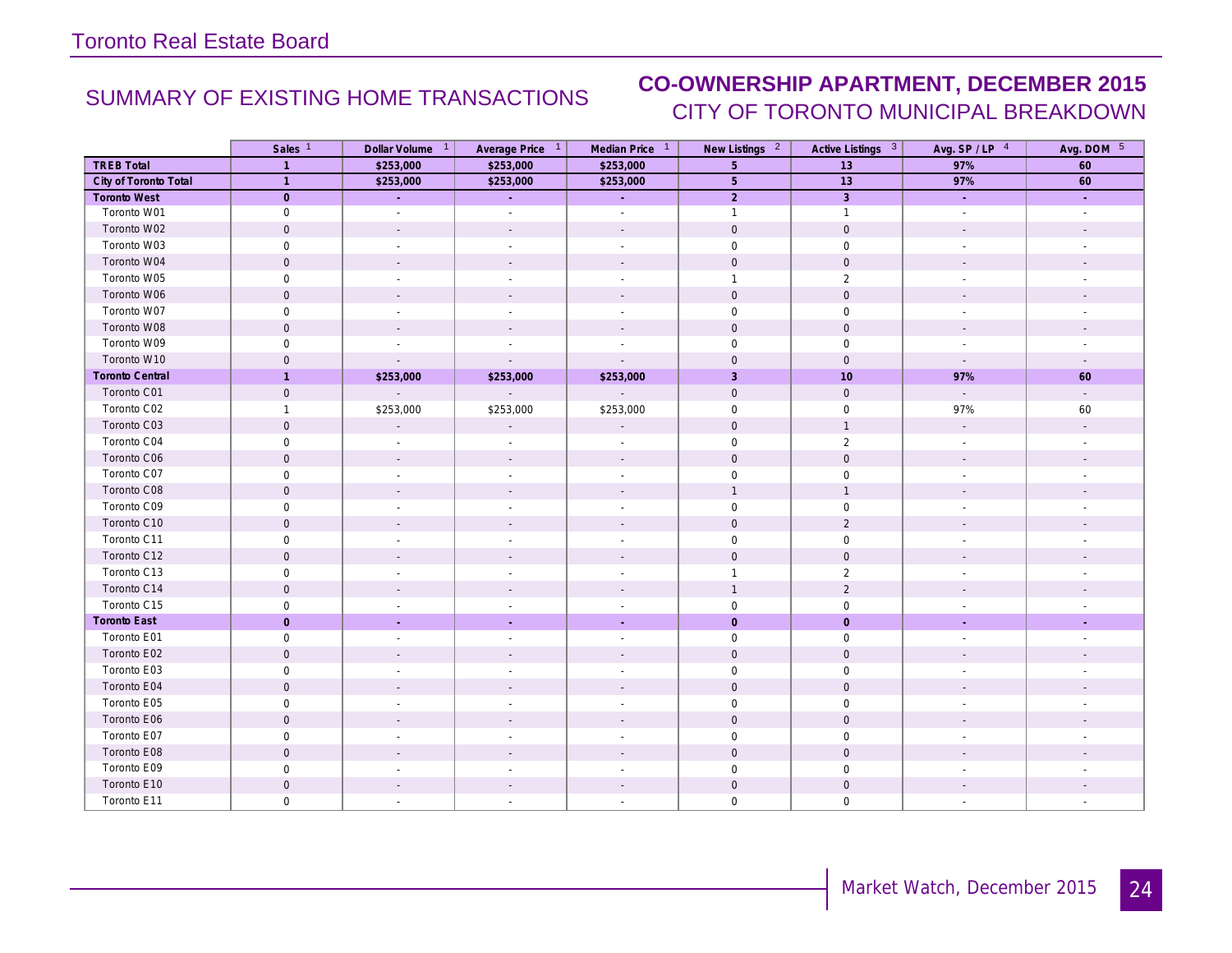### FOCUS ON THE MLS HOME PRICE INDEX **INDEX AND BENCHMARK PRICE, DECEMBER 2015** ALL TREB AREAS

|                        |       | Composite        |                |       | Single-Family Detached |                |                | Single-Family Attached |                |                | Townhouse        |                          |                          | Apartment        |                          |
|------------------------|-------|------------------|----------------|-------|------------------------|----------------|----------------|------------------------|----------------|----------------|------------------|--------------------------|--------------------------|------------------|--------------------------|
|                        | Index | <b>Benchmark</b> | Yr./Yr. % Chg. | Index | <b>Benchmark</b>       | Yr./Yr. % Chg. | Index          | Benchmark              | Yr./Yr. % Chq. | Index          | <b>Benchmark</b> | Yr./Yr. % Chq            | Index                    | <b>Benchmark</b> | Yr./Yr. % Chg.           |
| <b>TREB Total</b>      | 187.9 | \$573,500        | 10.01%         | 192.9 | \$717,800              | 11.57%         | 197.5          | \$558,400              | 11.02%         | 183.4          | \$401,200        | 10.62%                   | 164.7                    | \$331,000        | 4.70%                    |
| <b>Halton Region</b>   | 197.9 | \$648,300        | 10.31%         | 195.2 | \$724,400              | 10.28%         | 199.2          | \$516,900              | 10.42%         | 186.0          | \$366,700        | 11.11%                   | ۰                        |                  |                          |
| Burlington             | 202.2 | \$606,900        | 11.71%         | 201.1 | \$708,400              | 12.28%         | 203.0          | \$483,900              | 10.39%         | 191.0          | \$378,700        | 10.79%                   | $\blacksquare$           | $\blacksquare$   | $\blacksquare$           |
| Halton Hills           | 177.4 | \$516,500        | 7.71%          | 176.3 | \$564,000              | 7.63%          | 191.1          | \$470,700              | 9.64%          | 171.3          | \$308,800        | 8.76%                    | $\blacksquare$           | $\blacksquare$   | ٠                        |
| Milton                 | 187.3 | \$517,200        | 9.28%          | 174.4 | \$604,700              | 7.85%          | 191.6          | \$478,400              | 9.93%          | 173.6          | \$318,300        | 11.71%                   | $\overline{\phantom{a}}$ | $\blacksquare$   | $\overline{\phantom{a}}$ |
| Oakville               | 207.5 | \$765,200        | 10.43%         | 206.5 | \$855,800              | 10.49%         | 209.8          | \$568,000              | 10.65%         | 190.0          | \$419,600        | 11.63%                   | $\blacksquare$           | $\blacksquare$   | $\blacksquare$           |
| Peel Region            | 178.1 | \$487,500        | 9.60%          | 180.5 | \$611,800              | 10.20%         | 183.4          | \$467,900              | 10.28%         | 184.9          | \$382,600        | 10.65%                   | 151.6                    | \$261,200        | 5.64%                    |
| Brampton               | 173.3 | \$442,200        | 10.73%         | 173.4 | \$507,200              | 10.80%         | 175.3          | \$413,000              | 10.67%         | 167.8          | \$311,600        | 9.89%                    | 138.9                    | \$217,400        | 6.85%                    |
| Caledon                | 162.0 | \$578,200        | 8.14%          | 161.7 | \$594,900              | 8.16%          | 181.3          | \$448,200              | 7.79%          | $\blacksquare$ |                  | $\blacksquare$           | $\sim$                   |                  | $\blacksquare$           |
| Mississauga            | 183.3 | \$512,900        | 8.91%          | 192.6 | \$719,000              | 9.87%          | 193.3          | \$528,000              | 10.08%         | 190.6          | \$409,300        | 10.94%                   | 153.9                    | \$269,900        | 5.48%                    |
| City of Toronto        | 187.0 | \$613,200        | 7.66%          | 199.3 | \$864,100              | 10.05%         | 203.5          | \$676,100              | 8.59%          | 186.1          | \$449,800        | 9.02%                    | 167.3                    | \$345,700        | 4.30%                    |
| <b>York Region</b>     | 210.1 | \$721,000        | 14.31%         | 213.0 | \$837,400              | 14.82%         | 215.5          | \$624,400              | 14.57%         | 190.2          | \$483,300        | 16.47%                   | 165.7                    | \$359,500        | 6.49%                    |
| Aurora                 | 204.1 | \$657,000        | 17.37%         | 203.1 | \$754,500              | 16.46%         | 212.7          | \$550,000              | 18.50%         | 165.6          | \$419,400        | 18.29%                   | 167.5                    | \$346,400        | 12.72%                   |
| East Gwillimbury       | 181.0 | \$586,700        | 13.76%         | 183.1 | \$603,400              | 14.29%         | 187.9          | \$397,800              | 11.38%         | $\blacksquare$ |                  | $\blacksquare$           | $\sim$                   |                  |                          |
| Georgina               | 177.1 | \$367,600        | 10.34%         | 186.5 | \$384,200              | 12.35%         | 188.8          | \$372,100              | 7.52%          | $\blacksquare$ | $\blacksquare$   |                          | $\overline{a}$           |                  |                          |
| King                   | 189.7 | \$804,200        | 11.00%         | 191.1 | \$806,300              | 10.72%         | 214.9          | \$503,300              | 14.49%         | $\blacksquare$ |                  | ä,                       | $\blacksquare$           |                  | $\blacksquare$           |
| Markham                | 219.0 | \$753,700        | 14.24%         | 227.6 | \$935,600              | 15.42%         | 223.6          | \$665,900              | 14.55%         | 199.4          | \$495,400        | 19.33%                   | 166.5                    | \$383,800        | 4.39%                    |
| Newmarket              | 192.1 | \$566,500        | 16.78%         | 190.9 | \$642,700              | 17.48%         | 199.3          | \$470,000              | 17.30%         | 190.6          | \$384,800        | 13.25%                   | 170.2                    | \$286,600        | 11.53%                   |
| Richmond Hill          | 221.8 | \$804,300        | 14.98%         | 237.5 | \$1,009,500            | 15.74%         | 225.9          | \$685,000              | 14.15%         | 175.4          | \$490,900        | 11.44%                   | 160.9                    | \$335,100        | 7.77%                    |
| Vaughan                | 203.6 | \$736,000        | 12.55%         | 196.8 | \$819,200              | 12.71%         | 210.3          | \$639,900              | 13.13%         | 198.3          | \$541,800        | 15.56%                   | 168.8                    | \$374,600        | 7.17%                    |
| Whitchurch-Stouffville | 212.5 | \$801,200        | 13.51%         | 211.5 | \$811,600              | 13.16%         | 190.6          | \$523,500              | 14.75%         | $\blacksquare$ |                  | $\blacksquare$           | $\overline{\phantom{a}}$ |                  |                          |
| Durham Region          | 172.9 | \$406,800        | 12.27%         | 171.4 | \$446,800              | 12.25%         | 181.4          | \$363,500              | 13.80%         | 160.8          | \$263,700        | 9.31%                    | 159.2                    | \$286,200        | 5.36%                    |
| Ajax                   | 182.4 | \$450,700        | 13.22%         | 180.8 | \$484,200              | 12.86%         | 190.2          | \$409,100              | 13.42%         | 173.7          | \$317,400        | 12.35%                   | 152.9                    | \$259,600        | 5.74%                    |
| <b>Brock</b>           | 143.0 | \$270,200        | 6.64%          | 143.6 | \$271,900              | 6.37%          | $\blacksquare$ |                        |                | $\blacksquare$ |                  |                          | $\sim$                   |                  |                          |
| Clarington             | 168.9 | \$357,400        | 15.05%         | 161.7 | \$388,600              | 13.55%         | 175.0          | \$334,100              | 16.67%         | 161.8          | \$289,600        | $-0.31%$                 | 160.9                    | \$227,700        | 5.16%                    |
| Oshawa                 | 167.7 | \$321,200        | 14.08%         | 167.4 | \$356,600              | 15.45%         | 177.6          | \$297,500              | 15.25%         | 140.8          | \$188,400        | 9.57%                    | 151.8                    | \$204,900        | 1.81%                    |
| Pickering              | 179.0 | \$484,000        | 8.75%          | 178.6 | \$558,100              | 8.37%          | 187.8          | \$437,700              | 10.47%         | 175.7          | \$315,400        | 9.40%                    | 166.6                    | \$326,200        | 6.32%                    |
| Scugog                 | 159.9 | \$415,000        | 3.70%          | 163.8 | \$421,800              | 3.34%          | 157.1          | \$328,800              | 7.60%          | $\sim$         | ٠                | $\overline{\phantom{a}}$ | $\sim$                   |                  |                          |
| Uxbridge               | 163.1 | \$498,700        | 9.32%          | 162.9 | \$504,500              | 8.53%          | 158.0          | \$387,700              | 9.19%          | $\blacksquare$ | $\blacksquare$   |                          | $\blacksquare$           |                  | $\blacksquare$           |
| Whitby                 | 173.4 | \$452,400        | 11.80%         | 175.0 | \$502,700              | 11.54%         | 178.3          | \$392,800              | 12.92%         | 163.2          | \$299,200        | 11.48%                   | 153.1                    | \$298,600        | 4.15%                    |
| <b>Dufferin County</b> | 173.8 | \$398,300        | 11.70%         | 180.8 | \$412,000              | 11.95%         | 169.1          | \$317,000              | 10.81%         | $\sim$         | ٠                | ٠                        | $\sim$                   | ٠                | ٠                        |
| Orangeville            | 173.8 | \$398,300        | 11.70%         | 180.8 | \$412,000              | 11.95%         | 169.1          | \$317,000              | 10.81%         | $\blacksquare$ | $\blacksquare$   | $\blacksquare$           | $\blacksquare$           | $\blacksquare$   | ٠                        |
| <b>Simcoe County</b>   | 172.7 | \$368,200        | 13.99%         | 166.5 | \$368,900              | 12.88%         | 181.5          | \$348,300              | 15.38%         | ÷.             | ٠                | ÷                        | ä,                       | ä,               |                          |
| Adjala-Tosorontio      | 150.3 | \$533,400        | 17.51%         | 150.3 | \$533,400              | 17.51%         | ÷              |                        |                | $\blacksquare$ | $\blacksquare$   | $\blacksquare$           | $\sim$                   | $\blacksquare$   |                          |
| <b>Bradford West</b>   | 192.9 | \$479,400        | 14.21%         | 173.0 | \$529,900              | 12.56%         | 193.7          | \$402,700              | 12.35%         | $\overline{a}$ | $\overline{a}$   | $\blacksquare$           | $\overline{a}$           | $\blacksquare$   | $\overline{\phantom{a}}$ |
| Essa                   | 171.7 | \$402,200        | 17.68%         | 169.3 | \$428,100              | 17.49%         | 175.0          | \$298,100              | 18.08%         | $\blacksquare$ | $\blacksquare$   | $\blacksquare$           | $\overline{\phantom{a}}$ | $\blacksquare$   | ٠                        |
| Innisfil               | 166.4 | \$307,800        | 10.20%         | 166.4 | \$308,400              | 9.98%          | 182.8          | \$284,400              | 11.80%         | $\blacksquare$ | $\blacksquare$   | ÷.                       | $\blacksquare$           | ÷.               | $\blacksquare$           |
| New Tecumseth          | 162.6 | \$375,600        | 19.65%         | 158.4 | \$408,000              | 19.64%         | 170.1          | \$324,800              | 19.45%         | $\blacksquare$ | $\blacksquare$   | $\blacksquare$           | $\blacksquare$           | $\blacksquare$   | $\blacksquare$           |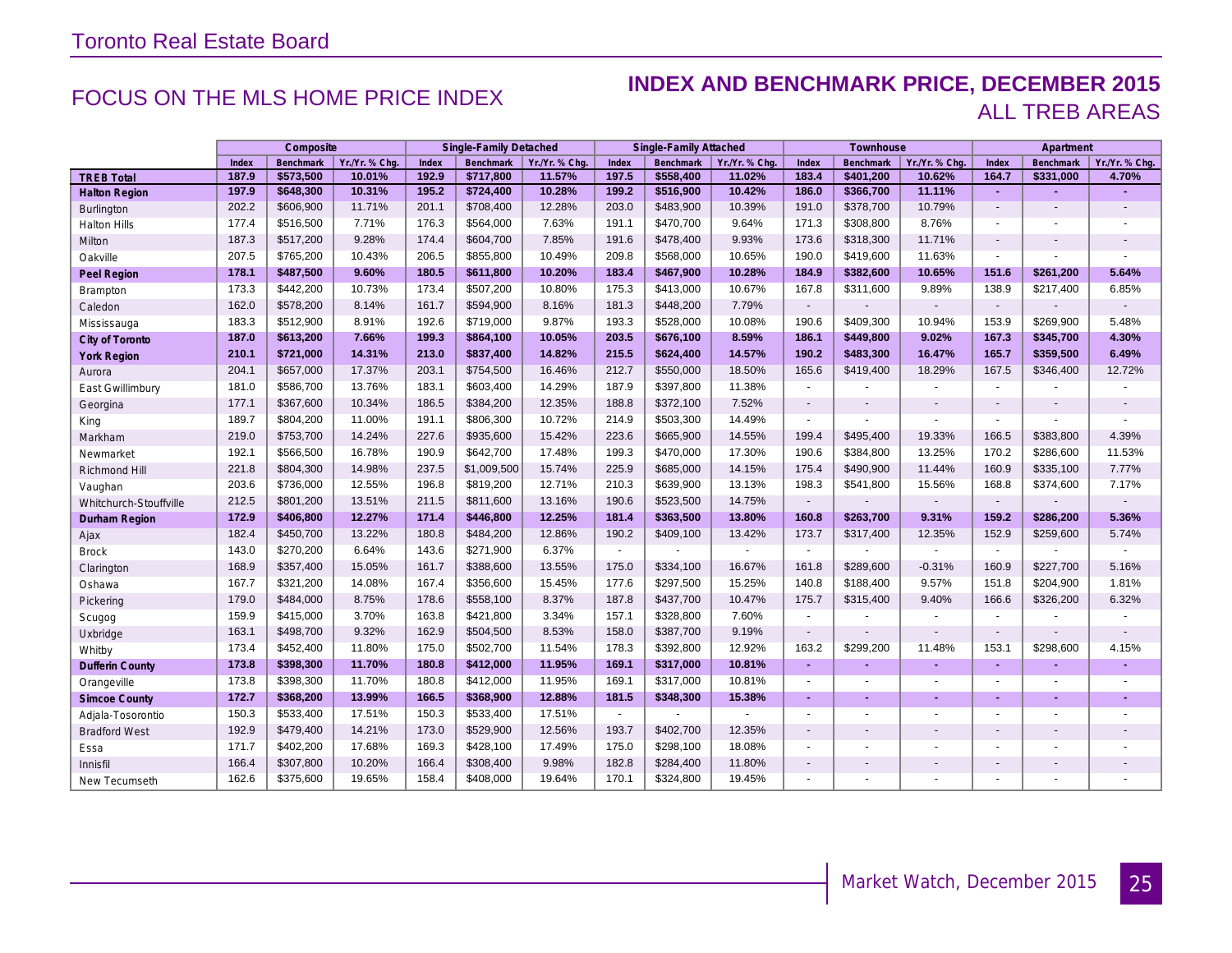### FOCUS ON THE MLS HOME PRICE INDEX **INDEX AND BENCHMARK PRICE, DECEMBER 2015** CITY OF TORONTO

|                   | Composite |                  |                | Single-Family Detached |                  |                | Single-Family Attached |                  |                | Townhouse                   |           |                | Apartment |           |                |
|-------------------|-----------|------------------|----------------|------------------------|------------------|----------------|------------------------|------------------|----------------|-----------------------------|-----------|----------------|-----------|-----------|----------------|
|                   | Index     | <b>Benchmark</b> | Yr./Yr. % Chq. | Index                  | <b>Benchmark</b> | Yr./Yr. % Chq. | Index                  | <b>Benchmark</b> | Yr./Yr. % Chq. | Index                       | Benchmark | Yr./Yr. % Chq. | Index     | Benchmark | Yr./Yr. % Chq. |
| <b>TREB Total</b> | 188       | \$573,500        | 10.01%         | 193                    | \$717,800        | 11.57%         | 198                    | \$558,400        | 11.02%         | 183                         | \$401,200 | 10.62%         | 165       | \$331,000 | 4.70%          |
| City of Toronto   | 187       | \$613,200        | 7.66%          | 199                    | \$864,100        | 10.05%         | 204                    | \$676,100        | 8.59%          | 186                         | \$449,800 | 9.02%          | 167       | \$345,700 | 4.30%          |
| Toronto W01       | 172       | \$700,500        | 5.53%          | 178                    | \$917,400        | 5.26%          | 192                    | \$740,000        | 5.33%          | 232                         | \$477,300 | 16.02%         | 150       | \$350,300 | 7.29%          |
| Toronto W02       | 205       | \$736,900        | 8.95%          | 211                    | \$864,000        | 8.51%          | 239                    | \$730,600        | 11.14%         | 166                         | \$458,800 | 11.45%         | 146       | \$593,800 | 6.01%          |
| Toronto W03       | 207       | \$536,500        | 12.57%         | 210                    | \$570,600        | 12.19%         | 215                    | \$549,800        | 12.65%         | $\mathcal{L}_{\mathcal{A}}$ |           |                | 151       | \$287,800 | 12.86%         |
| Toronto W04       | 179       | \$467,800        | 11.42%         | 188                    | \$592,000        | 10.81%         | 186                    | \$541,200        | 9.66%          | 162                         | \$394,300 | 17.61%         | 153       | \$225,700 | 10.30%         |
| Toronto W05       | 168       | \$400,600        | 14.09%         | 183                    | \$610,400        | 13.30%         | 169                    | \$494,300        | 12.73%         | 169                         | \$278,000 | 15.04%         | 143       | \$187,500 | 15.82%         |
| Toronto W06       | 160       | \$467,500        | 2.43%          | 202                    | \$640,200        | 7.46%          | 168                    | \$509,400        | 4.80%          | 176                         | \$518,800 | 5.01%          | 125       | \$311,200 | $-2.58%$       |
| Toronto W07       | 177       | \$755,200        | 4.11%          | 186                    | \$802,600        | 5.63%          | 174                    | \$715,100        | 3.56%          | 124                         | \$454,000 | $-10.18%$      | 112       | \$454,600 | 4.28%          |
| Toronto W08       | 158       | \$643,200        | 5.19%          | 172                    | \$899,100        | 4.75%          | 170                    | \$643,400        | 0.36%          | 149                         | \$364,700 | 0.54%          | 145       | \$291,100 | 7.19%          |
| Toronto W09       | 172       | \$441,700        | 6.05%          | 186                    | \$694,700        | 7.34%          | 167                    | \$467,000        | 0.06%          | 180                         | \$465,000 | 14.81%         | 144       | \$185,200 | 0.98%          |
| Toronto W10       | 166       | \$385,800        | 9.27%          | 180                    | \$528,500        | 7.87%          | 175                    | \$473,800        | 9.16%          | 162                         | \$292,600 | 15.34%         | 143       | \$217,700 | 11.06%         |
| Toronto C01       | 194       | \$480,600        | 2.21%          | 205                    | \$725,100        | 0.59%          | 224                    | \$781,100        | 3.94%          | 183                         | \$544,800 | 0.33%          | 189       | \$392,500 | 1.89%          |
| Toronto C02       | 198       | \$937,700        | 6.64%          | 186                    | \$1,474,300      | 8.39%          | 215                    | \$1,133,400      | 11.03%         | 198                         | \$927,300 | 6.21%          | 185       | \$517,000 | 2.26%          |
| Toronto C03       | 210       | \$1,081,300      | 9.20%          | 205                    | \$1,237,300      | 9.96%          | 221                    | \$816,700        | 13.59%         |                             |           |                | 208       | \$550,300 | 0.10%          |
| Toronto C04       | 190       | \$1,179,000      | 13.34%         | 196                    | \$1,371,500      | 12.89%         | 200                    | \$954,200        | 15.11%         | 168                         | \$626,900 | 8.82%          | 158       | \$376,100 | 12.76%         |
| Toronto C06       | 203       | \$809,800        | 13.53%         | 211                    | \$902,700        | 13.08%         | 183                    | \$684,000        | 12.61%         | $\sim$                      |           | $\mathbb{Z}^2$ | 192       | \$424,100 | 12.82%         |
| Toronto C07       | 191       | \$655,000        | 11.46%         | 232                    | \$1,059,800      | 16.62%         | 184                    | \$658,100        | 10.37%         | 163                         | \$477,300 | 12.22%         | 159       | \$374,300 | 5.79%          |
| Toronto C08       | 179       | \$461,900        | 0.22%          | 154                    | \$478,300        | $-4.47%$       | 192                    | \$801,000        | $-2.73%$       | 174                         | \$526,200 | $-5.60%$       | 180       | \$397,000 | 1.24%          |
| Toronto C09       | 141       | \$1,045,600      | 7.15%          | 126                    | \$1,582,800      | $-0.94%$       | 147                    | \$1,194,600      | 0.41%          | 166                         | \$856,800 | $-0.30%$       | 153       | \$506,900 | 16.70%         |
| Toronto C10       | 206       | \$804,700        | 9.04%          | 206                    | \$1,265,400      | 17.76%         | 212                    | \$1,049,000      | 18.59%         | 242                         | \$554,000 | 7.43%          | 198       | \$473,400 | 0.71%          |
| Toronto C11       | 188       | \$671,800        | 8.44%          | 183                    | \$1,225,100      | 5.48%          | 207                    | \$916,000        | 5.95%          | 126                         | \$200,600 | 11.82%         | 193       | \$274,600 | 11.63%         |
| Toronto C12       | 176       | \$1,504,000      | 7.54%          | 170                    | \$1,829,200      | 10.81%         | 200                    | \$858,000        | 14.95%         | 198                         | \$670,700 | 9.76%          | 179       | \$562,400 | $-3.82%$       |
| Toronto C13       | 181       | \$667,400        | 7.36%          | 202                    | \$1,080,700      | 11.01%         | 186                    | \$598,100        | 10.75%         | 180                         | \$513,100 | 9.88%          | 153       | \$302,900 | 0.39%          |
| Toronto C14       | 184       | \$626,600        | 4.00%          | 234                    | \$1,267,900      | 8.70%          | 200                    | \$976,200        | 3.30%          | 227                         | \$768,400 | 5.82%          | 161       | \$405,100 | 1.51%          |
| Toronto C15       | 188       | \$629,500        | 6.32%          | 226                    | \$1,059,400      | 9.60%          | 207                    | \$674,900        | 8.99%          | 201                         | \$494,200 | 8.90%          | 147       | \$344,300 | 1.80%          |
| Toronto E01       | 223       | \$693,100        | 8.04%          | 226                    | \$764,700        | 11.03%         | 236                    | \$744,200        | 9.46%          | 201                         | \$406,000 | $-1.62%$       | 200       | \$473,200 | 5.78%          |
| Toronto E02       | 205       | \$764,600        | 6.99%          | 188                    | \$827,100        | 7.50%          | 215                    | \$717,100        | 6.45%          | 200                         | \$639,200 | 2.57%          | 212       | \$581,800 | 13.65%         |
| Toronto E03       | 205       | \$632,700        | 15.59%         | 213                    | \$715,200        | 17.30%         | 199                    | \$647,400        | 11.69%         | $\sim$                      |           | $\sim$         | 162       | \$241,700 | 16.76%         |
| Toronto E04       | 193       | \$484,500        | 8.73%          | 199                    | \$588,800        | 9.98%          | 186                    | \$451,800        | 5.74%          | 191                         | \$413,000 | 8.21%          | 187       | \$283,600 | 5.11%          |
| Toronto E05       | 189       | \$505,700        | 11.10%         | 212                    | \$748,200        | 10.54%         | 204                    | \$562,400        | 9.49%          | 196                         | \$425,900 | 14.43%         | 160       | \$313,800 | 10.67%         |
| Toronto E06       | 206       | \$581,700        | 12.20%         | 207                    | \$591,000        | 12.03%         | 210                    | \$499,900        | 10.64%         | 197                         | \$486,900 | 11.18%         | 189       | \$417,000 | 8.93%          |
| Toronto E07       | 201       | \$495,700        | 10.38%         | 230                    | \$751,800        | 12.60%         | 216                    | \$563,800        | 11.94%         | 202                         | \$438,300 | 12.14%         | 172       | \$294,500 | 7.50%          |
| Toronto E08       | 190       | \$467,200        | 13.62%         | 206                    | \$641,800        | 15.18%         | 178                    | \$455,900        | 8.30%          | 190                         | \$388,500 | 11.29%         | 150       | \$239,800 | 4.52%          |
| Toronto E09       | 181       | \$436,300        | 10.18%         | 199                    | \$565,800        | 10.69%         | 184                    | \$451,800        | 10.84%         | 187                         | \$344,600 | 13.68%         | 159       | \$297,600 | 8.92%          |
| Toronto E10       | 195       | \$552,900        | 8.98%          | 196                    | \$628,100        | 8.58%          | 186                    | \$484,000        | 6.10%          | 210                         | \$367,600 | 15.14%         | 136       | \$218,400 | 0.74%          |
| Toronto E11       | 183       | \$403,000        | 9.86%          | 200                    | \$555,700        | 7.18%          | 192                    | \$434,600        | 7.52%          | 155                         | \$304,000 | 13.83%         | 158       | \$235,100 | 17.19%         |